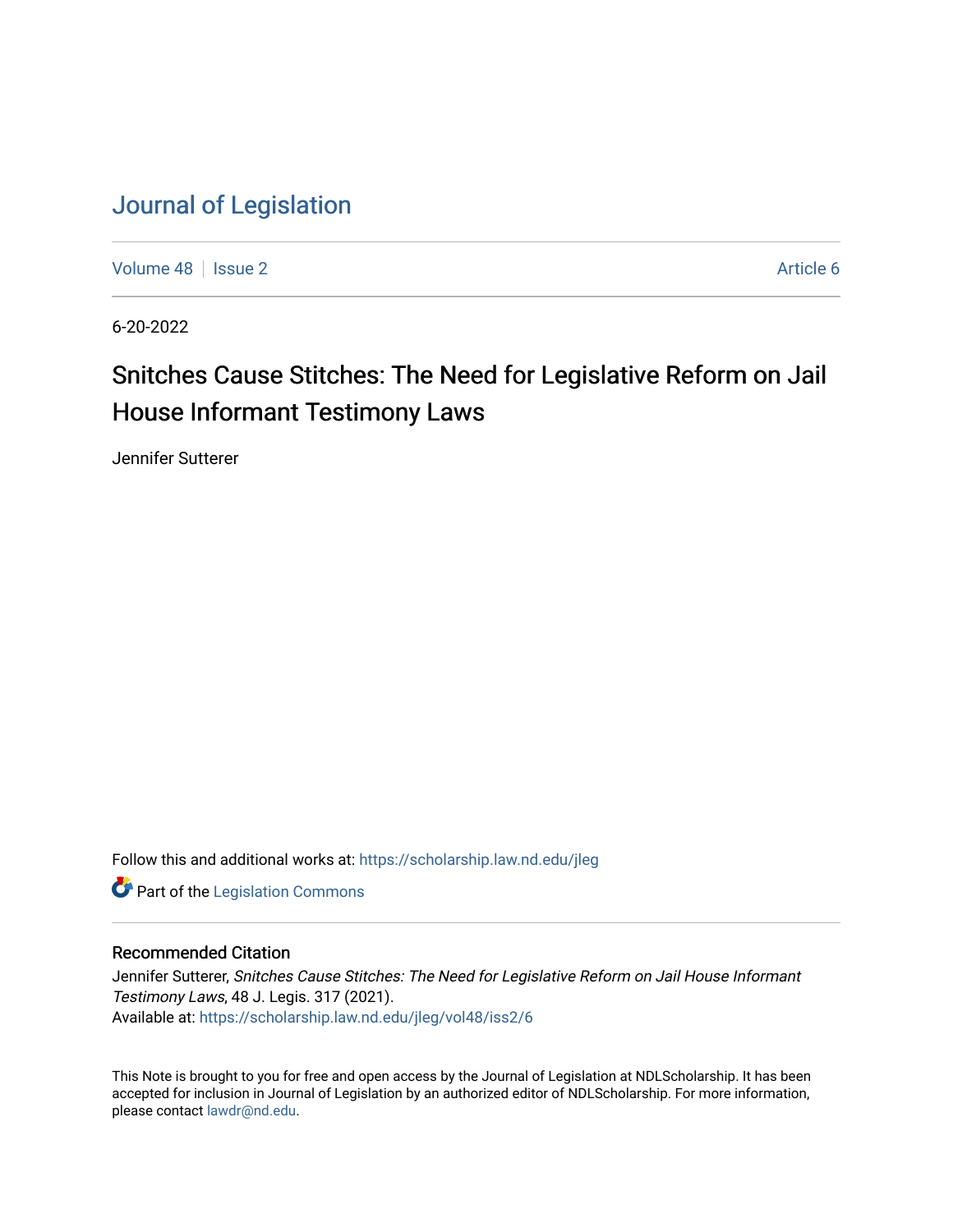## SNITCHES CAUSE STITCHES: THE NEED FOR LEGISLATIVE REFORM ON JAILHOUSE INFORMANT TESTIMONY LAWS

#### *Jennifer Sutterer\**

#### INTRODUCTION

Four years after the body of a young girl was discovered in a garbage bag in Philadelphia, police coerced a mentally-disabled man named Walter Ogrod into confessing to the murder.<sup>1</sup> Even though Ogrod did not match the physical description of the suspect and his signed "confession" was in the handwriting of a detective on the case, the judge admitted it into evidence at his  $1993$  trial.<sup>2</sup> The twelve jurors voted to acquit but after the verdict was announced, one juror raised doubts and a mistrial was granted.<sup>3</sup> Prior to Ogrod's retrial, prosecutors disclosed that two inmates, John Hall and Jay Wolchansky, were prepared to testify that Ogrod discussed his role in the murder with them in prison. $4$  Wolchansky was brought forward at trial and stated that while in prison, Ogrod confessed to killing the victim with a weight bar after the victim refused to engage in oral sex.<sup>5</sup> Without any additional evidence, the jury voted to convict Ogrod and sentenced him to death. $^6$ 

By 2011, Ogrod obtained new evidence proving his innocence.<sup>7</sup> Before his death, John Hall signed an affidavit admitting that he fed information to Wolchansky, who never heard a confession from Ogrod.<sup>8</sup> An affidavit from Hall's widow confirmed this information and admitted that she sent newspaper clippings about the young girl's murder to Hall in prison to assist him in fabricating a confession from Ogrod. $9$  Further, she stated that her husband was handed information in multiple cases by detectives and the district attorney in order to fabricate confessions and testify to them.<sup>10</sup> As Hall's widow said, "[h]e would get some of the truth and he

*<sup>\*</sup>*J.D. Candidate at the University of Notre Dame Law School, Class of 2023. I would like to thank Professor Jimmy Gurulé and Kevin Murphy for their patience, advice, and guidance on the content of this note and the notewriting process. I would also like to thank Elliot Slosar, Nikolai Stieglitz, Patti Fayed, Anne Peterson, and everyone else at the Notre Dame Exoneration Justice Clinic for inspiring this Note, but more importantly, for their work in freeing wrongfully convicted individuals. All remaining mistakes are my own.

1*. Walter Ogrod Exonerated After 23 Years on Pennsylvania's Death Row*, DEATH PENALTY INFO. CTR. (June 9, 2020), https://deathpenaltyinfo.org/news/walter-ogrod-freed-after-23-years-on-pennsylvania-death-row. In this instance, the Philadelphia police interrogated Ogrod for fourteen hours straight. *Id.* 

 <sup>2.</sup> Rob Warden & John Seasly, *Walter Ogrod: Mentally-Disabled Man Gives Confession to Detectives with Tainted Record*, INNOCENCE WATCH (Nov. 4, 2019), https://www.injusticewatch.org/projects/unrequitedinnocence/2019/walter-ogrod-mentally-disabled-man-gives-confession-to-detectives-with-tainted-record/.

3*. Id.*

4*. Id.* 

5*. Id.*

6 *.Id.*

 <sup>7.</sup> *Id.*

 <sup>8.</sup> *Id.*

 <sup>9.</sup> Will Bunch, *Walter Ogrod's 22-Year Fight to Escape Death Row Gains Hope from Krasner, Documentary*, PHILA. INQUIRER (Apr. 5, 2018), https://www.inquirer.com/philly/columnists/will\_bunch/walter-ogrod-death-rowstories-hln-larry-krasner-dna-testing-philadelphia-20180405.html.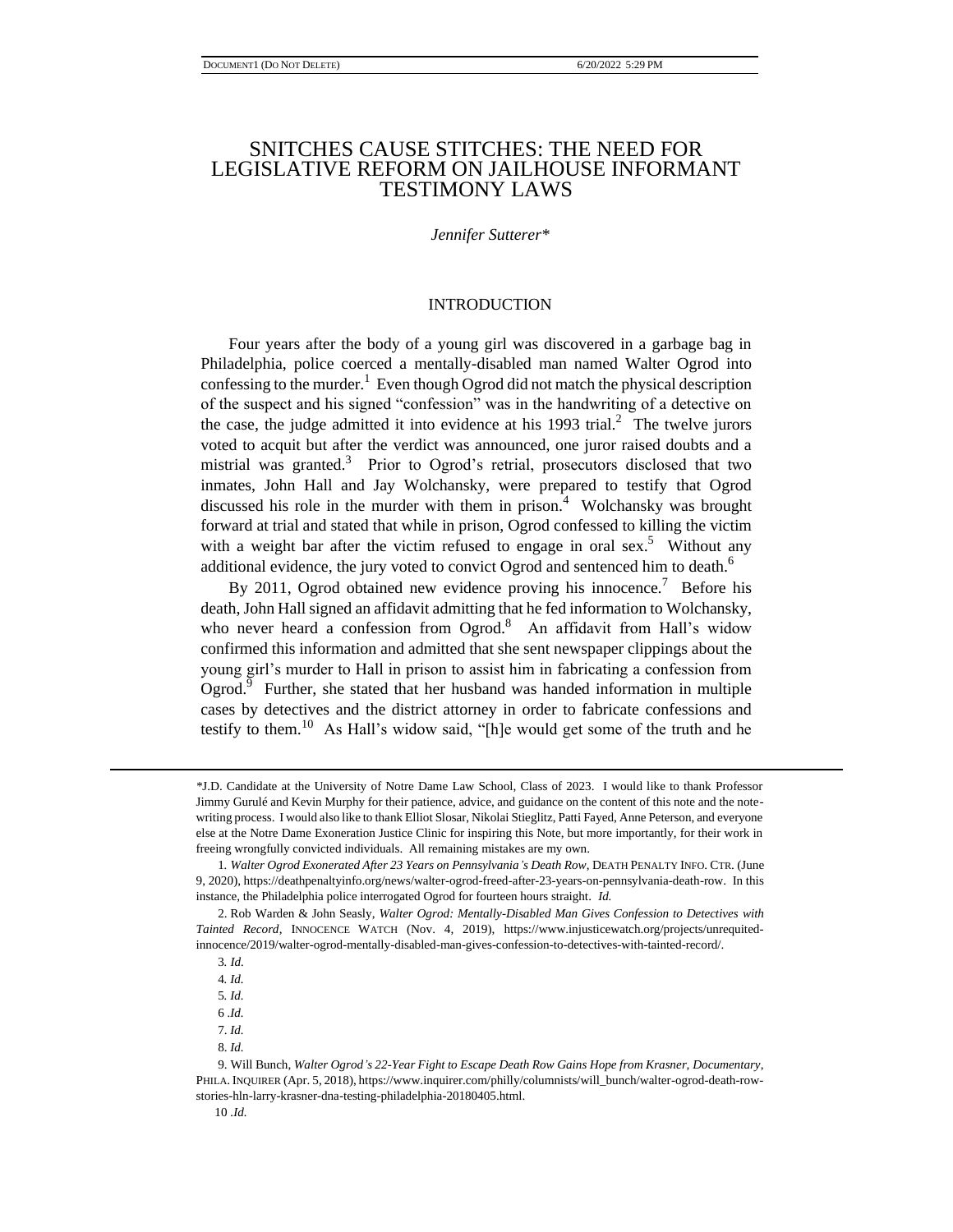would sit in his cell and make up stories—and he was darned good at it."<sup>11</sup> After twenty-three years spent on death row because of Hall's actions and Wolchansky's testimony, Ogrod was finally exonerated on June 5,  $2020$ .<sup>12</sup>

Known infamously as "The Monsignor" for his apparent ability to obtain confessions from other inmates, John Hall obtained name recognition in the Philadelphia criminal legal system for his role as a jailhouse informant in high-stakes cases.<sup>13</sup> Throughout the 1980s and 1990s, Hall was a regular informant and witness in homicide cases.<sup>14</sup> When the body of a twenty-one year old girl was found under a bridge, Hall claimed that the victim's boyfriend privately told him that he molested the victim on the bridge and then "karate chopped" her off, leading to the conviction of the boyfriend.<sup>15</sup> Additionally, in 1987, Hall's claims that numerous inmates were planning a prison escape also resulted in convictions across the board.<sup>16</sup> In exchange for his information, Hall was given leniency by the state on his own sentences<sup>17</sup> for theft, portraying himself as a doctor, and child neglect.<sup>18</sup> However, it was not long before Hall's unreliability became too egregious to ignore. For example, in one homicide case, Hall told state officials that two inmates confessed to him and "then tried to bolster his story by planting a necklace in a defendant's prison cell."<sup>19</sup> Instead of refusing to use him as an informant, however, officers simply did not call Hall to testify at trial and allowed Hall to pass information to other inmates, who would testify to hearing the confessions firsthand. $^{20}$ 

The cases of Walter Ogrod, or John Hall for that matter, are not unique. Since 1974, at least 212 individuals have been wrongfully convicted in part due to jailhouse informant testimony, one of the principal causes of wrongful convictions in the United States.<sup>21</sup> In combination, this has resulted in the loss of  $3,248$  years of freedom for innocent citizens.<sup>22</sup> These wrongful convictions are not confined geographically, either, as they have occurred in at least forty states. $^{23}$ 

11 *.Id.* 

<sup>12.</sup> DEATH PENALTY INFO. CTR., *supra* note 1.

<sup>13.</sup> Bunch, *supra* note 10.

<sup>14.</sup> Matt Coughlin, *Convicted Murderer Fights to Clear Name in Girlfriend's Death*, NBC10 PHILA. (May 31, 2013, 11:24 AM), https://www.nbcphiladelphia.com/news/local/convicted-murderer-fighting-to-clearname/1983260/.

<sup>15</sup>*. Id.*

<sup>16.</sup> Gay Elwell, *Informant Had Lots of Practice Snitch in Ernest Murder Case Warned of Planned Northhampton Prison Break*, MORNING CALL (Dec. 2, 1995, 12:00 AM), https://www.mcall.com/news/mcxpm-1995-12-02-3060649-story.html.

<sup>17.</sup> Warden & Seasly, *supra* note 3.

<sup>18.</sup> Elwell, *supra* note 17. There, Hall was charged with child neglect after his twelve-year-old stepdaughter was left home alone for three months. *Id.* 

<sup>19.</sup> Coughlin, *supra* note 15.

<sup>20</sup>*. See* Warden & Seasly, *supra* note 3.

<sup>21</sup>*. Detailed View*, NAT'L REGISTRY OF EXONERATIONS, https://www.law.umich.edu/special/exoneration/Pages/detaillist.aspx?View={FAF6EDDB-5A68-4F8F-8A52- 2C61F5BF9EA7}&FilterField1=Group&FilterValue1=JI (last visited May 22, 2022) [hereinafter "National Registry Detailed View"].

<sup>22</sup>*. See id.* 

<sup>23</sup>*. See id.* According to the National Registry of Exonerations, only Arkansas, Delaware, Hawaii, Maine, Montana, Nebraska, New Hampshire, New Mexico, South Dakota, Utah, and Vermont have not yet reported any exonerations stemming originally from jailhouse informant testimony. *Id.*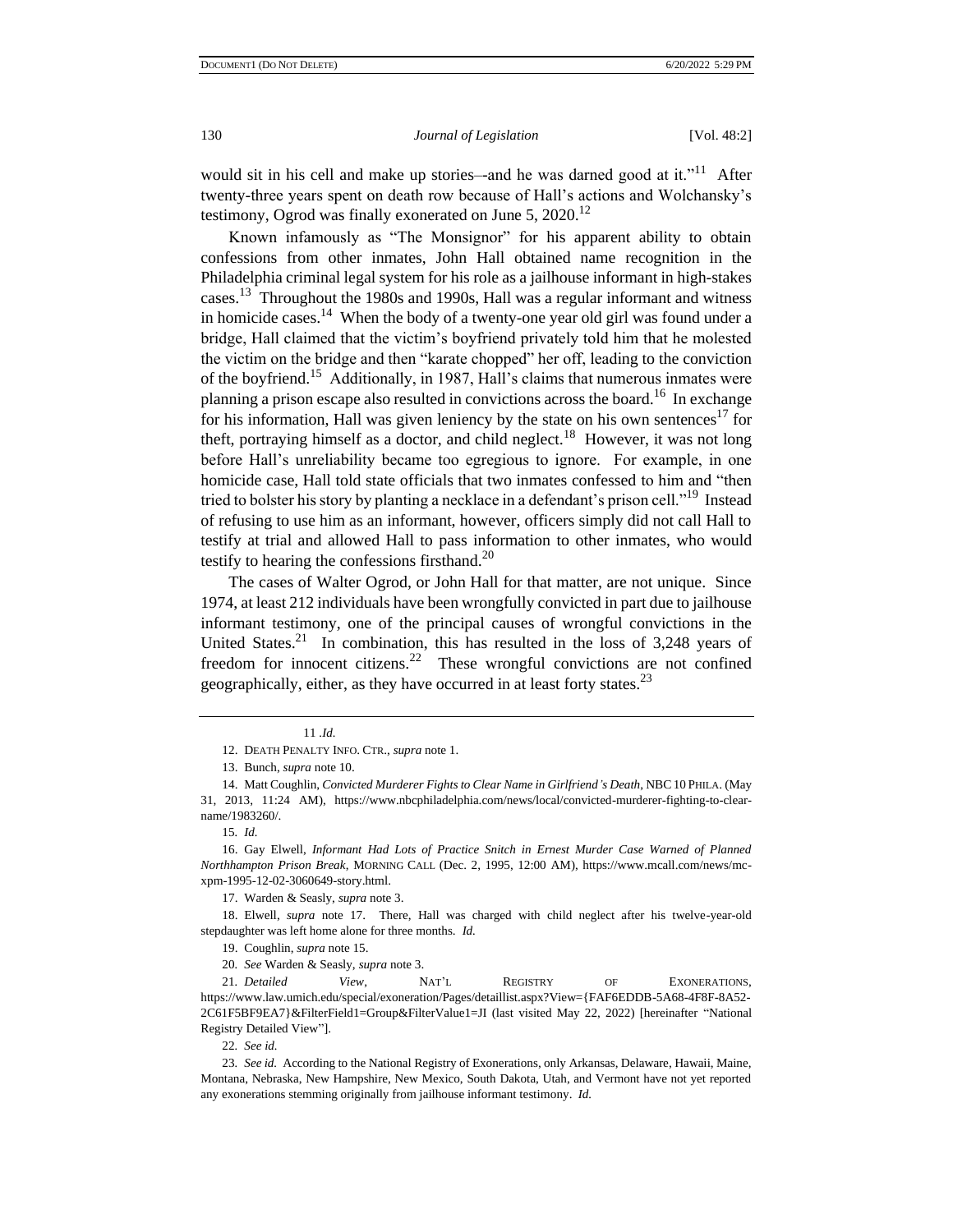The National Registry of Exonerations defines a jailhouse informant, also referred to as a "snitch,"<sup>24</sup> as "a witness who was in custody with the exonerated defendant and who testified that the defendant confessed to  $\lim_{n \to \infty}$  Jailhouse informants are distinct from other government informants because they are already incarcerated for a separate crime and live in near proximity to defendants with pending charges. Because they know that prosecutors can and routinely do provide jailhouse informants with assistance in reducing their time in prison, in exchange for providing incriminating information, jailhouse informants have a strong incentive to provide prosecutors with such information without regard for its truth.<sup>26</sup> This incentive, combined with the inability in most cases to corroborate statements made between inmates in a prison cell, makes for "a particularly risky and unreliable category of criminal informant."<sup>27</sup>

The primary issue with jailhouse snitches is that their testimony is inherently unreliable because many snitches are given significant benefits in exchange for providing statements or testimony against a defendant, usually in the form of sentence modifications, dismissals, or favorable pleas by the prosecution.<sup>28</sup> Clarence Zacke, for example, was a jailhouse informant sentenced to 180 years for murder and conspiracy to commit murder.<sup>29</sup> In exchange for testifying that a defendant confessed to raping a victim in another case, Zacke received a reduction on his own sentence to "sixty years or less with good behavior."<sup>30</sup> While sentence modifications offered in exchange for testimony should be encompassed under "The *Brady* Rule,"<sup>31</sup> which requires prosecutors to disclose "materially exculpatory evidence" to the defense,  $32$ the numerous cases of exonerees reveal a disturbing pattern of prosecutors making prison-time-for-testimony deals in secret and not disclosing them at trial.<sup>33</sup> This, in turn, prevents defense counsel from presenting evidence of the deals during cross examination and impeaching the trustworthiness of the informants or, at the very least, posing a question on their credibility to the jury.<sup>34</sup> Without a concrete reason to doubt the reliability of the informant's testimony, the jury is at risk of taking the

<sup>24.</sup> For the purposes of this Note, the terms "informant" and "snitch" will be used interchangeably.

<sup>25</sup>*.* Samuel Gross & Kaitlin Jackson, *Snitch Watch*, NAT'L REGISTRY OF EXONERATIONS (May 13, 2015), https://www.law.umich.edu/special/exoneration/Pages/Features.Snitch.Watch.aspx.

<sup>26.</sup> Alexandra Natapoff, *The Shadowy World of Jailhouse Informants: Explained*, APPEAL (July 16, 2018), https://theappeal.org/the-lab/explainers/the-shadowy-world-of-jailhouse-informants-explained/.

<sup>27</sup>*. Id.* 

<sup>28</sup>*. Id.*

<sup>29.</sup> JUST. PROJECT, JAILHOUSE SNITCH TESTIMONY: A POLICY REVIEW, 11–12 (2007).

<sup>30</sup>*. Id.* Ultimately, the defendant was exonerated in 2004, and Zacke was given five additional life sentences after it was discovered that he was raping his adopted daughter. *Id.* 

<sup>31</sup>*. Brady Rule*, LEGAL INFO. INST. (Oct. 2017), https://www.law.cornell.edu/wex/brady\_rule.

<sup>32</sup>*. Id.* (citing Brady v. Maryland, 373 U.S. 83 (1963)).

<sup>33</sup>*. See* Gross & Jackson, *supra* note 26. For example, in the case of Cameron Todd Willingham, faulty forensic science and jailhouse informant testimony led to the wrongful conviction and eventually the wrongful execution of an innocent man in 2004. *Id.* In recent years, the jailhouse informant spoke out and admitted "that his testimony was false and was procured by a secret deal with the prosecutor." *Id.* 

<sup>34.</sup> Innocence Project Staff, *Informing Injustice: The Disturbing Use of Jailhouse Informants*, INNOCENCE PROJECT (Mar. 6, 2019), https://innocenceproject.org/informing-injustice/.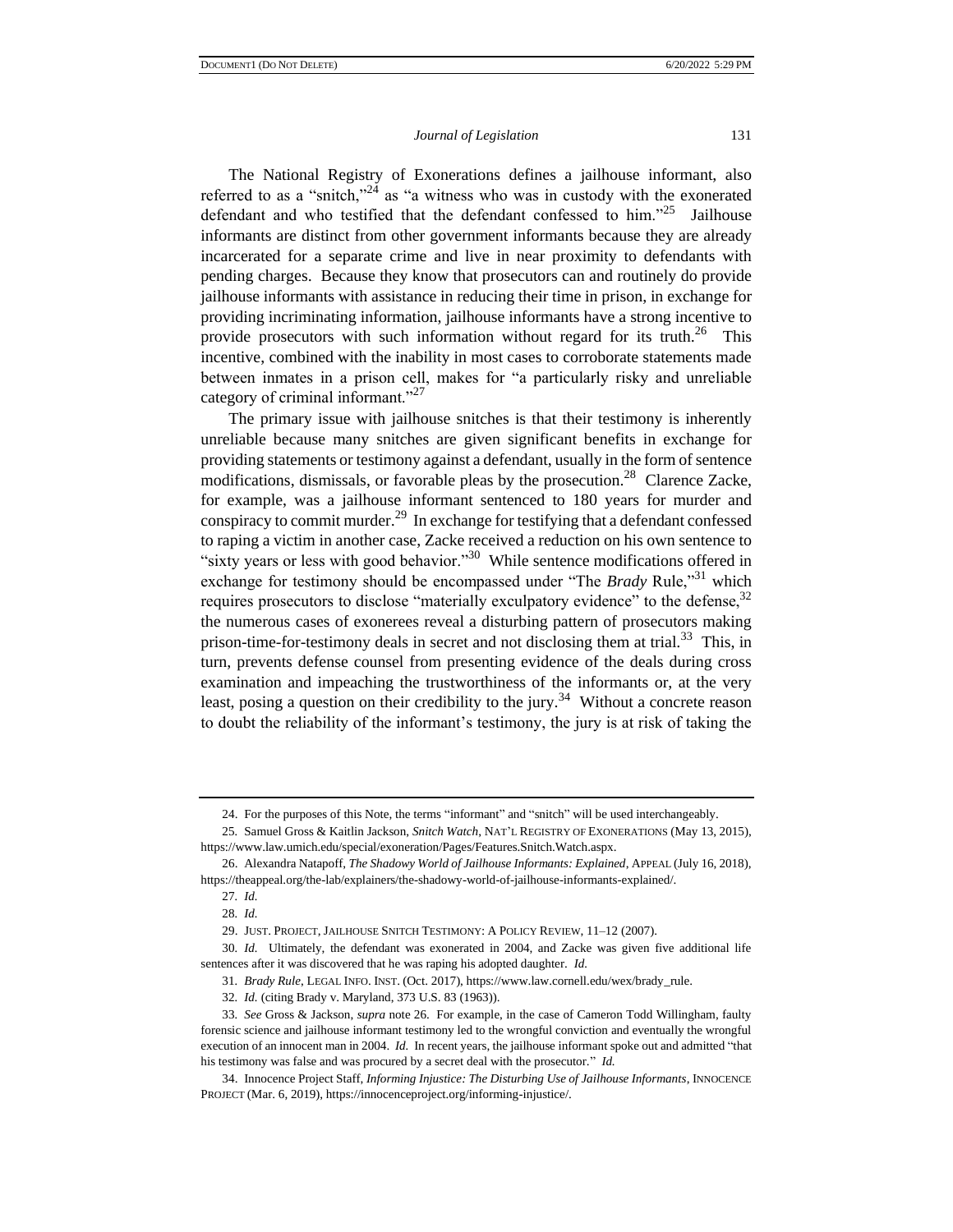informant at their word and believing that the defendant confessed to the crime in the privacy of a prison cell, thus giving the jury a reason to convict.<sup>35</sup>

Even with these dangers, the vast majority of states have no mechanisms for ensuring the reliability of jailhouse informant testimony prior to them taking the stand.<sup>36</sup> Rather, only a handful of states have passed any type of regulation on the use of jailhouse informants.<sup>37</sup> These legislative reforms range from specifying what information prosecutors must turn over on the informants to the defense, to requiring jury instructions on the reliability of jailhouse informant testimony, to holding a pretrial hearing on the reliability of the informant's testimony.<sup>38</sup> Notably, several states require the jailhouse informant's testimony to be independently corroborated prior to its admission at trial.<sup>39</sup> While some states such as Connecticut have comprehensively enacted all of these reforms into their code, $40$  others like Utah have only passed one piece. $41$  Although the number of states that have passed legislative reforms is small, they have been enacted within the past fifteen years, $42$  which shows a national trend progressing towards reforming jailhouse informant laws. This trend is further supported by the fact that at least one additional state has recently proposed similar legislation, although the bill has not yet officially been passed into law. $43$ 

Given the loss of life and limb resulting from current regulations, there is a crucial need for legislation restricting the admissibility of jailhouse informant testimony in criminal trials. Further, it is imperative that legislative reforms encompass at least two key provisions: (i) pretrial hearings in which the state bears the burden of proving by clear and convincing evidence that the informant's testimony is both reliable and independently corroborated, and (ii) required disclosures concerning the informant and deals given now or in the future, based off of a statewide record system, with a mechanism for enforcement. This Note seeks to analyze the strengths and weaknesses of various existing state regulations on the admissibility of jailhouse informant testimony, including Illinois Law 100-1119<sup>44</sup> and Connecticut Public Act No.  $19-131<sup>45</sup>$  and to advocate for the adoption of strict jailhouse informant bills across the nation, in order to prevent further wrongful convictions.

Section I of this Note describes the problem and dimensions of wrongful convictions in the United States and abroad. Section II discusses the specific

40*. See* CONN. GEN. STAT. § 19-131 (2019).

41. SUP. CT. ADVISORY COMM. ON THE MODEL UTAH JURY INSTRUCTIONS–CRIM., JAILHOUSE INFORMANT (Aug. 7, 2013).

<sup>35.</sup> Russell D. Covey, *Abolishing Jailhouse Snitch Testimony*, 49 WAKE FOREST L. REV. 1375, 1390 (2014).

<sup>36.</sup> Ariel Rothfield, *Kansas Bill Regulating Jailhouse Witness Testimony Unlikely to Become Law This Year*, KSHB (Apr. 16, 2021, 8:41 PM), https://www.kshb.com/news/crime/kansas-bill-regulating-jailhousewitness-testimony-unlikely-to-become-law-this-year.

<sup>37</sup>*. Id.*

<sup>38</sup>*. Id.* 

<sup>39</sup>*. See e.g.,* CAL. PENAL CODE § 111.5 (West 2011); CONN. GEN. STAT*.* § 19-131 (2019).

<sup>42</sup>*. See* INNOCENCE PROJECT, *supra* note 35.

<sup>43.</sup> Rothfield, *supra* note 37.

<sup>44</sup>*. See* 725 ILL. COMP. STAT. ANN. 5/115-21 (2019).

<sup>45</sup>*. See* CONN. GEN. STAT. § 19-131 (2019).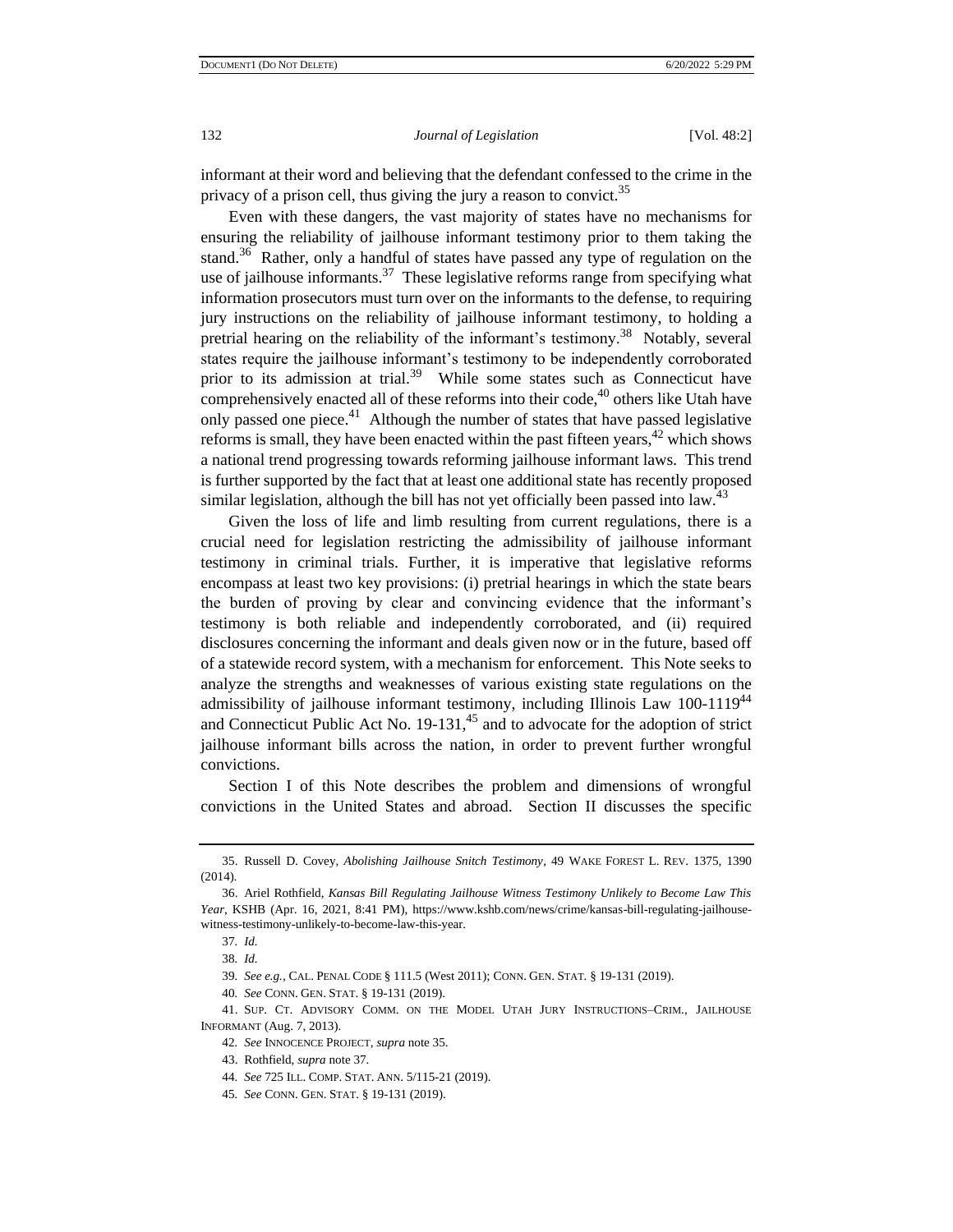contribution jailhouse informants make to this broader issue and lays out studies of some of the most egregious cases involving jailhouse informants. Section III proposes a solution to the danger of jailhouse informant testimony by advocating for legislative reform. This Section presents a comprehensive description and comparison of current state laws and directives, as well as a recent proposal that is pending in committee. Additionally, it analyzes the various state enactments and evaluates the essential provisions that should be included in nationwide legislative reform. Section IV addresses counterarguments often raised in response to proposed jailhouse informant legislation and explains why those counterarguments are unpersuasive. Section V provides a brief conclusion.

## I. THE SCOPE OF WRONGFUL CONVICTIONS

The wrongful conviction of innocent persons has been a problem for decades, although the depth of this problem has only recently come to light, likely in part to increased reforms and technological advances. Between 1989 and 2017, over 2,100 individuals were exonerated in the United States after being wrongfully convicted. $46$ This breaks down to "6 exonerations per month for 29 years ([or] 1 every 5 days)."<sup>47</sup> More recently, in 2019 alone, 155 innocent United States citizens were exonerated.<sup>48</sup> One year later, in 2020, 143 wrongful convictions were overturned.<sup>49</sup> In 2021, 142 individuals were exonerated.<sup>50</sup> Taken in combination, these individuals lost thousands of years of their lives in prison for crimes they did not commit.<sup>51</sup>

Not only are these numbers staggering, but they also reflect deep racial disparities in the United States criminal justice system. Of the 2,100 individuals exonerated between 1989 and 2017, "[f]orty-seven percent of these victims of wrongful conviction were African American, even though African Americans make up only 13 percent of the U.S. population."<sup>52</sup> Further, African-Americans staggeringly comprised sixty-seven percent of DNA exonerations between those years.<sup>53</sup> The Innocence Project details even more recent data, noting that there have been at least 375 DNA exonerations in the United States since 1989.<sup>54</sup> Of these exonerations, more than sixty-nine percent were African-American, Latinx, Asian

<sup>46.</sup> DAVID T. JOHNSON, THE CULTURE OF CAPITAL PUNISHMENT IN JAPAN 64 (Bill Hebenton et al. eds., 2020).

<sup>47</sup>*. Id.*

<sup>48</sup>*. Exonerations by Year: DNA and Non-DNA*, NAT'L REGISTRY OF EXONERATIONS, https://www.law.umich.edu/special/exoneration/Pages/Exoneration-by-Year.aspx (last visited May 22, 2022).

<sup>49</sup>*. Id.*

<sup>50</sup>*. Id.*

<sup>51.</sup> Andriana Moskovska, *33 Startling Wrongful Conviction Statistics [2021 Update]*, HIGH CT. (Oct. 13, 2021), https://thehighcourt.co/wrongful-convictions-statistics/. In 2019, the exonerees together spent 1,908 years in prison. *Id. See also 2021 Annual Report*, NAT'L REGISTRY OF EXONERATIONS (Mar. 30, 2021), <https://www.law.umich.edu/special/exoneration/Documents/2021AnnualReport.pdf> [hereinafter 2021 Exoneration Report]. In 2020, the exonerees spent 1,737 years in prison. *Id.*

<sup>52.</sup> JOHNSON, *supra* note 47, at 64.

<sup>53.</sup> Matthew Clarke, *Racism and Wrongful Convictions*, CRIM. LEGAL NEWS (May 15, 2020).

<sup>54</sup>*. DNA Exonerations in the United States*, INNOCENCE PROJECT, https://innocenceproject.org/dnaexonerations-in-the-united-states/ (last visited May 22, 2022).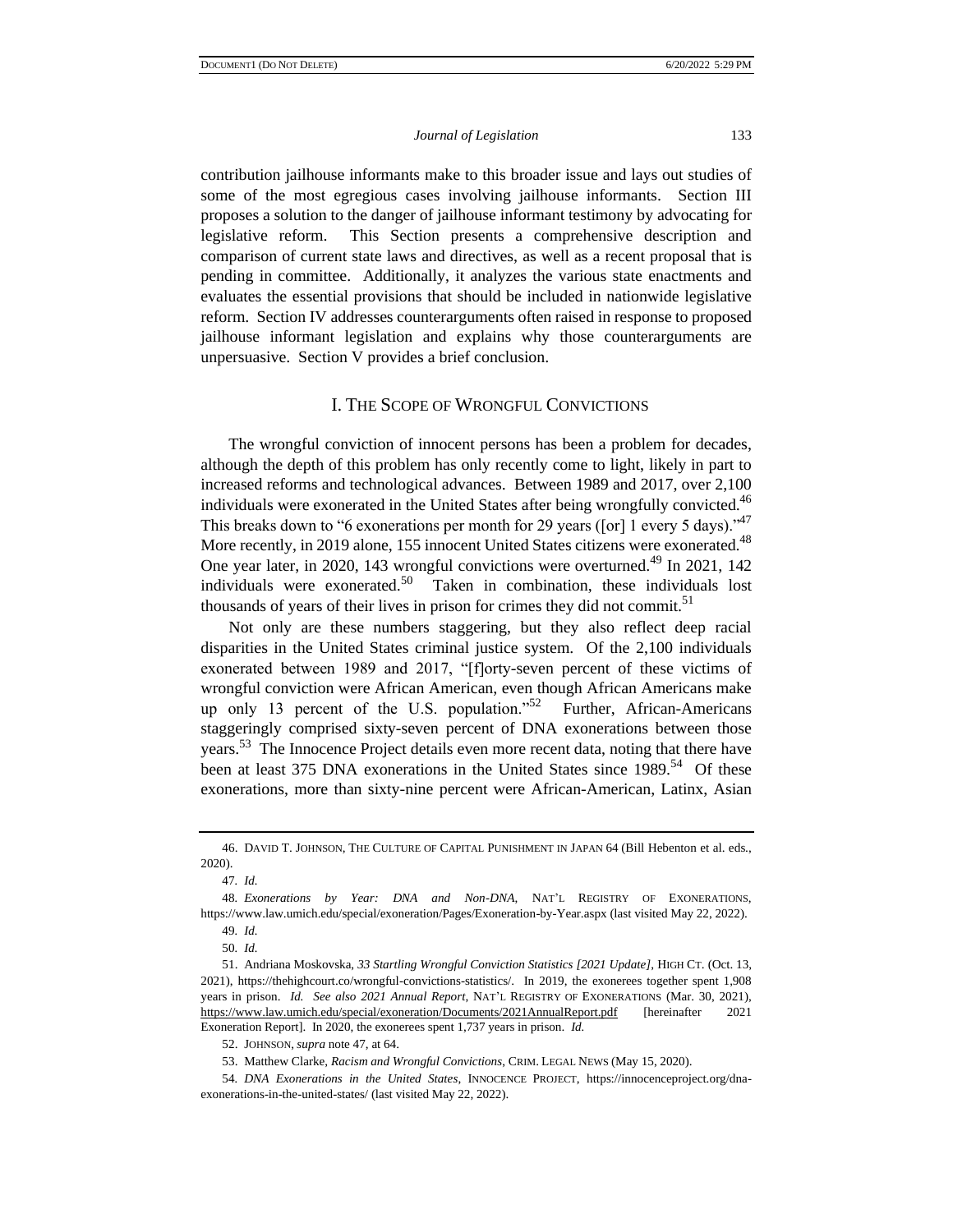American, Native American, or self-identified as "Other."<sup>55</sup> In contrast, the Caucasian demographic made up only thirty-one percent of DNA exonerations,<sup>56</sup> despite Caucasians making up seventy six point three percent of the United States population as of 2019.<sup>57</sup>

While DNA exonerations have allowed the scope of wrongful convictions to be largely revealed, modern scientific advances have not eradicated past wrongful convictions or the present risk, nor fixed the issues of racial inequality in the United States criminal justice system.<sup>58</sup> In addition, even though DNA and forensic technologies have advanced, they may later prove to be faulty or overly subjective, and the cause of numerous wrongful convictions in the United States.<sup>59</sup> Since 1989, one in four exonerees was wrongfully convicted based on faulty forensic evidence, including bite mark analysis, which was considered a legitimate and trustworthy science until recent years.<sup>60</sup>

Moreover, the problem of wrongful convictions is not simply a domestic problem. For example, courts in China "overturned" 1,821 convictions in 2018 and 1,774 convictions in 2019.<sup>61</sup> In western Germany, between the years 1951 and 1964, there were 1,415 wrongful convictions.  $62$  In Japan, there were 162 wrongful convictions between 1910 and 2010. $^{63}$  While this number may seem comparatively low, Japan also boasts, troublingly, "conviction rates higher than ninety-nine percent," that are obtained primarily through "confessions rather than thorough investigations."<sup>64</sup> Russia, too, claims a ninety-nine percent conviction rate, which raises obvious questions about the accuracy of these verdicts.<sup>65</sup> A Moscow Professor of Law explained this rate, saying that "[u]nfortunately a judge in Russia can lose his job for too many acquittals. If there are too many acquittals––not incorrect acquittals, mind you––a suspicion arises that the judge may be corrupt, and reasons will be found to fire him. This creates fear among judges."<sup>66</sup>

Wrongful convictions are pervasive even in cases involving the ultimate stakes of life and death. In 2016, at least sixty individuals across the globe were exonerated

<sup>55</sup>*. Id.*

<sup>56</sup>*. Id.*

<sup>57.</sup> QUICK FACTS: UNITED STATES, U.S. CENSUS BUREAU (2019), https://www.census.gov/quickfacts/fact/table/US/PST045221.

<sup>58</sup>*. See DNA Exonerations in the United States*, *supra* note 55.

<sup>59.</sup> Daniele Selby, *Why Bite Mark Evidence Should Never Be Used in Criminal Trials*, INNOCENCE PROJECT (Apr. 26, 2020), https://innocenceproject.org/what-is-bite-mark-evidence-forensic-science/.

<sup>60.</sup> *Id.* In 2009, The National Academy of Science released a report that stated that the forensic field of bite mark analysis was subject to "substantial rates of erroneous results." *Id.* 

<sup>61.</sup> Paul Mozur, *He Spent 26 Years in a Chinese Prison. Then He Was Cleared of Murder.*, N.Y. TIMES (Aug. 6, 2020), https://www.nytimes.com/2020/08/06/world/asia/china-inmate-murder-zhang-yuhuan.html.

<sup>62.</sup> JOHNSON, *supra* note 47, at 66.

<sup>63</sup>*. Id.* at 67.

<sup>64.</sup> Carl Schreck, *Russia's 99% Conviction Rate Thrown Into Question*, NAT'L (Feb. 18, 2010), https://www.thenationalnews.com/world/europe/russia-s-99-conviction-rate-thrown-into-question-1.563824.

<sup>65</sup>*. Id.*

<sup>66</sup>*. Id.*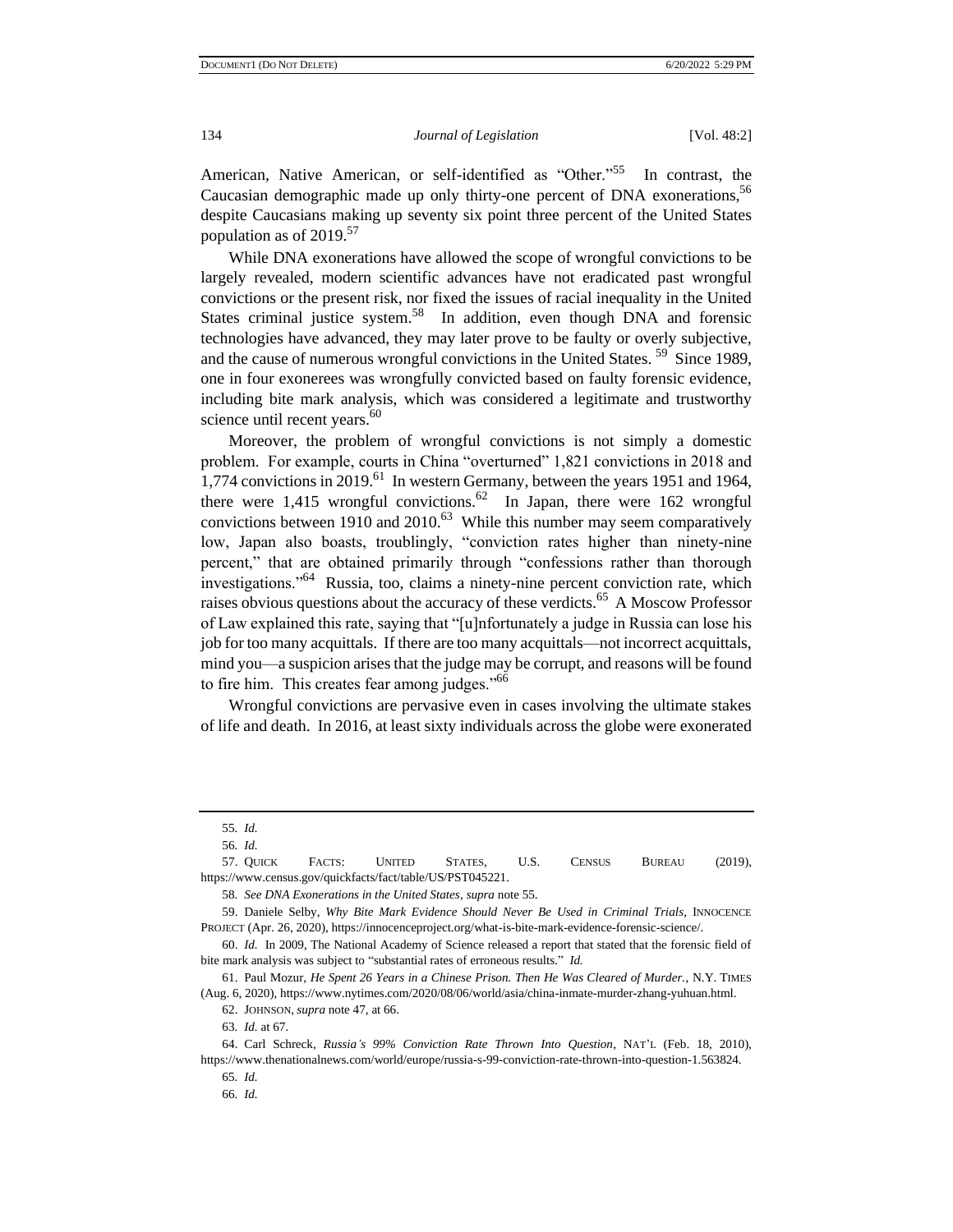after being wrongfully convicted and sentenced to death.<sup>67</sup> Between 1973 and 2017, 161 individuals in the United States were exonerated after being given a death sentence.<sup>68</sup> Although many modernized countries, like Canada, Italy, the United Kingdom, and France have abolished capital punishment,  $69$  the United States and other countries who have maintained their death penalty laws can apply it as punishment to severe crimes, for which wrongful convictions are prevalent.<sup>70</sup>

These statistics, while shocking, only account for those cases of innocence that have been proven. Many others who are innocent of the crimes for which they were convicted are still sitting in prison and will never leave. The National Registry of Exonerations 2019 report shares a shocking estimate: "[b]etween 2% and 10% of convicted individuals in US prisons are innocent. $n^{71}$  Given that over two million individuals are incarcerated in the United States, $^{72}$  this estimates that approximately 200,000 incarcerated individuals are actually innocent. While those who face decades in prison may have their lifetime to fight to prove their innocence, those condemned to death do not.

## II. THE ROLE OF JAILHOUSE INFORMANTS

Jailhouse informants are a primary cause and contributor to the problem of wrongful convictions.<sup>73</sup> In the United States alone, the use of jailhouse snitch testimony has led to the incarceration of at least 212 innocent individuals.<sup>74</sup> Of the DNA exonerations reported by the Innocence Project, seventeen percent of the cases used the testimony of jailhouse snitches.<sup>75</sup> The use of jailhouse informants has historically been higher in more serious crimes, especially murder.<sup>76</sup> In addition, of the 123 exonerees who were sentenced to death, twenty-one percent of their cases included jailhouse informant testimony.<sup>77</sup>

<sup>67.</sup> CORNELL CTR. ON THE DEATH PENALTY WORLDWIDE, JUSTICE DENIED: A GLOBAL STUDY OF WRONGFUL DEATH ROW CONVICTIONS, 6 (Jan. 2018), https://files.deathpenaltyinfo.org/legacy/files/pdf/innocenceclinicreport2018R4final.pdf.

<sup>68</sup>*. Id.*

<sup>69</sup>*. Countries That Have Abolished the Death Penalty Since 1976*, DEATH PENALTY INFO. CTR., [https://deathpenaltyinfo.org/policy-issues/international/countries-that-have-abolished-the-death-penalty-since-](https://deathpenaltyinfo.org/policy-issues/international/countries-that-have-abolished-the-death-penalty-since-1976)[1976](https://deathpenaltyinfo.org/policy-issues/international/countries-that-have-abolished-the-death-penalty-since-1976) (last visited May 22, 2022).

<sup>70.</sup> 2021 Exoneration Report, *supra* note 49. In 2020, there were 129 exonerations. *Id.* Of these, ninetythree were of "violent felonies, including 64 homicides, nine child sex abuse convictions, and four sexual assaults on adults. Six of the homicide exonerees had been sentenced to death." *Id.*

<sup>71.</sup> Moskovska, *supra* note 52 (citing NAT'L REGISTRY OF EXONERATIONS, 2019 ANNUAL REPORT (Mar. 31, 2020)).

<sup>72</sup>*. Incarcerated Rates in Selected Countries 2021,* STATISTA (June 2, 2021), https://www.statista.com/statistics/262962/countries-with-the-most-prisoners-per-100-000-inhabitants/. The United States is "home to the largest number of prisoners" in the world. *Id.* When comparing the number of incarcerated individuals to the national U.S. population, this breaks down to "639 prisoners per 100,000 of the national population." *Id.* 

<sup>73.</sup> INNOCENCE PROJECT, *supra* note 35.

<sup>74</sup>*. See* National Registry Detailed View, *supra* note 22.

<sup>75.</sup> INNOCENCE PROJECT, *supra* note 35.

<sup>76.</sup> Gross & Jackson, *supra* note 26.

<sup>77.</sup> INNOCENCE PROJECT, *supra* note 35.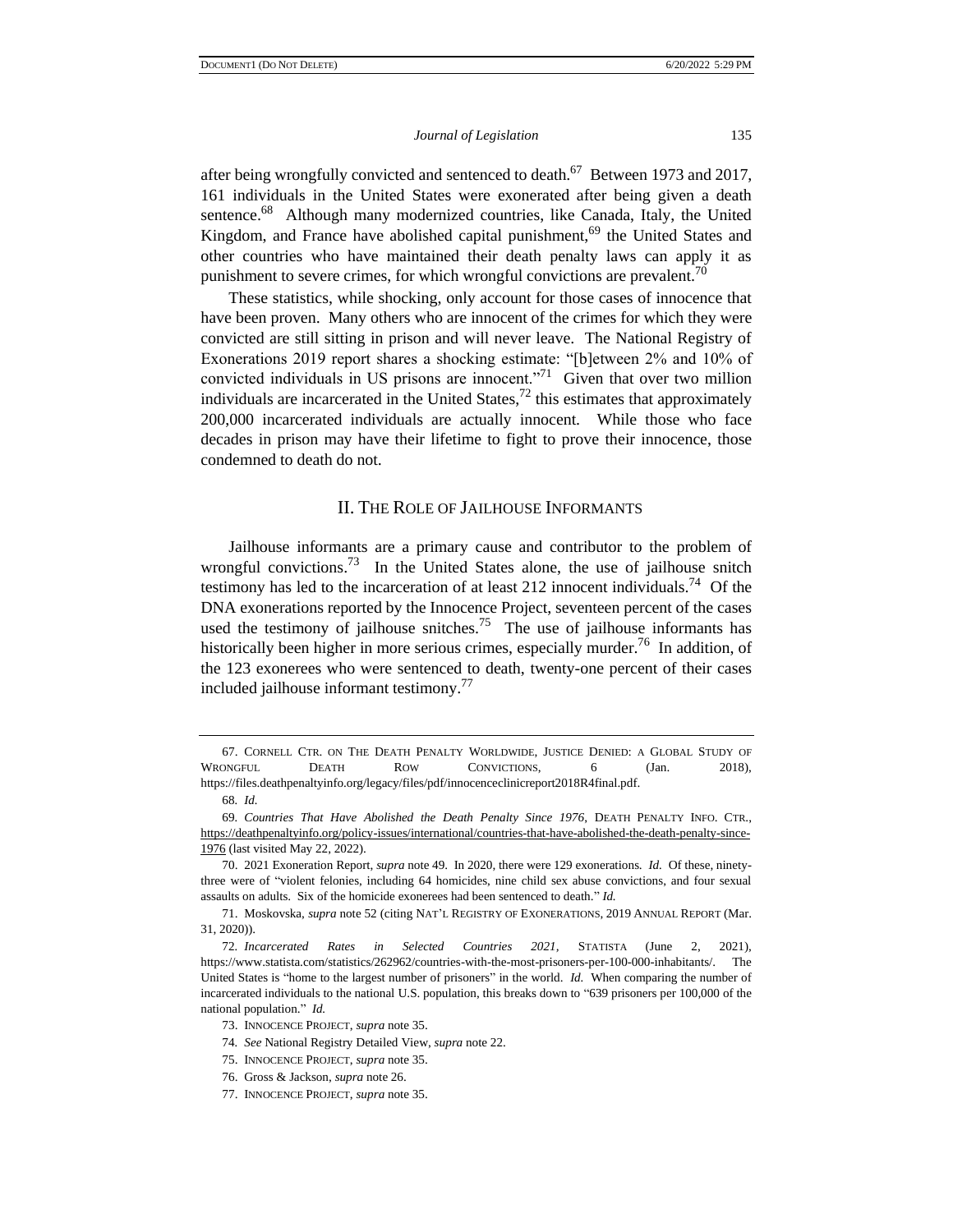The motivation of jailhouse informants contributing to this problem is best explained through the lens of self-interest. First, inmates facing decades in prison have incentives to lie about having important information, such as a confession, from a defendant in order to secure a sentence reduction or modification on their own charges from the courts.<sup>78</sup> As one author explained, "[t]he state is allowed to offer extraordinary benefits to people behind bars if they offer testimony that is favorable to the state's case. These rewards may include reduced sentences, the dismissal of charges and even cash payments."<sup>79</sup> Second, police and prosecutors have the incentive to persuade jailhouse informants to lie about overhearing a confession from the defendant, or at least to suborn their testimony without regard for its accuracy, in order to obtain a conviction.<sup>80</sup> In the most extreme cases, members of law and enforcement and prosecutors have been caught feeding information to snitches, such as giving them police reports, case records, photographs, and "even escorting them to crime scenes so they could better shape their testimony to fit the evidence."<sup>81</sup> Moreover, prosecutors have the incentive not to disclose critical evidence about the informant to the defense, which could lead to a successful cross examination and subsequent acquittal.<sup>82</sup> Prosecutors may be incentivized to engage in this behavior in order to campaign on high conviction rates while running for public office and to appease the public in charge of their re-elections. $83$  This is not a broad theory based on the prisoner's dilemma; instead, it is a proven statement that "[i]n many wrongful convictions, defendants were not given key information related to the credibility of the jailhouse informants who testified against them, including the benefits they received, previous cases in which they acted as jailhouse informants, and their criminal history."<sup>84</sup> Lacking this impeachment evidence, the only avenue to refute the informant's testimony is by waiving the defendant's right not to testify and taking the stand, given that the alleged confession occurred during a private conversation.<sup>85</sup>

Regardless of their obvious conflicts of interest, jailhouse informants are extremely effective in persuading jurors to convict.<sup>86</sup> A 2007 study revealed that jurors faced with a very weak and circumstantial case against a defendant would typically acquit (only twenty-six percent voted to convict), but jurors given the

<sup>78.</sup> Gross & Jackson, *supra* note 26.

<sup>79.</sup> Pamela Colloff & Katie Zavadski, *Convicted Based On Lies*, PROPUBLICA (Mar. 9, 2020), https://features.propublica.org/jailhouse-informant-exonerees/jailhouse-informant-false-testimony-exonereeportraits/.

<sup>80.</sup> Covey, *supra* note 36, at 1384–85.

<sup>81.</sup> Pamela Colloff, *He's a Liar, a Con Artist and a Snitch. His Testimony Could Soon Send a Man to His Death*, PROPUBLICA (Dec. 4, 2019, 5 a.m.), https://www.propublica.org/article/hes-a-liar-a-con-artist-and-asnitch-his-testimony-could-soon-send-a-man-to-his-death.

<sup>82</sup>*. Id.* 

<sup>83.</sup> Andrew Novak, *It's Too Dangerous to Elect Prosecutors*, DAILY BEAST (Apr. 14, 2017, 9:50 a.m.), https://www.thedailybeast.com/its-too-dangerous-to-elect-prosecutors.

<sup>84.</sup> INNOCENCE PROJECT, *supra* note 35.

<sup>85</sup>*. See* Covey, *supra* note 36, at 1400–03. This, of course, presents further problems for the defense in opening the defendant up for cross examination. *Id.* Moreover, the defendant's denial of the snitch's testimony is unlikely to even be effective with the jury, as "many criminal defendants––especially defendants with a criminal history––go into a jury trial with their own credibility highly suspect and will often be unlikely to come out on top in any swearing contest." *Id.* at 1401–02.

<sup>86</sup>*. Id*.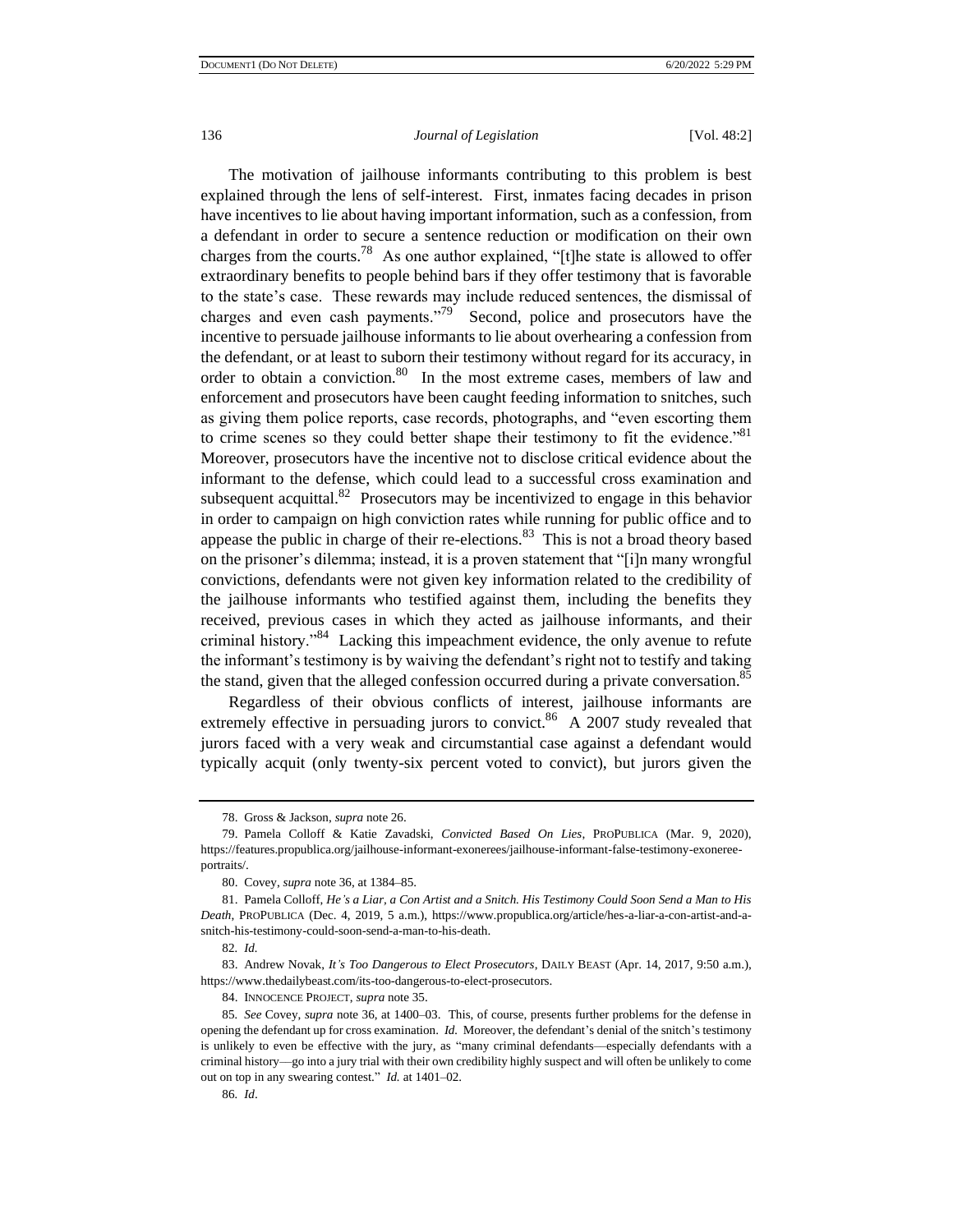identical case with a jailhouse informant overwhelmingly found the defendant guilty (between sixty-six and seventy-six percent voted to convict). <sup>87</sup> When sampled, the jurors in favor of conviction stated that they were most heavily influenced by the jailhouse informant's testimony.<sup>88</sup> Further, the study found that jurors would convict a defendant at equal rates based on circumstantial evidence and the testimony of a jailhouse informant, even though one group was also told that the informant received a direct benefit in exchange for testifying.<sup>89</sup>

One egregious use of jailhouse informants occurred in the case of Nicholas Yarris in Pennsylvania, who was wrongfully convicted and sentenced to death after jailhouse informant testimony was admitted in his criminal trial.<sup>90</sup> There, the body of a woman who had been stabbed and raped was found in the snow.<sup>91</sup> After a heated encounter with police at a traffic stop, Yarris was brought into the station and became a suspect. $92$  Serological testing did not implicate or exclude Yarris, which was presented at his 1982 trial alongside circumstantial evidence, such as the fact that the victim had physical similarities to Yarris' ex-girlfriend.<sup>93</sup> However, the State relied heavily on the testimony of a jailhouse informant who testified that Yarris confessed to committing the crime to him while in a nearby cell. $94$  This was sufficient for the jury, who convicted Yarris and sentenced him to death.<sup>95</sup> He remained on death row for over twenty-one years until 2003, when new DNA testing excluded him from the crime; then, Yarris was officially exonerated.<sup>96</sup>

In another case, a man named Harold Hall was convicted in California in 1990 for murder. $97$  This conviction was based exclusively on jailhouse informant testimony and a false confession, given after a grueling seventeen hour interrogation without an attorney present or breaks.<sup>98</sup> One jailhouse snitch, who was promised a reduction on his own murder charge, passed handwritten notes to Hall's cell, asking innocent questions.<sup>99</sup> Once Hall passed the notes back with his answers, the snitch would erase the original, innocent questions and inscribe questions about the murder in their place.<sup>100</sup> These handwritten notes were presented at Hall's trial as proof of Hall's confession.<sup>101</sup> An additional jailhouse snitch testified against Hall in exchange

88*. Id.* at 11.

89*. Id.* at 6.

95. Yarris v. Cnty of Del., 465 F.3d 129, 132–33 (3d Cir. 2006).

96. Cole et al., *supra* note 91.

98*. Id.*

<sup>87.</sup> Jeffrey S. Neuschatz et al., *The Effects of Accomplice Witnesses and Jailhouse Informants on Jury Decision Making*, AM. PSYCH.-LAW SOC'Y (2007),

https://scholarworks.utep.edu/cgi/viewcontent.cgi?article=1031&context=christian\_meissner/.

<sup>90.</sup> Simon Cole et al., NAT'L REGISTRY OF EXONERATIONS (Jan. 15, 2021), https://www.law.umich.edu/special/exoneration/Pages/casedetail.aspx?caseid=3771.

<sup>91</sup>*. Id.* 

<sup>92.</sup> *Id.* 

<sup>93</sup>*. Id.* 

<sup>94</sup>*. Id.* 

<sup>97.</sup> Stephanie Denzel, *Harold Hall*, NAT'L REGISTRY OF EXONERATIONS (Aug. 2, 2017), https://www.law.umich.edu/special/exoneration/Pages/casedetail.aspx?caseid=3270.

<sup>99.</sup> Colloff & Zavadski, *supra* note 80.

<sup>100</sup>*. Id.*

<sup>101</sup>*. Id.*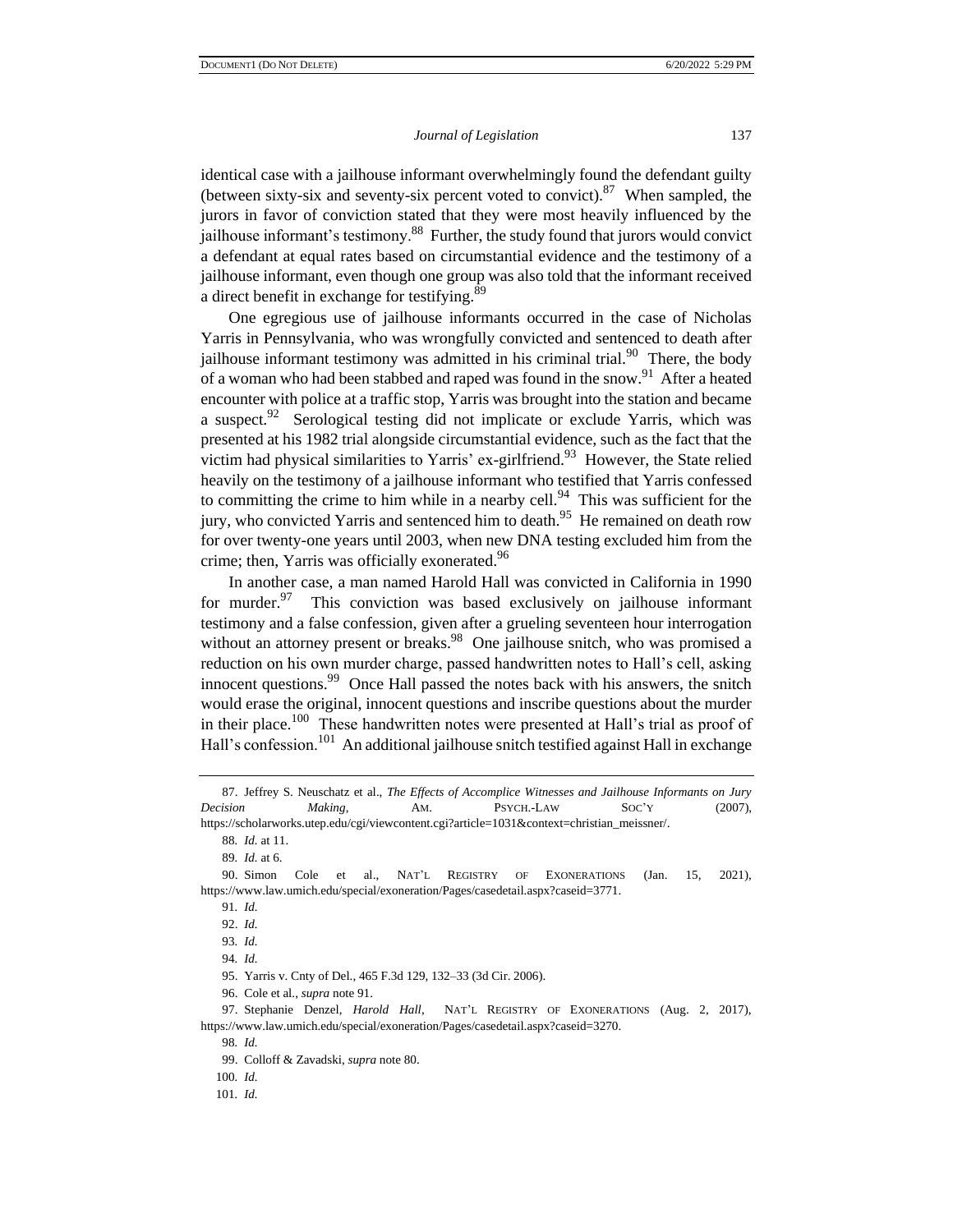for only "\$25 and a pack of cigarettes."<sup>102</sup> In 1995, Hall was granted a new trial due to expert testimony that there was evidence "that the notes had been partly erased," and in 2004, Hall was fully exonerated.<sup>103</sup>

In addition, prosecutors do not always use a jailhouse informants for just one case. Instead, if they find a willing snitch who is successful on the stand, they may use them as an informant in multiple cases.  $104$  Being a "career" or "serial snitch" can also be a tempting role for individuals facing decades of incarceration.<sup>105</sup> Referred to as "one of the most prolific jailhouse informants in U.S. history,"<sup>106</sup> Paul Skalnik's testimony as a career jailhouse snitch resulted in dozens of prison sentences and four death sentences in Florida.<sup>107</sup> Skalnik began his newfound career in prison in 1983 and after successfully snitching in two cases that resulted in the death penalty, was given the protection of a single cell secure from other inmates.<sup>108</sup> From this cell, Skalnik testified that he heard the confession of James Dailey, who had been charged after a fourteen-year-old girl had been stabbed thirty-one times and left naked in a river to drown.<sup>109</sup> It was a case without DNA, forensic evidence, or a murder weapon.<sup>110</sup> Another man, Jack Pearcy, admitted to driving the victim to her last location and stabbing her once, but originally put the rest of the blame on Dailey in exchange for a life sentence.<sup>111</sup>

Wanting a conviction and death sentence, detectives began questioning Dailey's neighboring inmates and even provided them with newspaper clippings that detailed the crime, but they all denied Dailey giving a confession until Skalnik came forward.<sup>112</sup> Even though Pearcy refused to testify, Skalnik's story at trial was enough for the jury, who sentenced Dailey to death.<sup>113</sup> Prior to testifying, Skalnik had been charged with grand theft—a charge worth twenty years—but five days after Dailey's conviction, Skalnik was released from prison. $114$  When asked by the prosecutor at Dailey's trial, Skalnik told the jury that "he had not been promised anything in return for his testimony."<sup>115</sup> Over the years, Skalnik's role as a career snitch earned him plea deals, probation, and release to work for multiple crimes.<sup>116</sup> In just six years,

116*. Id.* 

<sup>102</sup>*. Id.*

<sup>103.</sup> Denzel, *supra*, note 98.

<sup>104.</sup> Colloff, *supra* note 82.

<sup>105</sup>*. Id.*

<sup>106</sup>*. Id.* 

<sup>107.</sup> Daniele Selby, *This Man's Lies Sent 4 People to Death Row and Dozens to Prison––Here's What You Need to Know*, INNOCENCE PROJECT (Dec. 16, 2019), https://innocenceproject.org/jailhouse-informantnytimes-paul-skalnik/.

<sup>108.</sup> Colloff, *supra* note 82.

<sup>109</sup>*. Id.* 

<sup>110</sup>*. Id.* 

<sup>111</sup>*. Id.* 

<sup>112</sup>*. Id.* 

<sup>113</sup>*. Id.*

<sup>114</sup>*. Id.* 

<sup>115</sup>*. Id.*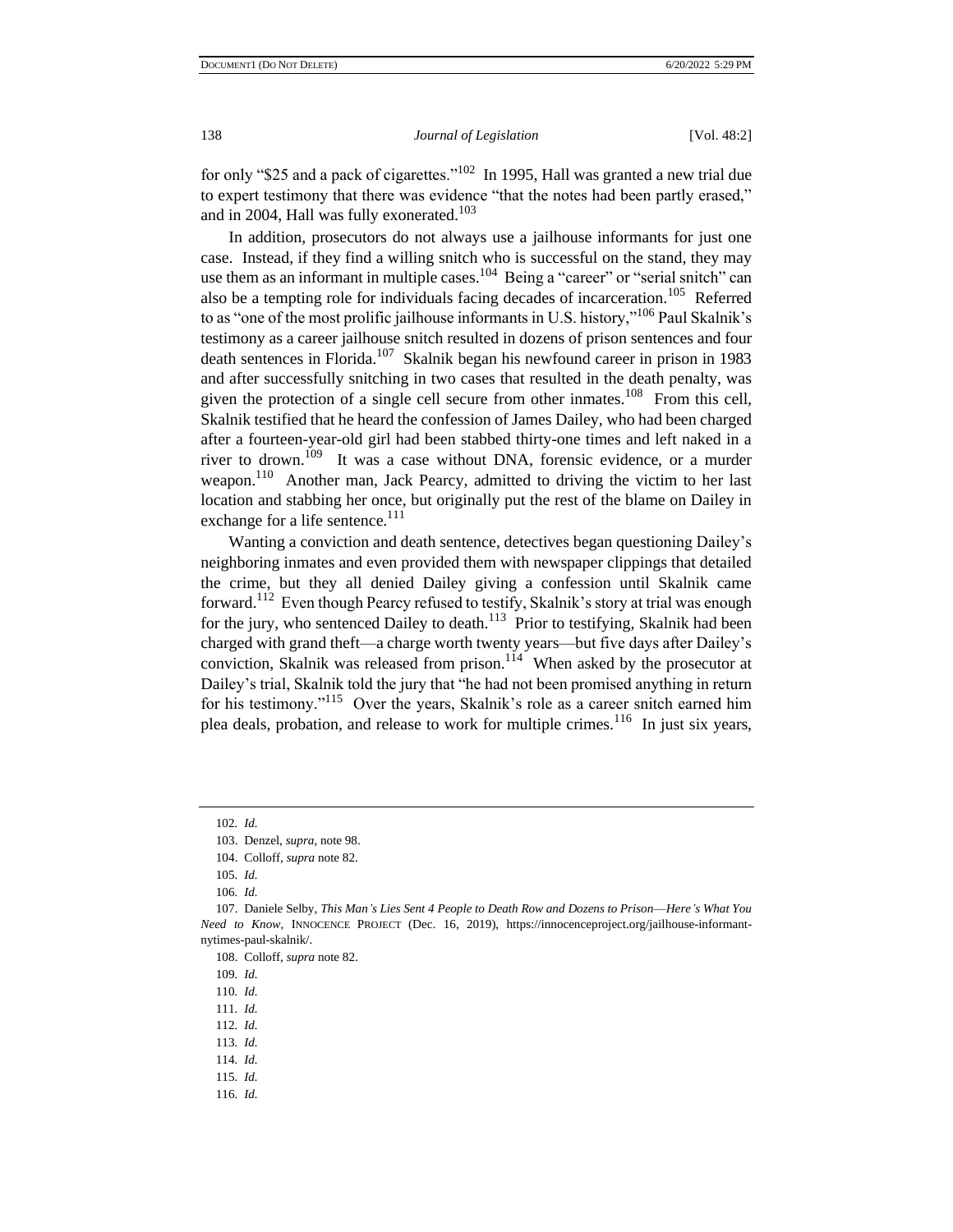Skalnik worked as a jailhouse snitch in thirty-seven cases, eighteen of which involved murder charges. $117$ 

Skalnik's legacy remains intact. On September 23, 2021, the Florida Supreme Court denied a post-conviction motion for James Dailey, even though Pearcy gave an affidavit that "he alone had committed the murder" and attorneys produced evidence that Skalnik lied on the stand during the original trial about his criminal history.<sup>118</sup> To this day, Dailey remains on death row.<sup>119</sup>

#### III. HOW TO ADDRESS THE PROBLEM OF JAILHOUSE SNITCHES

Some readers may be wondering why the problem of jailhouse informants is still relevant, given that it has already been addressed by the Supreme Court in *Brady v.*  Maryland.<sup>120</sup> There, the Court held that if the finder of fact knows that an informant has been given a benefit in exchange for testifying, they can factor that into their determination of credibility and whether to believe the claim over the defendant's presumption of innocence. After all, "[d]isclosure of impeachment evidence is constitutionally required under *Brady v. Maryland*—if it is material."<sup>121</sup> Although what qualifies as "material" has been a subject of discussion, the Supreme Court elaborated in *Giglio v. United States* that "[w]hen the 'reliability of a given witness may well be determinative of guilt or innocence,' nondisclosure of evidence affecting credibility falls within this [Brady] rule."<sup>122</sup>

However, prosecutors continued to defy their *Brady* and *Giglio* obligations after these Supreme Court rulings in pursuit of convictions. One such defiance occurred in the case of Ellen Reasonover, a woman in Missouri who was convicted in 1983 of robbing a gas station and killing an attendant.<sup>123</sup> The State's case was weak, as there was no murder weapon, no fingerprints were found at the scene, no witnesses could testify to Reasonover's presence at the gas station, and worst of all, the cash register showed that no money was stolen.<sup>124</sup> According to *The Washington Post*, "[t]he jury relied almost entirely on the testimony of two inmates, Rose Jolliff and Mary Ellen Lyner, both of whom testified that Reasonover confessed to them."<sup>125</sup>

<sup>117</sup>*. Id.* 

<sup>118</sup>*. Florida Supreme Court Denies Challenge to Death-Row Prisoner James Dailey's Conviction, Finds Evidence of Innocence 'Immaterial' or 'Inadmissible,'* DEATH PENALTY INFO. CTR. (Oct. 5, 2021), https://deathpenaltyinfo.org/news/florida-supreme-court-denies-challenge-to-death-row-prisoner-jamesdaileys-conviction-finds-evidence-of-innocence-immaterial-or-

inadmissible#:~:text=Calling%20his%20evidence%20of%20innocence,murder%20of%20a%20teenage%20gi rl.

<sup>119</sup>*. Id.*

<sup>120.</sup> 373 U.S. 83 (1963).

<sup>121.</sup> Paul C. Giannelli, Brady *and Jailhouse Snitches*, 57 CASE W. RSRV. L. REV. 593, 599 (2007) (discussing how modern prosecutors apply *Brady* in disclosing information on jailhouse informants).

<sup>122</sup>*. Id.* (quoting Giglio v. United States, 405 U.S. 150, 154–55 (1972)).

<sup>123.</sup> Athelia Knight, *1983 Murder Conviction Overturned*, WASH. POST (1999), at A-2; *see also*  INNOCENCE PROJECT, *supra* note 35.

<sup>124.</sup> Knight, *supra* note 124.

<sup>125</sup>*. Id.*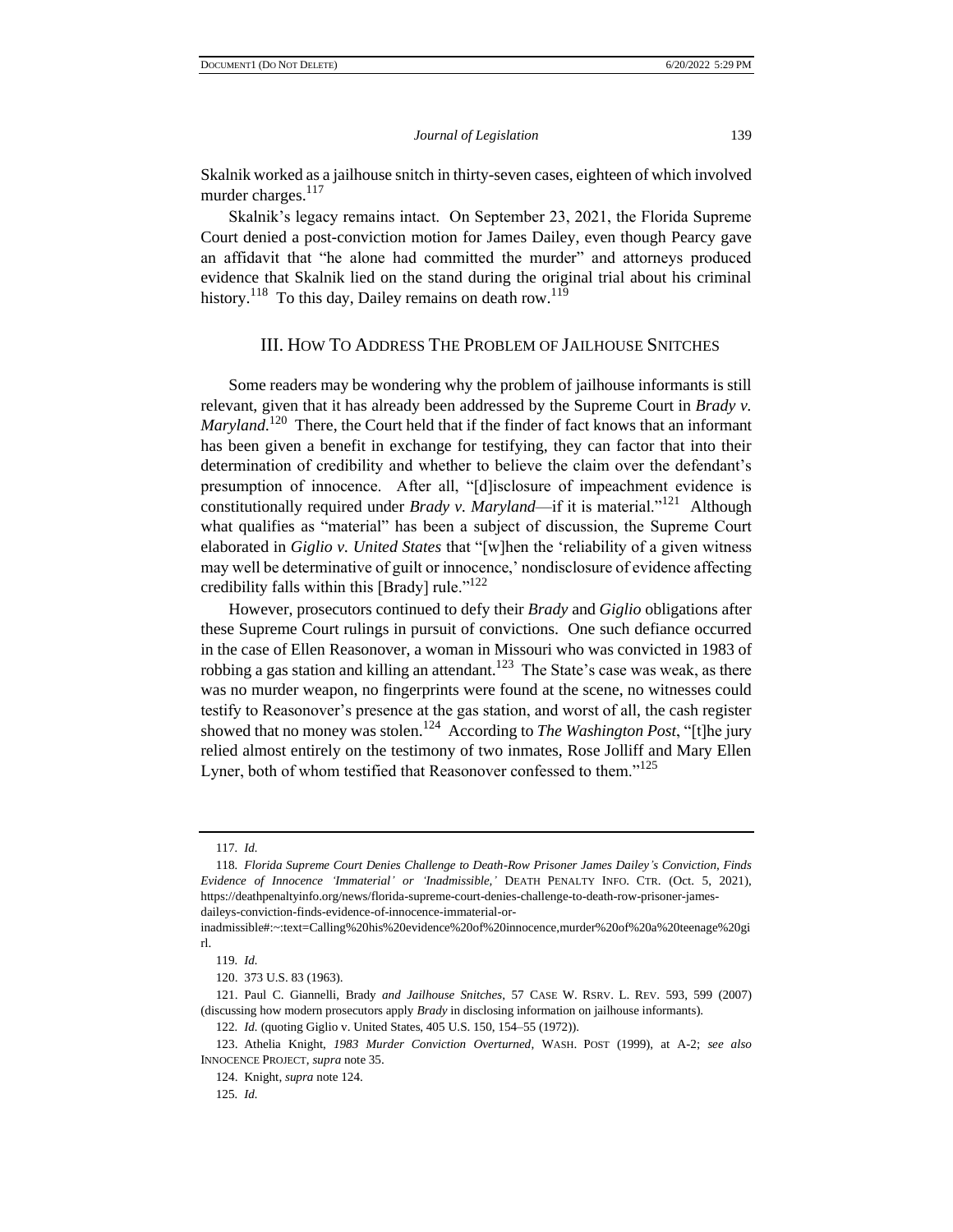Prosecutors made deals with the jailhouse informants to reduce their sentences; however, these deals, along with the informants' extensive history of breaking the law, were not disclosed to the jury.<sup>126</sup> Because of the admission of the jailhouse informants' testimony, Reasonover was sentenced to fifty years without parole.<sup>127</sup> In 1999, Reasonover was exonerated after two taped conversations were uncovered.<sup>128</sup> The first was a phone call between Reasonover and one of the jailhouse snitches after the alleged confession took place, in which Reasonover maintained her innocence.<sup>129</sup> The second was a recording in prison between Reasonover and her boyfriend where again, they maintained their innocence of the crime.<sup>130</sup> Although the police had possession of these tapes prior to the original trial, and they certainly constituted impeachment evidence under *Brady* and *Giglio*, the tapes were not disclosed to the defense.<sup>131</sup> Reasonover served seventeen years in prison for a crime she did not commit based exclusively off of the testimony of the jailhouse snitches and the prosecution's failure to disclose required impeachment evidence.<sup>132</sup>

In 2004, the Supreme Court heard another case on the application of *Brady,* this time regarding the use of paid informant testimony at trial.<sup>133</sup> There, the testimony of two informants conveyed that the defendant confessed to "kill[ing a] white boy," obtained a gun to commit robberies, and stated that he would "take care of" any trouble.<sup>134</sup> The subsequent conviction resulted in a death sentence.<sup>135</sup> However, the State failed to disclose that both witnesses were informants whose testimony was prepared by the State, that one witness was paid \$200 to cooperate, and the other witness was threatened with life in prison if he did not testify.<sup>136</sup> In its decision, the Court quoted *Brady*, explaining that under the due process clause of the Federal Constitution's Fourteenth Amendment, "the suppression by the prosecution of evidence favorable to an accused upon request violates due process where the evidence is material either to guilt or to punishment, irrespective of the good faith or bad faith of the prosecution."<sup>137</sup> Applying this standard, the Court found that the nondisclosure of the status and incentives of the informants "qualifi[ed] as evidence advantageous" to the accused and "[was] 'material' for *Brady* purposes."<sup>138</sup> In this way, the Court clarified that state officials must disclose any benefits to the defense that are given to informants in exchange for their testimony.<sup>139</sup>

While *Banks* may imply that defendants have been given adequate protections against the dangers of jailhouse informant testimony, reality paints a different and far

132*. Id.*

<sup>126</sup>*. Id.* 

<sup>127</sup>*. Id.* 

<sup>128</sup>*. Id.*

<sup>129</sup>*. Id.* 

<sup>130</sup>*. Id.* 

<sup>131</sup>*. Id.* 

<sup>133</sup>*. See* Banks v. Dretke, 540 U.S. 668 (2004).

<sup>134</sup>*. Id.* at 668.

<sup>135</sup>*. Id.* at 669.

<sup>136</sup>*. Id*.

<sup>137</sup>*. Id.* at 691.

<sup>138</sup>*. Id.* at 671–72.

<sup>139</sup>*. Id.*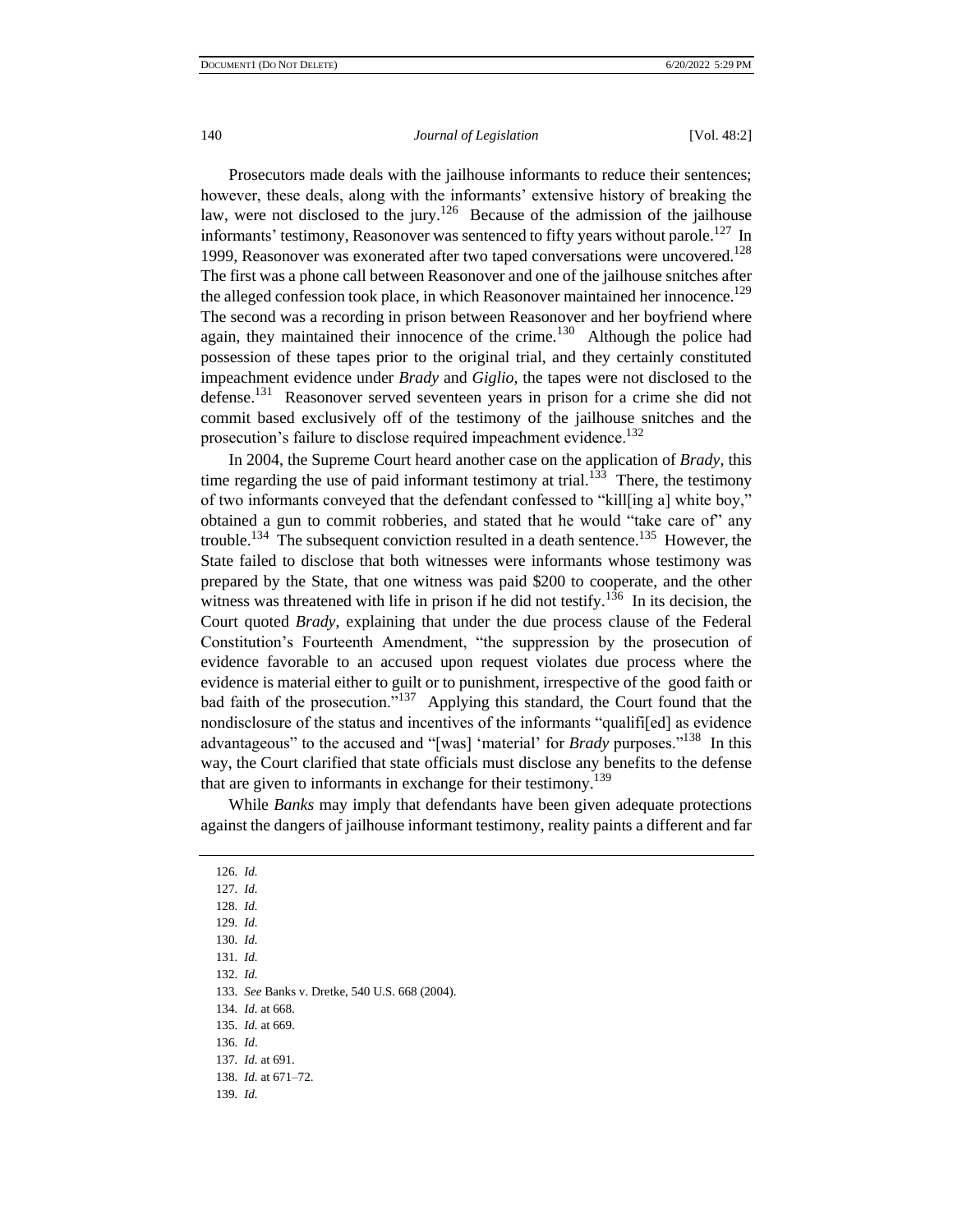more troubling picture. Even though prosecutors are explicitly and constitutionally required to disclose material impeachment evidence regarding jailhouse informants,<sup>140</sup> they often choose not to do so in practice. In 2020, the Orange County District Attorney's Office released a report detailing the failure of prosecutors to fulfill their obligations when using jailhouse informants in court.<sup>141</sup> The fifty-seven page report detailed how prosecutors in the Scott Dekraai mass shooting case used a career jailhouse snitch, but "failed to disclose to Dekraai's defense team the full history of the veteran informant in a timely manner, as required by law."<sup>142</sup> These *Brady* failures caused the court to extend a plea deal to Dekraai, allowing him to avoid the otherwise expected death sentence.<sup>143</sup> In addition, the report noted that the "prosecutors, sheriff's deputies and police had for years systemically used jailhouse informants to coax confessions out of inmates who had lawyers. That is a violation of the federal right-to-counsel law . . . . The investigation concludes the malpractice warrants severe internal discipline ...."<sup>144</sup> However, these prosecutors were allowed to step down from their position and form their own private firm and were never pursued by the state Attorney General.<sup>145</sup> Similarly, the Fair Punishment Project published a report in 2017 on the "Epidemic of Brady violations" across the nation.<sup>146</sup> The report noted that since 2015, New Orleans exonerated thirty-six individuals who were wrongfully convicted due to prosecutorial misconduct and Brady violations.<sup>147</sup> Nine of these exonerees served time on death row.<sup>148</sup> One individual, Cameron Todd Willingham, was convicted for the death of his children based on faulty arson science and a jailhouse informant.<sup>149</sup> In 2004, Willingham was executed by the state.<sup>150</sup> Recently, evidence emerged that the prosecutor in his case gave benefits to the jailhouse snitch in exchange for testimony.<sup>151</sup> This evidence was never disclosed to Willingham's defense team.<sup>152</sup>

If prosecutors cannot be trusted to uphold the constitutional rights of defendants, it is near impossible to believe that they would take the initiative on considering factors other than the quickest route to a conviction. Disclosing evidence of deals

<sup>140</sup>*. See id.* 

<sup>141.</sup> Tony Saavedra, *Prosecutors in Orange County Snitch Scandal Were Intentionally Negligent, DA Probe Concludes*, ORANGE CNTY. REG. (July 20, 2020, 11:59 AM), https://www.ocregister.com/2020/07/20/prosecutors-in-orange-county-snitch-scandal-were-intentionallynegligent-da-probe-concludes/.

<sup>142</sup>*. Id.*

<sup>143</sup>*. Id.*

<sup>144</sup>*. Id.* The report finishes by concluding that prosecutors "obfuscated and failed to accept responsibility for their lapses, trampled defendant rights and denied the full imposition of justice for victims and families." *Id.* It also noted that five other criminal cases were exposed by the informant scandal. *Id.* 

<sup>145</sup>*. Id.*

<sup>146.</sup> Christopher Zoukis, *The Fair Punishment Project Details an "Epidemic of Brady Violations*," HUM. RTS, DEF. CTR. (Jan. 19, 2018), https://www.criminallegalnews.org/news/2018/jan/19/fair-punishment-projectdetails-epidemic-brady-violations/.

<sup>147</sup>*. Id.*

<sup>148</sup>*. Id.*

<sup>149</sup>*. Id.*

<sup>150</sup>*. Id.*

<sup>151</sup>*. Id.*

<sup>152</sup>*. Id.*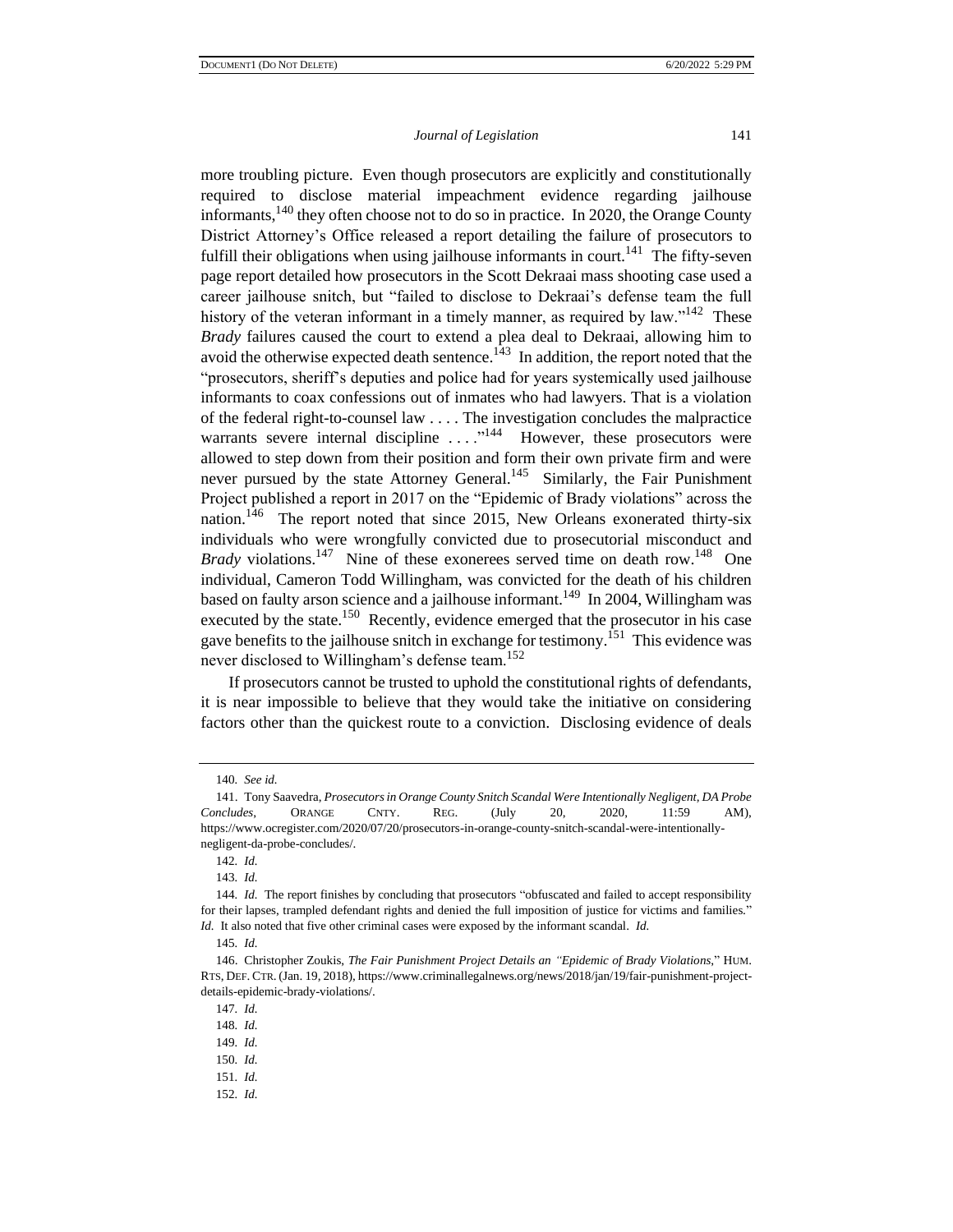made with jailhouse informants for testimony is a bare constitutional minimum under *Brady*,<sup>153</sup> and the previously discussed cases prove that many prosecutors completely disregard their affirmative obligation. Considering this, it is not realistic to believe that prosecutors will take the time to evaluate the reliability of informant testimony before putting a snitch on the stand. Further, it is just as unlikely that prosecutors will share details of the circumstances under which the alleged confession occurred with the defense or choose to only introduce informant testimony that is independently corroborated.

In light of the lack of a constitutional framework in practice that adequately guards against the introduction of false jailhouse informant testimony, several states over the past fifteen years have passed legislation to provide additional safeguards.<sup>154</sup> One such state is Connecticut, which codified its regulations in Public Act No. 19- 131 and that went into effect on October 1, 2019.<sup>155</sup> In this law, upon a motion of the defendant, the state must disclose if it intends to use a jailhouse informant at trial.<sup>156</sup> In addition, the state must provide the defendant with "[t]he complete criminal history of any such jailhouse witness," any promises for benefits that has been offered or given or that the state "may offer in the future," information about statements between the informant and the defendant and the informant relaying such information to the state, all information about "any time the jailhouse witness recanted any testimony subject to the disclosure," and the history of the inmate's role as an informant.<sup>157</sup> While outlining these specific disclosures, the law also adds that the state must provide this information to the defense "not later than forty-five days after the filing of the motion."<sup>158</sup> Additionally, at the request of the defendant prior to trial, Connecticut courts must hold a pretrial hearing to "determine whether any jailhouse witness's testimony is reliable and admissible."<sup>159</sup> The burden to show that the testimony is reliable and should be admitted falls on the state.<sup>160</sup> Factors that the courts consider in determining reliability are outlined as follows:

> (1) The extent to which the jailhouse witness's testimony is confirmed by other evidence; (2) The specificity of the testimony; (3) The extent to which the testimony contains details known only by the perpetrator of the alleged offense; (4) The extent to which the details of the testimony could be obtained from a source other than the defendant; and (5) The circumstances under which the jailhouse witness initially provided information supporting such testimony to a sworn member of a municipal police department, a sworn member of the Division of State Police within the Department of Emergency Services and Public Protection or a

<sup>153</sup>*. See* Brady v. Maryland, 373 U.S. 83 (1963).

<sup>154</sup>*. See* INNOCENCE PROJECT, *supra* note 35.

<sup>155.</sup> CONN. GEN. STAT. § 19-131(1) (2019).

<sup>156</sup>*. Id.* 

<sup>157</sup>*. Id.* §§ 19-131(1)(a)(1)–(5).

<sup>158</sup>*. Id.* § 19-131(1)(a).

<sup>159</sup>*. Id.* § 19-131(2)(a).

<sup>160</sup>*. Id.* § 19-131(2)(b).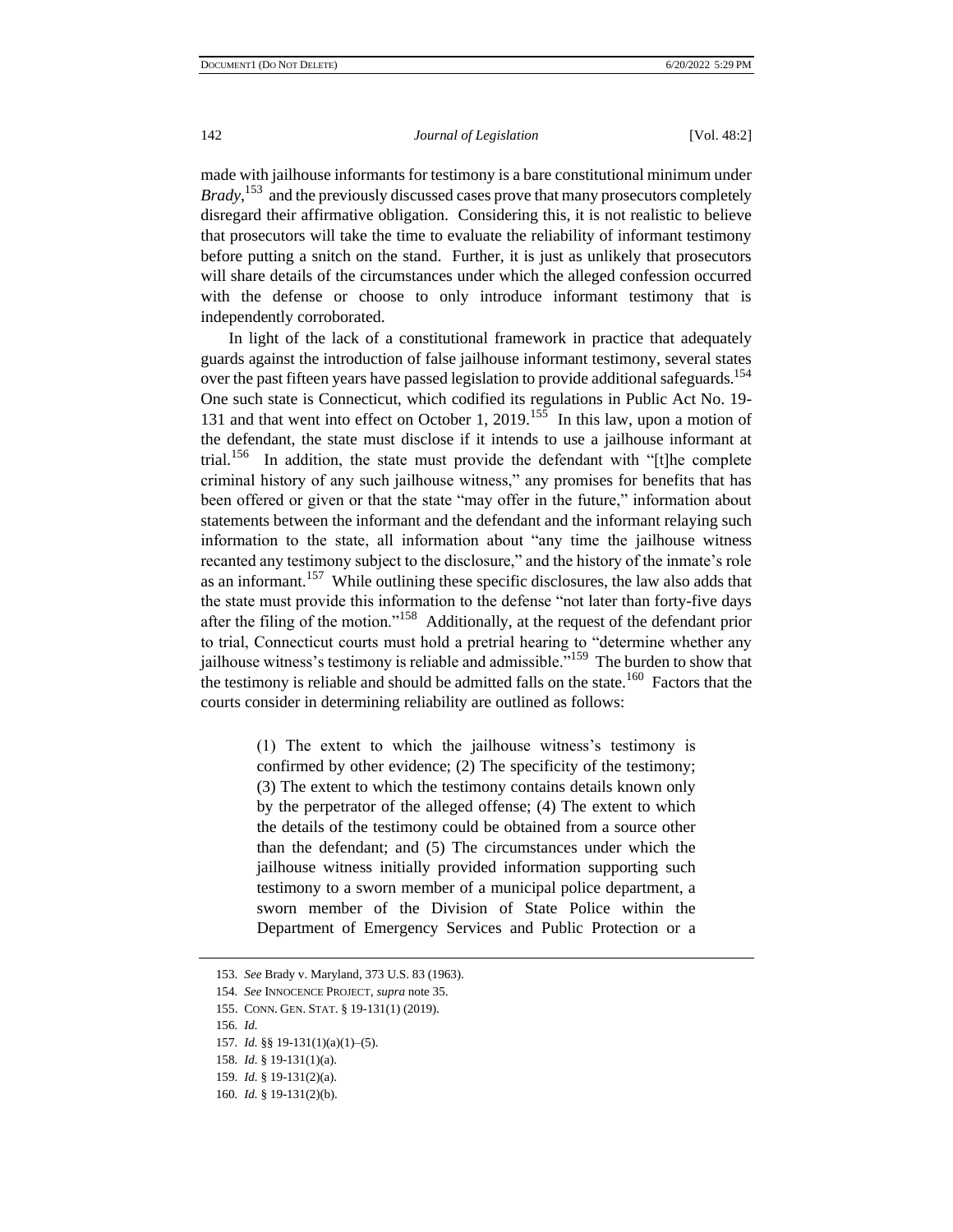prosecutorial official, including whether the jailhouse witness was responding to a leading question.<sup>161</sup>

Finally, the legislation requires that the State create a records system to track which cases jailhouse informants testify in and what deals they are given.<sup>162</sup> This information is required to be sent to the "Criminal Justice Policy and Planning Division within the Office of Policy and Management" to be maintained across the state. $163$ 

Another state that has regulated the use of jailhouse informants through legislation is Illinois, which passed Public Act 100-1119 to go into effect on January 1, 2019.<sup>164</sup> There, the law requires that the State automatically disclose to the defense if they plan on calling a jailhouse informant to speak at trial.<sup>165</sup> Additionally, the law requires the disclosure of "[t]he complete criminal history of the informant;" any promises for benefits that have been offered or given or that the state "will make in the future;" information about statements which the informant made to the state; all information about "any time the informant recanted that testimony or statement;" the history of the inmate's role as an informant, and "any other information relevant to the informant's credibility."<sup>166</sup> While outlining these specific disclosures, the law adds that the State must provide this information to the defense "at least 30 days prior to a relevant evidentiary hearing or trial."<sup>167</sup> Illinois also includes a provision for the automatic hosting of a pretrial hearing "to determine whether the testimony of the informant is reliable, unless the defendant waives such a hearing."<sup>168</sup> Similar to Connecticut, the burden is on the State to show that the jailhouse informant's testimony is reliable at the pretrial hearing.<sup>169</sup> However, unlike Connecticut, Illinois does not provide new factors to consider at the pretrial hearing; rather, it instructs the court to consider the required disclosures, as well as "any other factors relating to reliability."<sup>170</sup>

Although it is currently pending in the Senate Judiciary Committee, Kansas recently proposed House Bill No. 2366 to regulate the admissibility of jailhouse informant testimony at trial.<sup>171</sup> This bill is distinct from the Illinois and Connecticut laws in that its strictest requirements only apply to cases of murder and rape.<sup>172</sup> That said, in any case, the State is required to automatically disclose its plan to use a jailhouse informant at trial to the defense, as well as "[t]he criminal history of the jailhouse witness;" any promises for benefits that has been offered or given or that

169*. Id.*

172*. Id.* (1)(b)(1).

<sup>161</sup>*. Id.* §§ 19-131(2)(a)(1)–(5).

<sup>162</sup>*. Id.* §§ 19-131(3)(a)(1)–(2).

<sup>163</sup>*. Id.* § 19-131(3)(b).

<sup>164</sup>*. See* 725 ILL. COMP. STAT. 5/115-21 (2019).

<sup>165</sup>*. Id.* 5/115-21(b)–(c).

<sup>166</sup>*. Id.* 5/115-21(c)(1)–(7).

<sup>167</sup>*. Id.* 5/115-21(c).

<sup>168</sup>*. Id.* 5/115-21(d).

<sup>170</sup>*. Id.*

<sup>171</sup>*. See* H.B. NO. 2366, 2021 Leg. (Kan. 2021).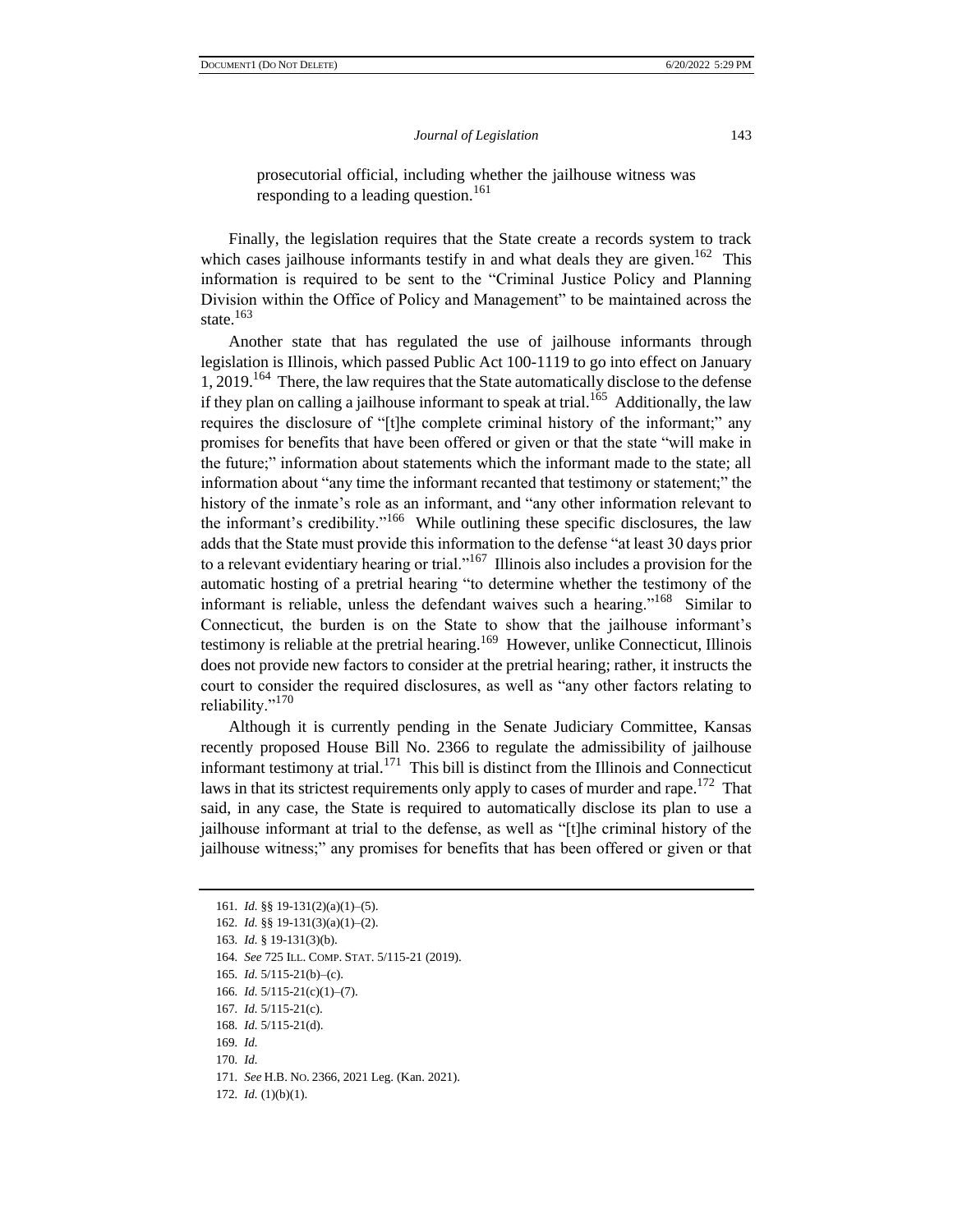"will be provided in the future;" information about statements between the informant and the defendant and the informant relaying such information to the state; all information "regarding the jailhouse witness recanting testimony or statements;" and the history of the inmate's role as an informant.<sup>173</sup> Additionally, in cases of murder or rape and at the request of the defendant, Kansas courts must hold pretrial hearings to "determine whether the jailhouse witness's testimony exhibits reliability and is admissible."<sup>174</sup> In this determination, the courts consider factors including "[t]he extent to which the jailhouse witness's testimony is confirmed by other evidence."<sup>175</sup> As in the previous cases, the burden is on the state to prove reliability "by a preponderance of the evidence."<sup>176</sup> Although an identical bill died in committee in May  $2020$ ,<sup>177</sup> this session's bill passed the House chamber with bipartisan support and without a single "nay" vote. $178$ 

Rules of the admissibility of jailhouse informant testimony in other states is varying. In November 2020, the Attorney General of New Jersey promulgated a directive that prosecutors cannot introduce a jailhouse informant at trial without the approval of the County Prosecutor, and notes that this approval can only be given if "independent, credible evidence corroborating the informant's testimony" exists.<sup>179</sup> This directive also discusses specific disclosures that prosecutors must automatically give to the defense.<sup>180</sup> Current California<sup>181</sup> and Texas<sup>182</sup> laws also require independent corroboration, and a proposed bill in Washington in 2016 did the same.<sup>183</sup> Other states, like Nebraska, $184$  list specific disclosure requirements and record requirements, but have not codified provisions relating to pretrial hearings. Still other states, like Indiana,  $185$  have no legislative provisions related to the admissibility of jailhouse informants.

Further, although this Note focuses on the regulation by states on the admissibility of jailhouse testimony, there is also a need for federal legislative reform. As noted by the National Registry of Exonerations, jailhouse informants "are much more likely to testify in federal than in state cases."<sup>186</sup> Unlike state exonerations, which show a pattern of jailhouse informants being used in more serious cases

178*. See* KAN. H.B. NO. 2366, Hist. (last visited May 22, 2022).

180*. Id.* 

182. TEX. CODE CRIM. PROC. ANN. art. 38.075 (West 2017).

<sup>173</sup>*. Id.* (1)(a)(1)(A)–(E).

<sup>174</sup>*. Id.* (1)(b)(1).

<sup>175</sup>*. Id.* (1)(b)(1)(A).

<sup>176</sup>*. Id.* (1)(b)(2).

<sup>177</sup>*. See H.B. NO. 2544, Bill. Hist*., KAN. 2019–2020 LEGIS. SESSIONS, [http://www.kslegislature.org/li\\_2020/b2019\\_20/measures/hb2544/](http://www.kslegislature.org/li_2020/b2019_20/measures/hb2544/) (last visited May 22, 2022).

<sup>179.</sup> Directive 2020-11 from Gurbir S. Grewal, N.J. Att'y Gen., to Cnty. Prosecutors (Oct. 9, 2020), [https://www.nj.gov/oag/dcj/agguide/directives/ag-Directive-2020-11\\_Jailhouse-Informants.pdf](https://www.nj.gov/oag/dcj/agguide/directives/ag-Directive-2020-11_Jailhouse-Informants.pdf) [hereinafter N.J. Law Enforcement Directive].

<sup>181.</sup> CAL. PENAL CODE § 1111.5 (West 2019).

<sup>183.</sup> H.B. 2654, 62d. Leg., Reg. Sess. (Wash. 2012).

<sup>184.</sup> NEB. REV. STAT. §29-4704 (2019).

<sup>185</sup>*. Fighting Against In-Custody Witnesses, Flipping Co-Defendants, and Jailhouse Snitches*, BANKS & BROWER LLC (Oct. 3, 2019), https://banksbrower.com/2019/10/03/fighting-against-in-custody-witnessesflipping-co-defendants-and-jailhouse-snitches/.

<sup>186.</sup> Gross & Jackson, *supra* note 26.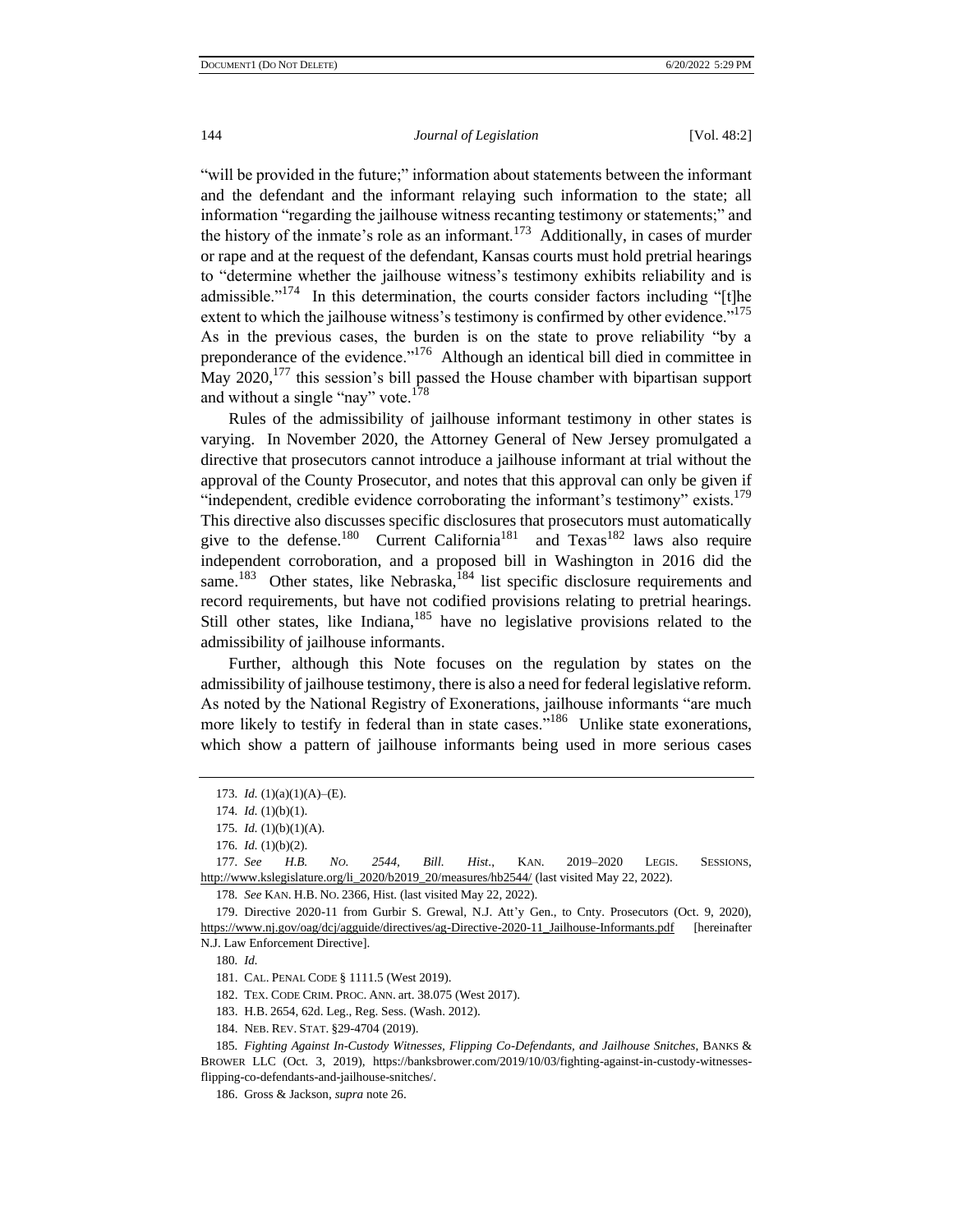involving murder and the death penalty, statistics from federal exonerations suggest a pattern of jailhouse informants also being used in less serious crimes, such as drug prosecutions.<sup>187</sup> In 2006, Ann Colomb and her sons were convicted of crack cocaine distribution and purchasing over fifteen million dollars-worth of cocaine after thirty jailhouse informants testified against them.<sup>188</sup> While the family sat in prison with sentences ranging from a minimum of ten years to a maximum of life imprisonment, the "for-profit snitching ring" in which informants could pay for information about the federal case was exposed after an inmate paid over two thousand dollars for the case file, did not receive it, and wrote a letter to his prosecutor that led to an investigation being called by the judge.<sup>189</sup> However, even with the additional use of jailhouse informants in less serious crimes, Congress has failed to pass any legislation that governs the admissibility of jailhouse informant testimony in federal courts.

Instead, some federal courts have created a low level of regulation on the use of jailhouse informants in criminal proceedings by implementing a requirement of jury instructions "regarding the special unreliability of compensated criminal witnesses."<sup>190</sup> In the standard jury instructions on this issue, juries are told to weigh the credibility and interest of the informant by weighing the following factors:

> (1) [W]hether the witness has received or hopes to receive anything (including pay, immunity from prosecution, leniency in prosecution, personal advantage, or vindication) in exchange for testimony; (2) the extent to which the informant's testimony is corroborated by other evidence; (3) the extent to which the details of the testimony could be obtained from a source other than the defendant; (4) any other case in which the informant testified or offered statements against an individual but was not called, and whether the statements were admitted in the case, and whether the informant received any deal, promise, inducement, or benefit in exchange for that testimony or statement; (5) whether the informant has ever changed his or her testimony; (6) the criminal history of the informant; and (7) any other evidence relevant to the informant's credibility.<sup>191</sup>

While these factors are thorough and important to consider in determining whether the informant's testimony is credible and reliable—especially independent corroboration as described in the second factor—the jury instructions leave too much room for error by giving this power of consideration to the jury. Instead, fabricated testimony by jailhouse informants would be better prevented if the above factors were

<sup>187</sup>*. Id.* ("About 10% of federal exonerations in non-murder cases included jailhouse informant testimony (8/81), compared to 1% of non-murder exonerations in state courts (9/819)").

<sup>188.</sup> Natapoff, *supra* note 27.

<sup>189</sup>*. Id.* U.S. District Judge Tucker Melacon stated, "The problem wasn't just this case. We potentially have a huge problem with this network in the federal prison system." *Id.* 

<sup>190</sup>*. Id*.

<sup>191</sup>*. Id.*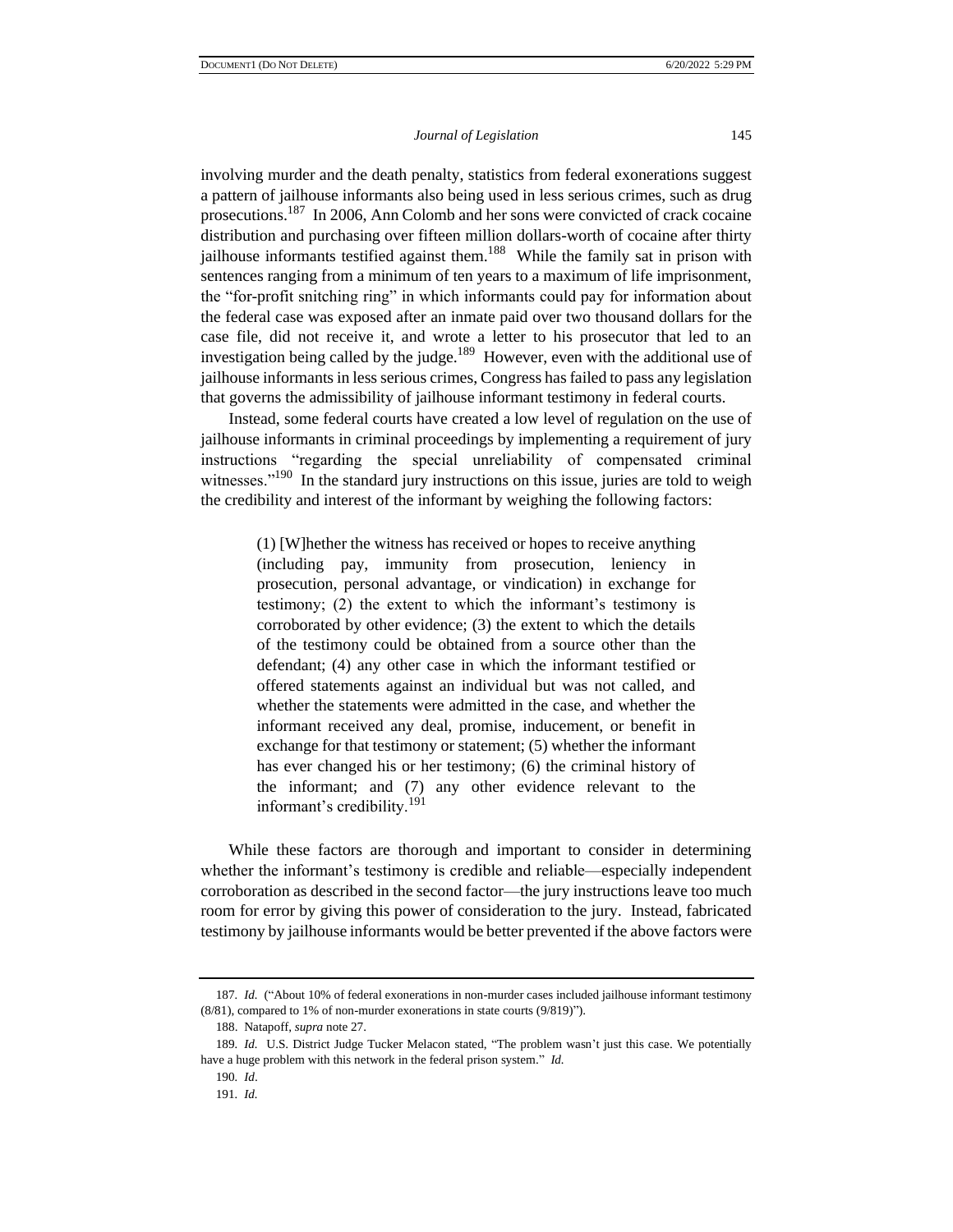considered by the court in a pretrial hearing and unsatisfactory testimony not admitted into trial.

The strongest existing state provisions on regulating jailhouse informant testimony relate to (i) robust pretrial hearings where specific enumerated factors are considered by the court prior to admitting the jailhouse informant testimony; and (ii) required disclosures regarding any benefits that have been or may be provided in exchange for the testimony. Pretrial hearings are a critical protection in jailhouse informant legislation because they prevent unreliable testimony from ever entering the trial. This, in turn, takes the burden off of the defendant to waive his or her constitutional right to remain silent and defend themselves from the claim in front of a fact finder. Reforms from Connecticut,<sup>192</sup> Washington,<sup>193</sup> Illinois,<sup>194</sup> and Kansas<sup>195</sup> all contain provisions to hold pretrial hearings on the reliability of the informant testimony. Unfortunately, Connecticut<sup>196</sup> and Kansas<sup>197</sup> place the burden on the defendant to request the pretrial hearing; only Illinois requires its courts to automatically schedule the hearing when the state announces its intent to call an informant.<sup>198</sup> At these pretrial hearings, it is imperative that the state hold the burden of showing reliability, rather than the defendant bearing the burden of proving the opposite. Additionally, Illinois<sup>199</sup> and Connecticut<sup>200</sup> both note that the prosecution must show reliability by a preponderance of the evidence, or it will not be admitted at trial.

Relatedly, the most effective type of pretrial hearing is one in which the court considers codified factors inclusive of independent corroboration of the informant's story. Requiring independent corroboration of the informant's testimony is crucial because, without verifying evidence, the testimony is barred from entering the trial. In effect, this prevents instances where a self-motivated informant's testimony, either through fed information or a fabricated story, is the only evidence putting an innocent person behind bars. Further, this diminishes any incentive or avenue for a prosecutor to pursue a conviction by suborning perjury from a jailhouse informant. Reforms from Connecticut,<sup>201</sup> Washington,<sup>202</sup> and Kansas<sup>203</sup> require their courts to consider independent corroboration in the pretrial hearing. In contrast, because the Attorney General only has power over prosecutors, the New Jersey directive cannot force the hand of the courts and therefore, there is no provision for pretrial reliability

<sup>192</sup>*. See* CONN. GEN. STAT. § 19-131(2) (2019).

<sup>193.</sup> H.B. 2654(3), 64th Leg., 2016 Reg. Sess. (Wash. 2016).

<sup>194.</sup> 725 ILL. COMP. STAT. 5/115-21(d) (2019).

<sup>195.</sup> H.B. 2366(1)(b)(1), 2021 Leg., Reg. Sess. (Kan. 2021). However, this bill only applies in criminal rape or murder cases.

<sup>196.</sup> CONN. GEN. STAT. § 19-131(1)(a) (2019).

<sup>197.</sup> H.B. 2366(1)(b)(1), 2021 Leg., Reg. Sess. (Kan. 2021).

<sup>198.</sup> 725 ILL. COMP. STAT. 5/115-21(d) (2019).

<sup>199</sup>*. Id.* 

<sup>200.</sup> CONN. GEN. STAT. § 19-131(2)(b) (2019).

<sup>201</sup>*. Id.* § 19-131(2)(a)(1).

<sup>202.</sup> H.B. 2654(3)(1)(i), 64th Leg., 2016 Reg. Sess. (Wash. 2016).

<sup>203.</sup> H.B. 2366(b)(1)(A), 2021 Leg., Reg. Sess. (Kan. 2021).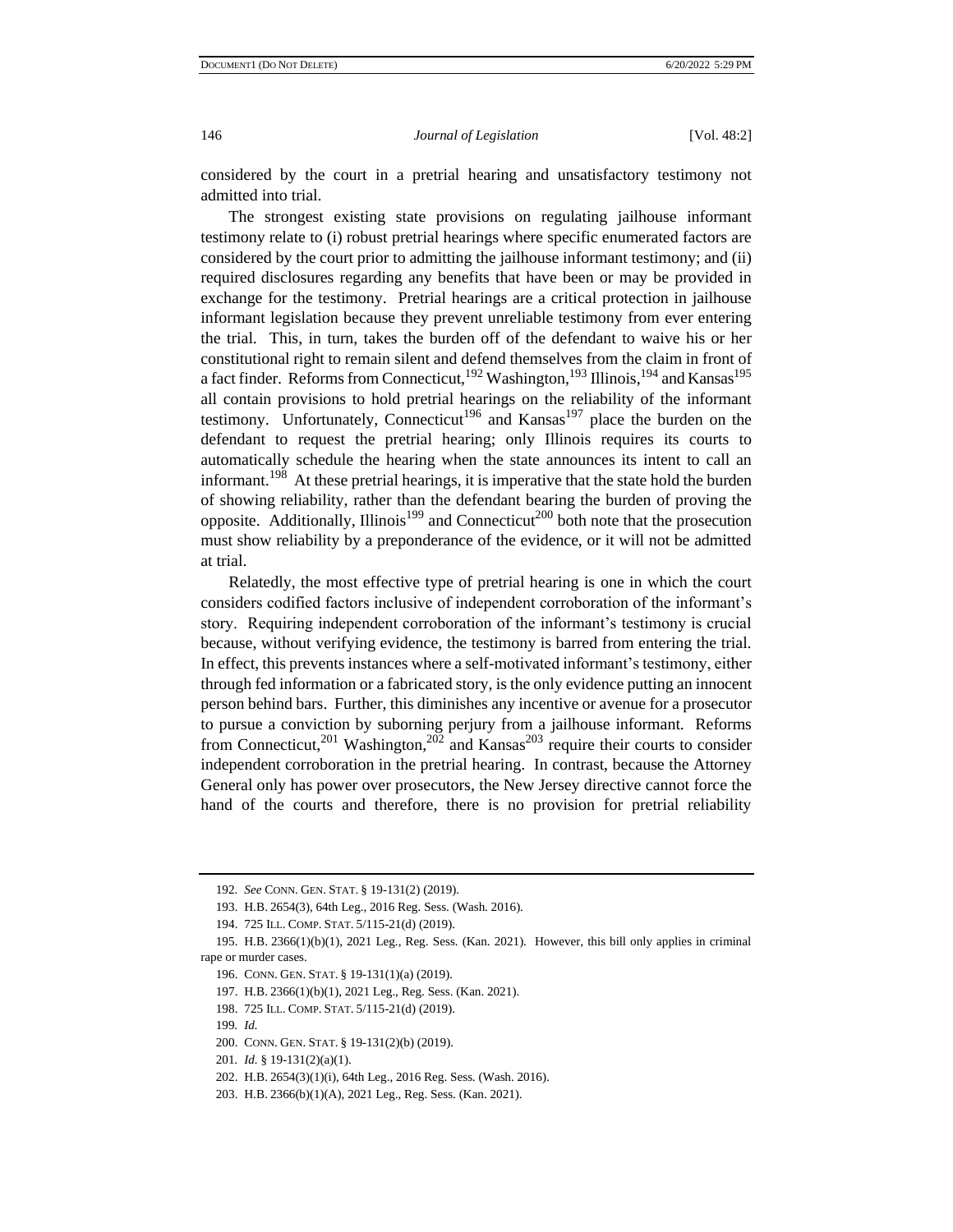hearings.<sup>204</sup> In Illinois, unlike Connecticut and Kansas, courts are instructed to consider the required disclosure factors, as well as "any other factors relating to reliability," during these hearings.<sup>205</sup> However, independent corroboration is not a required factor.<sup>206</sup> Although the previously quoted provision serves essentially as a blanket statement, its breadth also gives courts the discretion to not consider important factors, such as the independent corroboration of the informant's story.

The second robust protection is codifying specific, mandatory disclosures about the informant that the state must provide to the defense, including the informant's criminal history, past testimony as an informant, and benefits offered in exchange for testifying. Connecticut,  $207$  Illinois,  $208$  Kansas,  $209$  Nebraska,  $210$  and New Jersey $211$  all include provisions on required disclosures in their reforms. Although technically this information should already be disclosed under *Brady*, <sup>212</sup> history shows a chilling pattern of prosecutors openly circumventing their obligations.<sup>213</sup> However, by codifying specifically which disclosures are required, prosecutors may be less inclined to break state law and may be more easily held accountable if they do. Nebraska's statute, for example, grants discretion to the court to sanction noncomplying prosecutors by ordering the disclosure of withheld materials, granting a continuance, denying the admission of undisclosed evidence or witnesses, or acting within a blanket statement to "[e]nter such other order as it deems just under the circumstances."<sup>214</sup> Additionally, these disclosures aid the defense in establishing that the informant's story is false on cross examination or during a pretrial hearing.

One noteworthy provision which is tied to required disclosures and should be included in any legislative reform is the affirmative obligation to report any benefits or deals that may be given to the informant "in the future." Kansas, <sup>215</sup> Nebraska,<sup>216</sup> New Jersey,<sup>217</sup> Connecticut,<sup>218</sup> and Illinois<sup>219</sup> include this obligation in their

- 209. H.B. 2366(1)(a)(1)(A–E), 2021 Leg., Reg. Sess. (Kan. 2021).
- 210. NEB. REV. STAT. §29-1912(1)(a–e) (2019).
- 211. N.J. Law Enforcement Directive, *supra* note 180.
- 212. Giannelli, *supra* note 122, at 599 (citing Brady v. Maryland, 373 U.S. 83 (1963)).
- 213*. See, e.g.,* Saavedra, *supra* note 142; Zoukis, *supra* note 147.
- 214. NEB. REV. STAT. §29-1919(4) (2019).
- 215. H.B. 2366(1)(a)(1)(B), 2021 Leg., Reg. Sess. (Kan. 2021).
- 216. NEB. REV. STAT. §29-1912(1)(h) (2014).
- 217. N.J. Law Enforcement Directive, *supra* note 180.
- 218. CONN. GEN. STAT. § 19-131(1)(a)(2) (2019).
- 219. 725 ILL. COMP. STAT. 5/115-21(c)(2) (2019).

<sup>204</sup>*. See* N.J. Law Enforcement Directive, *supra* note 180. Without these hearings to block unreliable testimony from entering trial, this directive provides less protections than the other pieces of legislation discussed. That said, the New Jersey Law Enforcement Directive has some strength in its ability to condition approval for prosecutors to use jailhouse informants on the independent corroboration of the informant testimony. Additionally, because prosecutors in New Jersey are not allowed to move forward in cases involving jailhouse informants without approval from the County Prosecutor, the likelihood that they will engage in misconduct or knowingly suborn unreliable testimony at trial is lessened.

<sup>205. 725</sup> ILL. COMP. STAT.  $5/115-21(c)(7)$  (2019). This is a weakness in the Illinois law and could lead to innocent persons being locked up solely on the testimony of informants that is not corroborated by any other evidence.

<sup>206</sup>*. See id.* 

<sup>207.</sup> CONN. GEN. STAT. § 19–131(1)(a)(1–5) (2019).

<sup>208.</sup> 725 ILL. COMP. STAT. 5/115-2(c)(1–7) (2019).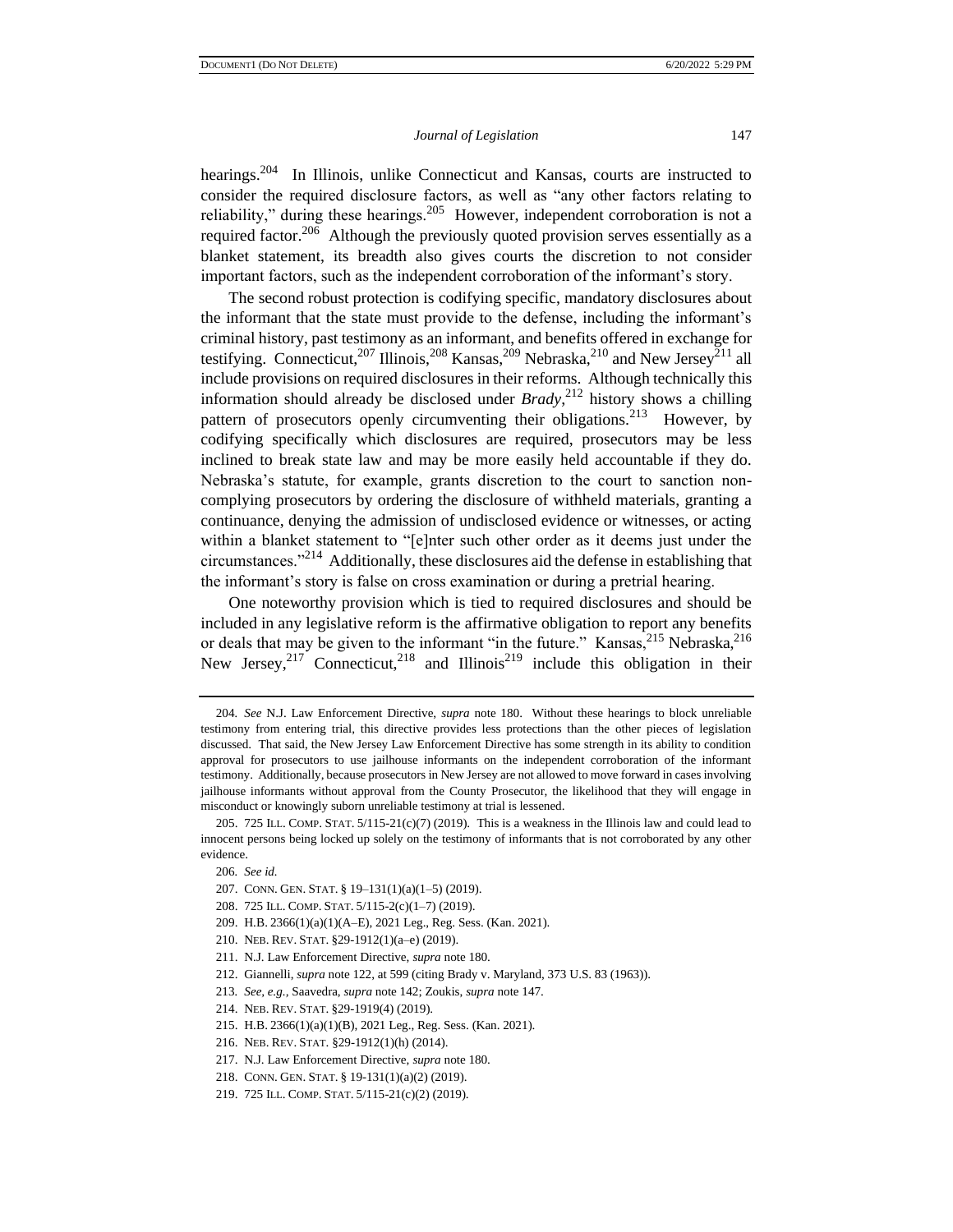respective bills, while Washington proposed its required consideration by the court during the pretrial hearing.<sup>220</sup> This provision is critical to block the loophole in which a prosecutor could seek to circumvent their responsibilities by implying before trial that favorable treatment would be given in exchange for incriminating testimony, but not providing the favorable treatment until the trial is over. By implying to informants that helpful testimony could result in benefits in the future, prosecutors can take the position that they did not need to disclose the suggestion of a future benefit, as it did not constitute a deal or promise. Requiring any future favorable treatment to be disclosed prior to trial would resolve this issue and provide a potential avenue for appellate or post-conviction relief in cases in which the prosecution sought to circumvent their obligations.

In addition to future benefits, a necessary precursor to prosecutorial transparency and full compliance with the required disclosures is maintaining statewide recording systems that track which cases informants have testified in, what benefits or deals they were offered, and any benefits given subsequent to the conclusion of trial. Oklahoma,<sup>221</sup> New Jersey,<sup>222</sup> Nebraska,<sup>223</sup> Kansas,<sup>224</sup> and Connecticut<sup>225</sup> all include reforms to require that the state maintain records of jailhouse informants. Without these record systems, it is unlikely that even good faith efforts to comply with the required disclosures would be adequate, as jailhouse informants may obtain agreements with different prosecutors' offices and testify in various jurisdictions within the state. While these record systems are necessary, they are not sufficient protections on their own.<sup>226</sup>

Although each state listed above is certainly more progressive than the rest of the nation in their codification or possession of *any* provision limiting the automatic admission of jailhouse informant testimony, Connecticut and Illinois currently lead

225. CONN. GEN. STAT. § 19–131(3)(a) (2019).

<sup>220.</sup> H.B. 2654(3)(1)(b), 64th Leg., 2016 Reg. Sess. (Wash. 2016).

<sup>221.</sup> Dale Chappell, *Oklahoma Enacts Jailhouse Informant Law, Joins Other States,* CRIM. LEGAL NEWS (July 15, 2020), https://www.criminallegalnews.org/news/2020/jul/15/oklahoma-enacts-jailhouse-informantlaw-joins-other-states/.

<sup>222.</sup> N.J. Law Enforcement Directive, *supra* note 180.

<sup>223.</sup> NEB. REV. STAT. §29-1912 (2019).

<sup>224.</sup> H.B. NO. 2366(2), 2021 Leg., Reg. Sess. (Kan. 2021).

<sup>226.</sup> An additional provision which exists, albeit less commonly, in jailhouse reform legislation is for the safety of the jailhouse informants themselves. Being labeled a snitch in prison can lead to physical beatings, shank stabbings, or even death by the hands of another inmate. Mark Abadi, *7 regular people who went to jail undercover for 2 months learned how dangerous it can be to break the most important rule of life behind bars*, INSIDER (Feb. 7, 2019), https://www.insider.com/60-days-in-undercover-inmates-snitching-in-jail-2019-2. If identifying information of those who testify is easily found in the public domain, then actual informants who could provide legitimate information on a case may be too afraid to step forward. While witness protection is important and should be included, it is not contrary or mutually exclusive to the idea of protecting defendants against wrongful convictions. In fact, it has been addressed by states such as Connecticut, Kansas, and Nebraska in their acts of legislative reform. CONN. GEN. STAT. § 19-131(1)(c) (2019); H.B. 2366(1)(a)(3), 2021 Leg., Reg. Sess. (Kan. 2021); NEB. REV. STAT. §29-1912(4) (2019). For example—although as of April 2022 the Kansas bill is pending in the Senate Judiciary Committee—the Kansas bill contains the following provision in connection with the specific disclosures required by the State:

<sup>(3)</sup> If the court finds that disclosing the information described in paragraph (1) is likely to cause bodily harm to the jailhouse witness, the court may: (A) Order that such evidence be viewed only by the defense counsel and not by the defendant or others, or (B) Issue a protective order. H.B. NO. 2366(1)(a)(3), 2021 Leg., Reg. Sess. (Kan. 2021).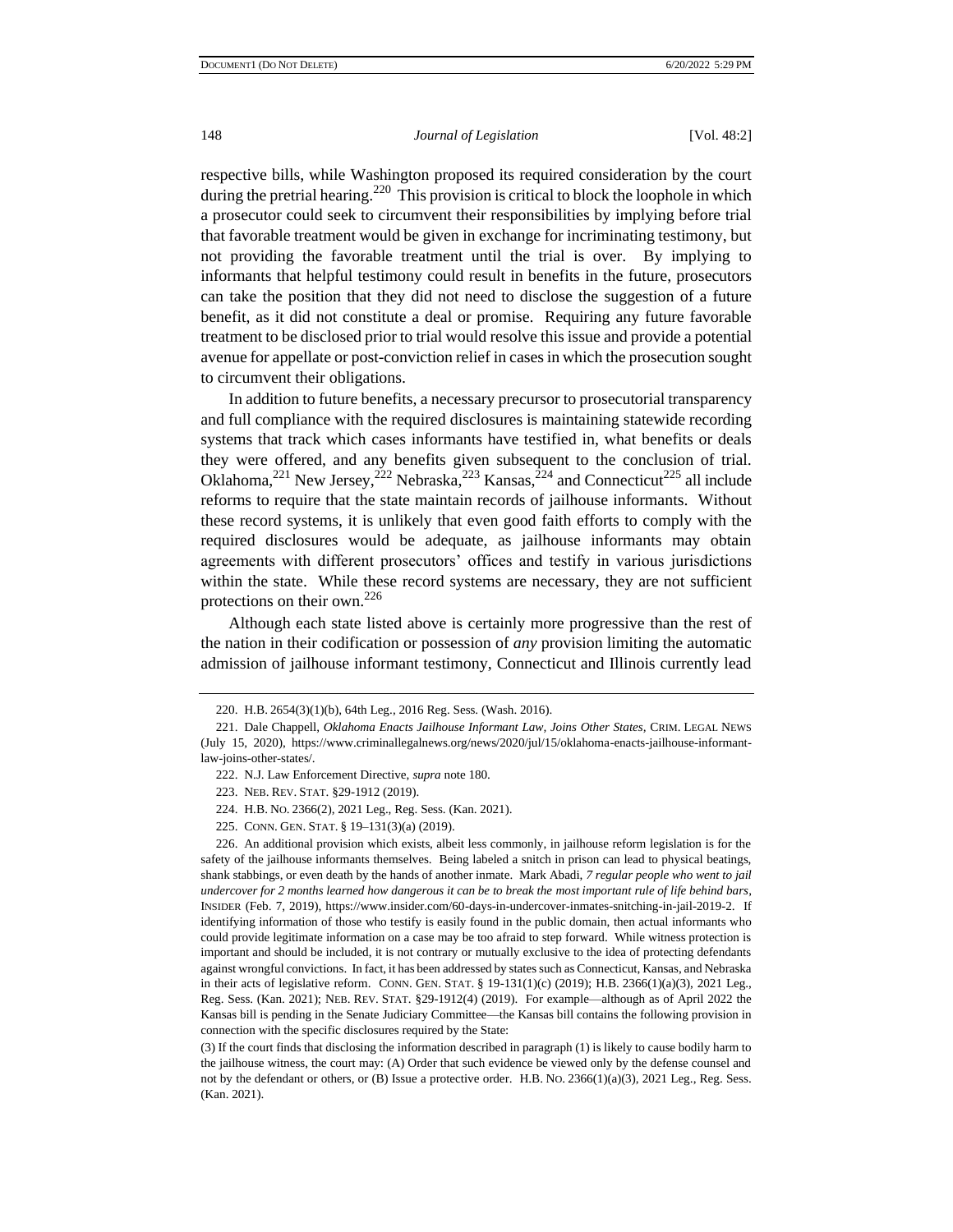the nation's reforms. With its provision on pretrial hearings containing required consideration of independent corroboration and list of specific, required disclosures about the informant that the state must provide to the defense, Connecticut's 2019 statute is a step above those in other states by its quantity and quality of protections offered.<sup>227</sup> However, one drawback to the Connecticut statute is that the burden is placed on the defendant to ask for the listed disclosures and for a pretrial hearing.<sup>228</sup>

The 2019 Illinois Public Act stands second to Connecticut's statute for listing required disclosures, including promises or benefits that "will be made in the future,"<sup>229</sup> and automatically requiring courts to hold pretrial hearings on the admission and reliability of the jailhouse informant's testimony.<sup>230</sup> Although Illinois places the burden on the state rather than the defendant, $^{231}$  the lack of consideration factors and the requirement of independent corroboration places Illinois behind Connecticut on having the strongest law on the admissibility of jailhouse informant testimony. If the Illinois statute was amended to list additional factors for the courts to consider during the pretrial hearings, especially independent corroboration, the law would be stronger, potentially more so than Connecticut. This is particularly important because Illinois was the state with the highest number of exonerations in  $2019.<sup>232</sup>$ 

Some have suggested that these reforms have not gone far enough. For example, Professor Russell Covey at Georgia State University has argued that because of the various incentives and conflict of interests involving jailhouse informants, jailhouse informants' testimony will always be inherently unreliable; thus, their use in criminal prosecutions should be banned altogether.<sup>233</sup> There is some merit to Covey's idea, as the above-discussed reforms can at best mitigate the problem of unreliability of jailhouse informants, not cure it entirely. However meritorious his proposal may be, though, it is very unlikely to come to fruition, at least in the near term. Given that only a handful of states have passed any lesser regulations on jailhouse informant testimony,  $234$  it is unrealistic to expect that any state would go so far as an outright ban. As even Professor Covey recognized, his proposal is "perhaps a radical suggestion."<sup>235</sup>

Others have suggested capping the monetary benefits and/or sentence reductions that jailhouse informants can receive, while still others have proposed a total ban on such incentives or deals. $^{236}$  Such proposals could help correct the misalignment of

<sup>227.</sup> CONN. GEN. STAT. § 19–131(1–2) (2019).

<sup>228</sup>*. Id.* § 19–131(2)(a)).

<sup>229.</sup> 725 ILL. COMP. STAT. 5/115–21(c) (2019).

<sup>230</sup>*. Id.* 5/115–21(d).

<sup>231</sup>*. Id.*

<sup>232.</sup> Daniele Selby, *These 8 States Had the Most Exonerations in 2019*, INNOCENCE PROJECT (Apr. 2, 2020), https://innocenceproject.org/these-8-states-had-the-most-exonerations-in-2019/.

<sup>233.</sup> Covey, *supra* note 36, at 1429. "[I]t is increasingly clear that nothing less than a total ban can protect innocent criminal defendants from the substantial risk of wrongful conviction as a result of the use, and abuse, of jailhouse snitch testimony." *Id.* at 1422.

<sup>234.</sup> Rothfield, *supra* note 37.

<sup>235.</sup> Covey, *supra* note 36, at 1422.

<sup>236.</sup> Daniel S. Medwed, *Anatomy of a Wrongful Conviction: Theoretical Implications and Practical Solutions*, 51 VILL. L. REV. 337, 367 (2006).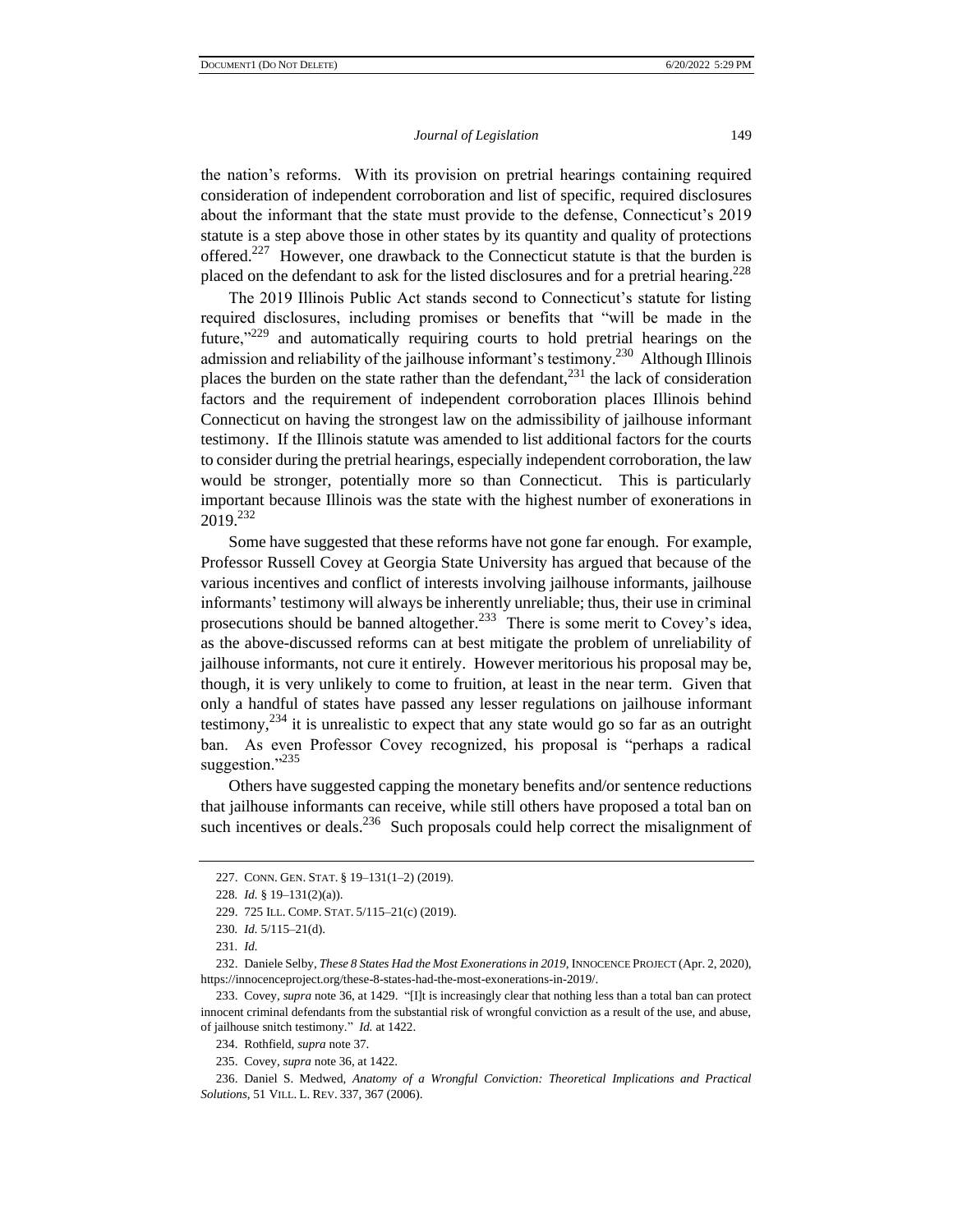incentives that underlies the problem of jailhouse informants by minimizing or removing entirely the incentive to come forward with information without regard for its truth.<sup>237</sup> Put otherwise, a jailhouse informant would be less likely to testify falsely at a criminal trial if the potential benefits of doing so were less significant or nonexistent. Although such proposals are more moderate than Professor Covey's, they would still almost certainly lack political support at this time. Further, unless paired with robust disclosure requirements and a method for enforcing those requirements, such proposals could have the opposite of their intended effect by motivating prosecutors to conceal arrangements with jailhouse informants.

Although grand proposals to bar jailhouse informant testimony outright or bar incentives are unlikely to garner sufficient political support, more limited reforms that still go beyond those passed across the country may be more realistic. First, states should expand the scope of independent corroboration to require consideration of whether corroborating evidence shows that an incriminating statement was in fact made. Currently, many states do not define independent corroboration in their statutes.<sup>238</sup> Instead, snitches are able to testify successfully by providing details matching the crime itself or the crime scene.<sup>239</sup> However, this is not an effective measure of reliability because jailhouse informants can be easily fed information about the crime by detectives or prosecutors. Additionally, snitches may find information on their own from newspapers, television programs, or accessing the Internet at prison, which gives them the necessary material to fabricate a confession by the defendant. $240$ 

To prevent this, the corroboration requirement of jailhouse informant legislation should be expanded to require courts to consider not just whether other evidence corroborates the statement, but also whether corroborating evidence shows that the statement was actually made by the defendant to the jailhouse informant. One of the critical underlying problems with jailhouse informant testimony is that there are very few ways to dispute false testimony by a jailhouse informant, and the most common way forces a criminal defendant to waive his right against self-incrimination.<sup>241</sup> Requiring courts to consider whether any evidence corroborates the jailhouse informant's claim that a defendant made an incriminating statement would help distinguish between cases where a jailhouse informant fabricated a statement and those where the incriminating statement was in fact made.

The method of proof of such corroboration need not be restricted. Police and prosecutors cannot, of course, constitutionally record conversations between wired jailhouse informants and criminal defendants in the absence of their counsel.<sup>242</sup> But other forms of direct or indirect corroboration could include, for example: (1) testimony of other inmates who heard the conversation; (2) testimony of prison

<sup>237</sup>*. Id.* at 368.

<sup>238</sup>*. See* CONN. GEN. STAT. § 19–131(2)(1) (2019); H.B. 2654(3)(1)(i), 64th Leg., 2016 Reg. Sess. (Wash. 2016); H.B. 2366(1)(b)(1)(A), 2021 Leg., Reg. Sess. (Kan. 2021).

<sup>239.</sup> Covey, *supra* note 36, at 1383.

<sup>240</sup>*. Id.* at 1380–81.

<sup>241</sup>*. See id.* at 1400–03.

<sup>242</sup>*. See generally* Massiah v. United States, 377 U.S. 201 (1964).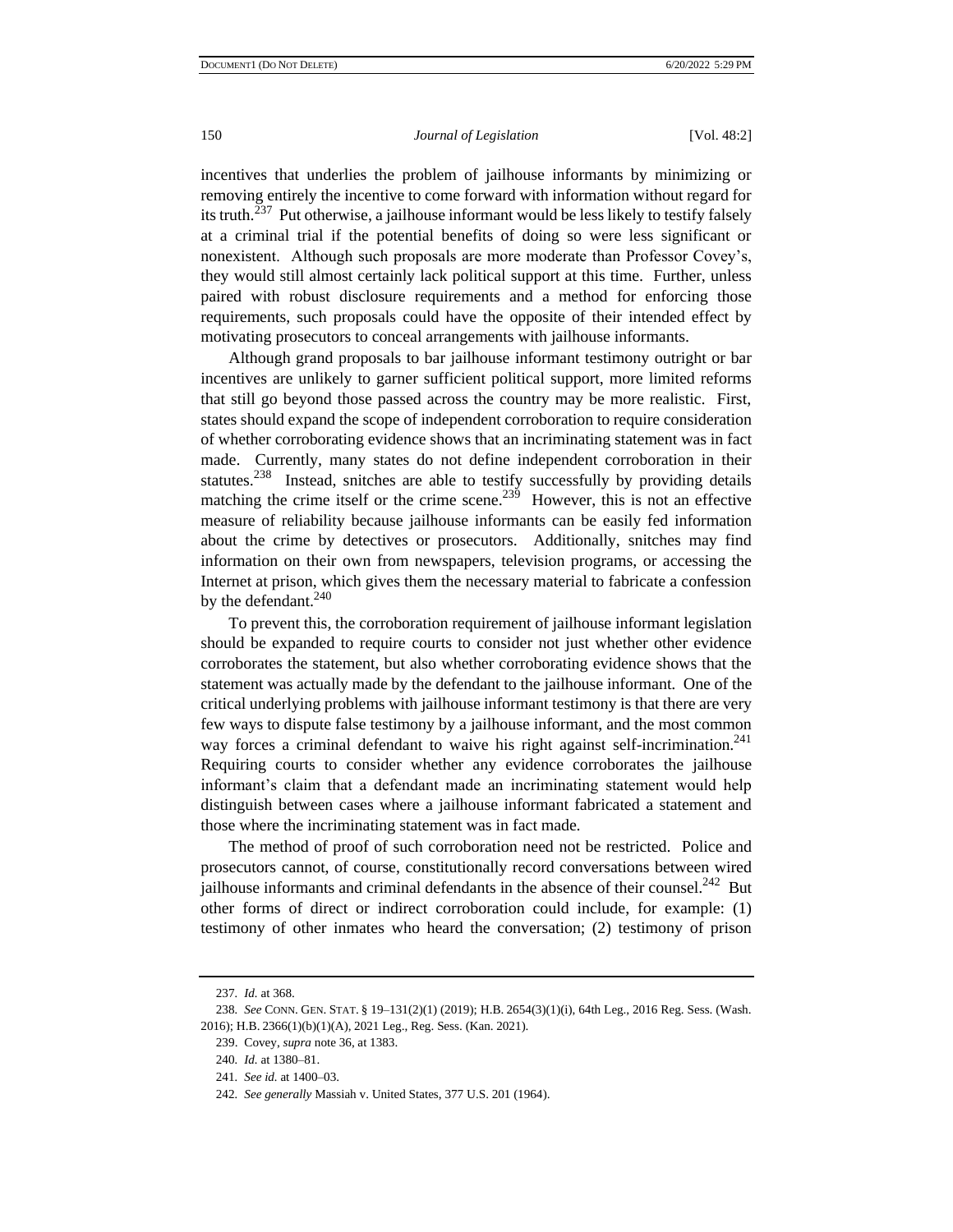guards who heard the conversation; (3) prison video footage of the defendant and the jailhouse informant regularly conversing; (4) prison records showing that the jailhouse informant was housed with the criminal defendant at the time in question and for a significant time beforehand, such that it is more likely that they shared a genuine, transparent relationship. Although conclusive evidence that a statement was made may rarely exist, the absence of such evidence would not be fatal to the admission of jailhouse informant testimony; rather, this absence would simply be a factor that weighs against evidence's admissibility. This thumb on the scale would be appropriate in light of the inherent unreliability of such testimony and the evidentiary challenges in refuting false testimony.

Second, states should increase the standard of proof placed on the state at the pretrial hearings to require "clear and convincing evidence" that a jailhouse informant statement is reliable before admitting such testimony. Illinois and Connecticut, which currently place the burden of proof on the prosecution, impose a "preponderance of the evidence" standard of proof.<sup>243</sup> However, this only requires the judge to find that "there is greater than 50% chance that the claim [of the informant] is true" based off of the prosecution's evidence.<sup>244</sup> Given the inherent unreliability of jailhouse informant testimony, the high risk that such testimony will prejudice the jury, $245$  and the extremely high stakes of serious criminal prosecutions for a criminal defendant, the prosecution's standard of proof for showing that such testimony is reliable should be higher the preponderance of the evidence, which is only point one percent higher than the odds of flipping a coin and it landing on heads. Instead, the presumption should be that testimony of a jailhouse informant is unreliable and this presumption can only be overcome by clear and convincing evidence, which courts and commentators sometimes describe as closer to seventyfive percent certainty. $246$  This higher standard of proof will help limit the jailhouse informant testimony that makes it to the jury to only that testimony which a court has already found to be clearly reliable.

Third, to ensure that jurors clearly understand the inherent risks of admitted jailhouse informant testimony, states should codify a provision for jury instructions. If an informant testifies, the courts should automatically read a jury instruction both before the informant testifies and again before jury deliberations. In the instruction, jurors should be informed that jailhouse informants have significant conflicts of interest and should be told which factors to consider in weighing the testimony. For example, Utah provides the following instruction:

> A witness who believes [he/she] may be able to obtain [his/her] own freedom or receive a lighter sentence by giving testimony favorable to the prosecution, has motive to testify falsely. Therefore, you must

244*. Preponderance of the Evidence*, LEGAL INFO. INST.,

https://www.law.cornell.edu/wex/preponderance\_of\_the\_evidence (last visited May 22, 2022). 245*. See generally* Neuschatz et al., *supra* note 88.

<sup>243.</sup> 725 ILL. COMP. STAT. 5/115–21(d) (2019); CONN. GEN. STAT. § 19–131(2)(b) (2019).

<sup>246</sup>*. The State's Burden of Proof – What is Beyond a Reasonable Doubt?*, JUST CRIM. L. (Dec. 29, 2016), https://www.justcriminallaw.com/criminal-charges-questions/2016/12/29/proof-beyond-a-reasonable-doubt/ (last visited May 22, 2022).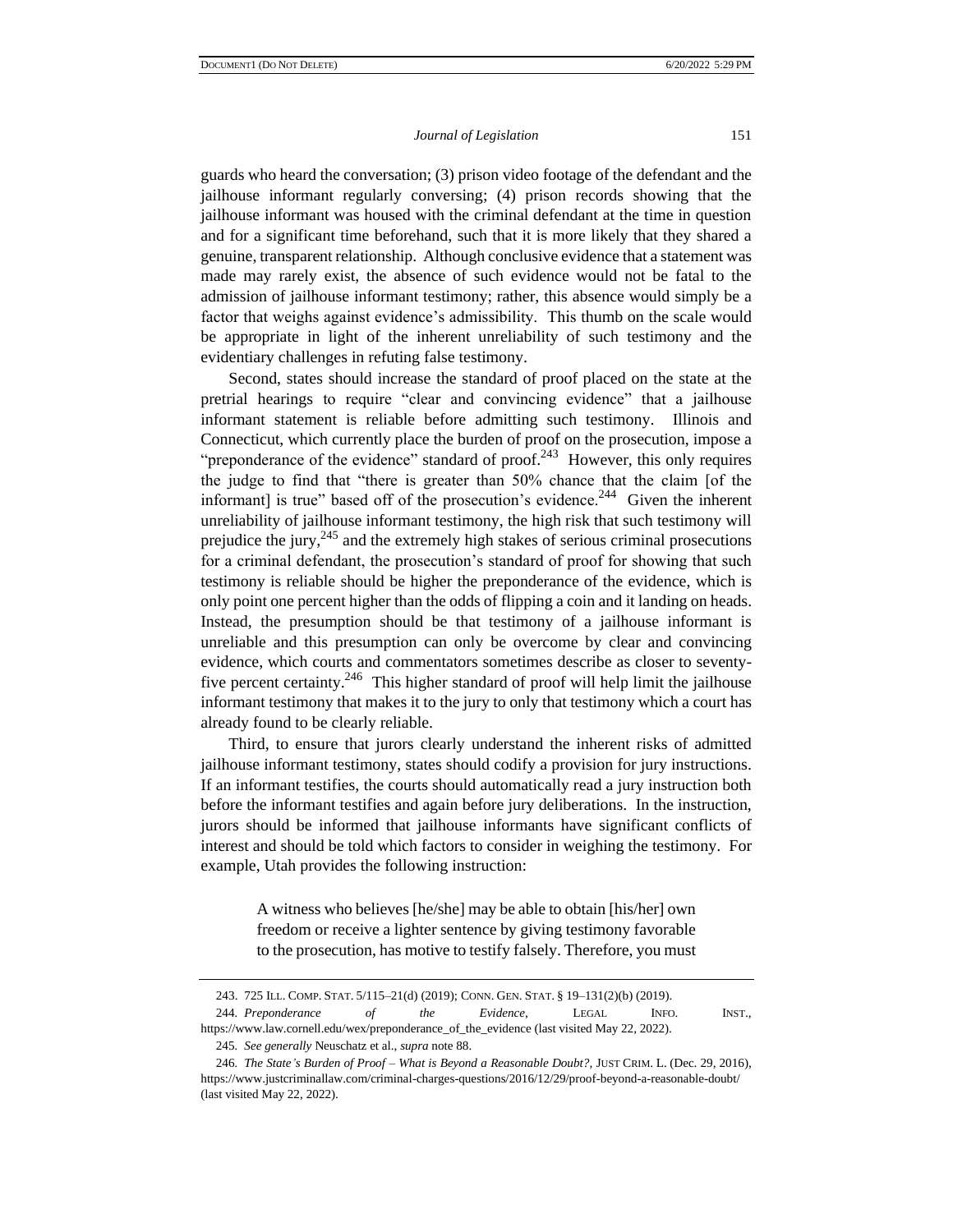examine that testimony with caution and weigh it with great care. Whether the informer's testimony has been affected by interest or prejudice against the defendant is for you to determine.<sup>247</sup>

The Utah instructions then list factors for the jury to consider, including any benefits given in exchange for testifying, the criminal history and past informant testimony, any inconsistent testimony, and "any other evidence related to the informer's credibility."<sup>248</sup>

Fourth, states should codify a fallback provision by which proof of the prosecution's failure to disclose all information concerning deals, either explicit or implied, made with jailhouse informants by the time of trial, or at any time in the future, to the defendant, results in automatic grounds for a new trial. This aids in solving the difficulty of enforcing *Brady* requirements because it incentivizes the prosecution to disclose all information. Moreover, even though states have passed legislation requiring certain disclosures,  $249$  they have not provided an effective enforcement mechanism, without which the statutes are unlikely to make any significant difference.

Given the national trend of regulating the admission of jailhouse informant testimony in the past fifteen years,  $250$  it is critical for state legislators to understand which regulatory provisions are the most effective in preventing wrongful convictions. The following reflects the ideal language for jailhouse informant legislation, using both existing and new provisions, that can be proposed and adopted by state legislatures. Existing language from other states' statutes is denoted by quotation marks.

## **An Act Concerning The Admission of Jailhouse Informant Testimony in Criminal Trials.**

Be it enacted by the General Assembly convened:

Sec. I. (1) "The legislature finds that evidence and testimony from accomplices and criminal informants are inherently suspect because a system in which accomplices and criminal informants are rewarded by the state produces dangerous incentives to manufacture or fabricate evidence. The purpose of this act is to prevent unreliable accomplice and informant testimony from being admitted as evidence in the courts of our state by informing the court, to the maximum extent possible, of the circumstances surrounding such evidence and testimony before the court determines

<sup>247.</sup> SUP. CT. ADVISORY COMM. ON THE MODEL UTAH JURY INSTRUCTIONS–CRIM., JAILHOUSE INFORMANT (Aug. 7, 2013).

<sup>248</sup>*. Id.*

<sup>249</sup>*. See, e.g.*, CONN. GEN. STAT. § 19–131(1)(a)(1–5) (2019); 725 ILL. COMP. STAT. 5/115–21(c)(1–7) (2019); H.B. 2366(1)(a)(1)(A–E), 2021 Leg., Reg. Sess. (Kan. 2021); NEB. REV. STAT. §29–1912(1)(a–e) (2019).

<sup>250</sup>*. See* INNOCENCE PROJECT, *supra* note 35.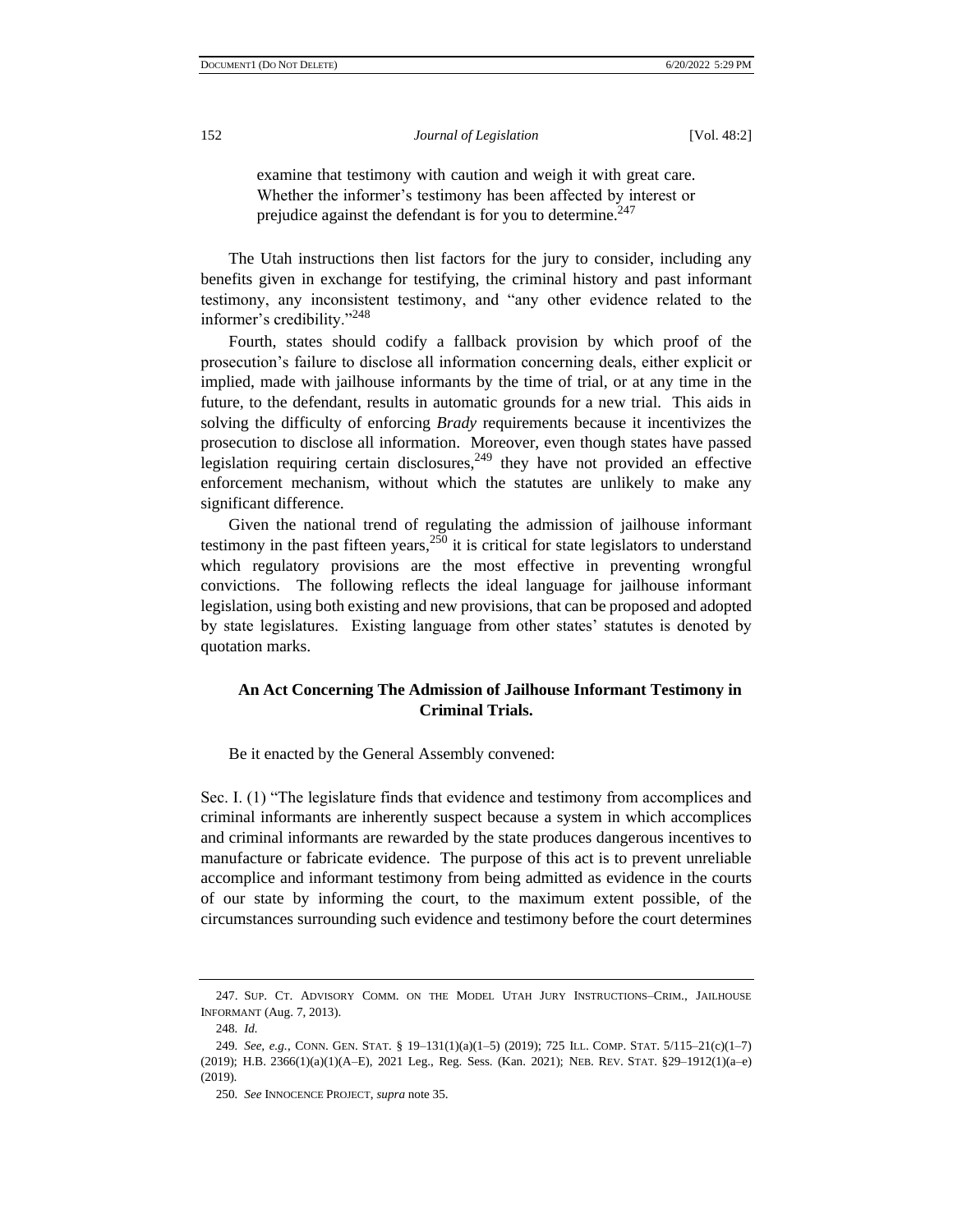its admissibility."<sup>251</sup> Questions of legislative intent and other provisions should be interpreted consistently with the purpose of this provision.

Sec. II. (1) "In a criminal prosecution . . . in which the prosecuting attorney intends to introduce the testimony of a jailhouse witness," $252$  "[t]he court shall conduct a hearing to determine whether the testimony of the informant is reliable, unless the defendant waives such a hearing. If the prosecution fails to show,"<sup>253</sup> by clear and convincing evidence, "that the informant's testimony is reliable, the court shall not allow the testimony to be heard at trial. $^{3254}$  "The court shall make such determination concerning the reliability of the witness after evaluation of the information or material disclosed $^{3255}$  in the following subsections:

- (A) "The extent to which the jailhouse witness's testimony is confirmed by other evidence,"<sup>256</sup> including both independent corroboration of the substance of the statement and that the statement was in fact made by the defendant to the informant;
- (B) "The specificity of the testimony;
- (C) The extent to which the testimony contains details known only by the perpetrator of the alleged offense;
- (D) The extent to which the details of the testimony could be obtained from a source other than the defendant; and"<sup>257</sup>
- (E) "[T]he circumstances under which the jailhouse witness provided the information to the prosecuting attorney or a law enforcement officer, including whether the jailhouse witness was responding to leading questions."<sup>258</sup>
- (2) "If the prosecuting attorney fails to show by"<sup>259</sup> clear and convincing evidence "that a jailhouse witness's testimony is reliable, the court shall exclude the testimony at trial."<sup>260</sup>

Sec. III. (1) "In any case under this Section, the prosecution shall disclose at least 30 days prior to a relevant evidentiary hearing or trial:

<sup>251.</sup> H.B. 2654(1), 64th Leg., 2016 Reg. Sess. (Wash. 2016).

<sup>252.</sup> H.B. NO. 2366(1)(b)(1), 2021 Leg., Reg. Sess. (Kan. 2021).

<sup>253.</sup> 725 ILL. COMP. STAT. 5/115-21(d) (2019).

<sup>254</sup>*. Id.*

<sup>255.</sup> CONN. GEN. STAT. § 19-131(2) (2019).

<sup>256</sup>*. Id.* § 19-131(2)(a)(1).

<sup>257</sup>*. Id.* § 19-131(2)(a)(2–4).

<sup>258.</sup> H.B. 2366(b)(1)(E), 2021 Leg., Reg. Sess. (Kan. 2021).

<sup>259</sup>*. Id.* 2366(b)(1)(2).

<sup>260</sup>*. Id.*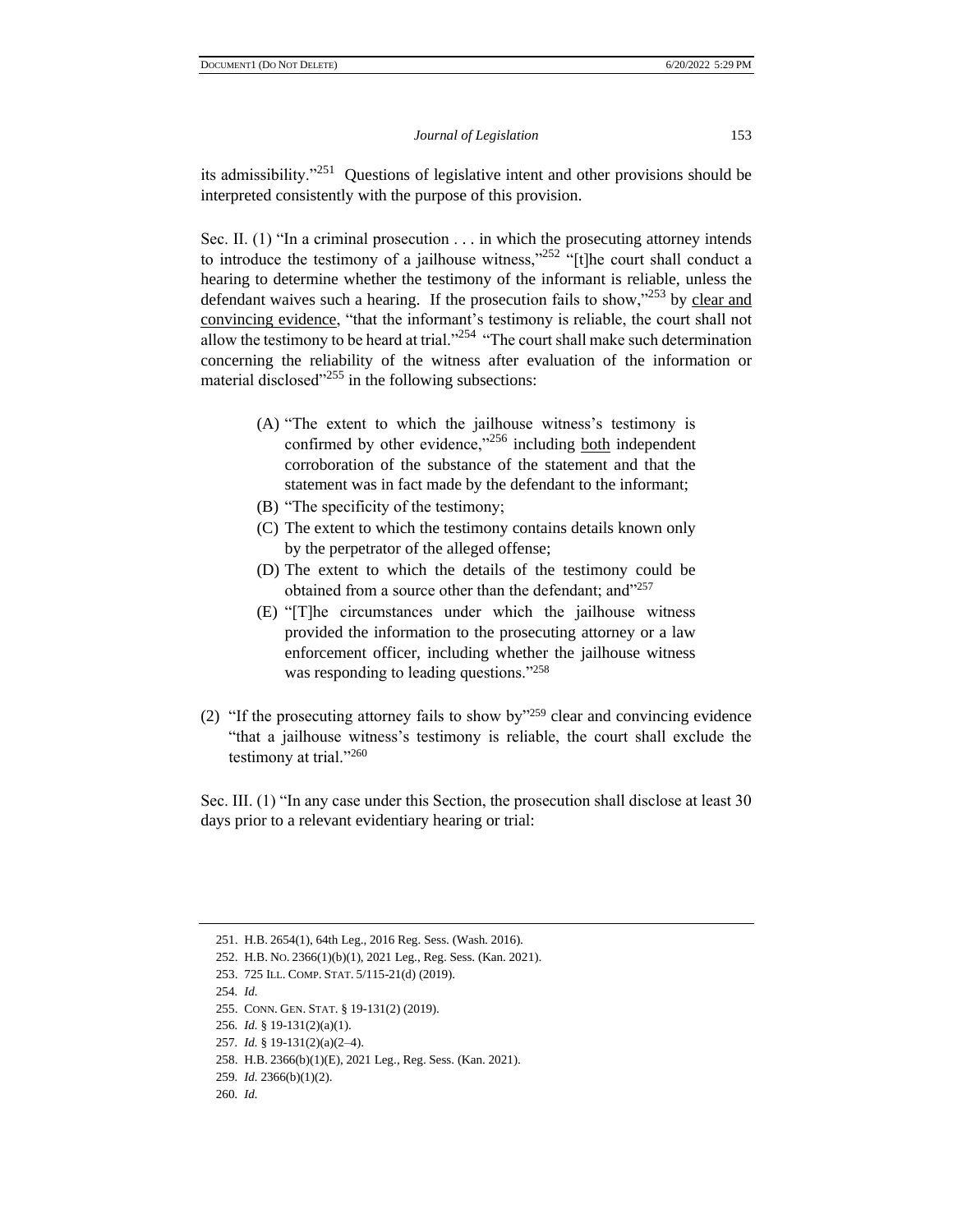- (A) [T]he complete criminal history of the informant,"261 "including any pending or dismissed criminal charges;"<sup>262</sup>
- (B) "[A]ny deal, promise, inducement, or benefit that the offering party has made or will make in the future to the informant."<sup>263</sup> explicit or implied, or such that has been requested by the informant;
- (C) "[T]he statements made by the accused;
- (D) [T]he time and place of the statements, the time and place of their disclosure to law enforcement officials, and the names of all persons who were present when the statements were made;
- (E) [W]hether at any time the informant recanted that testimony or statement and, if so, the time and place of the recantation, the nature of the recantation, and the names of the persons who were present at the recantation;
- (F) [O]ther cases in which the informant testified, provided that the existence of such testimony can be ascertained through reasonable inquiry and whether the informant received any promise, inducement, or benefit in exchange for or subsequent to that testimony or statement; and
- (G) [A]ny other information relevant to the informant's credibility."<sup>264</sup>

(2) "The court may permit the prosecuting attorney to comply with the provisions of this section after the time period provided in paragraph (1) if the court finds that the jailhouse witness was not known, or the information described in paragraph (1) could not be discovered or obtained by the prosecuting attorney exercising due diligence within such time period."<sup>265</sup>

(3) "Each prosecuting attorney's office shall maintain a central record containing information regarding:

- (A) Any case in which testimony by a jailhouse witness is introduced or is intended to be introduced by a prosecuting attorney regarding statements made by a suspect or defendant and the substance of such testimony; and
- (B) [A]ny benefit that has been requested by, provided to, or will be provided in the future to a jailhouse witness in connection with testimony provided by such witness.

<sup>261.</sup> 725 ILL. COMP. STAT. 5/115-21(c)(1) (2019).

<sup>262.</sup> H.B. 2366(1)(a)(1)(A), 2021 Leg., Reg. Sess. (Kan. 2021).

<sup>263.</sup> 725 ILL. COMP. STAT. 5/115-21(c)(2) (2019) (emphasis added).

<sup>264.</sup> 725 ILL. COMP. STAT. 5/115-21(c)(3-7) (2019).

<sup>265.</sup> H.B. 2366(1)(a)(2–3), 2021 Leg., Reg. Sess. (Kan. 2021).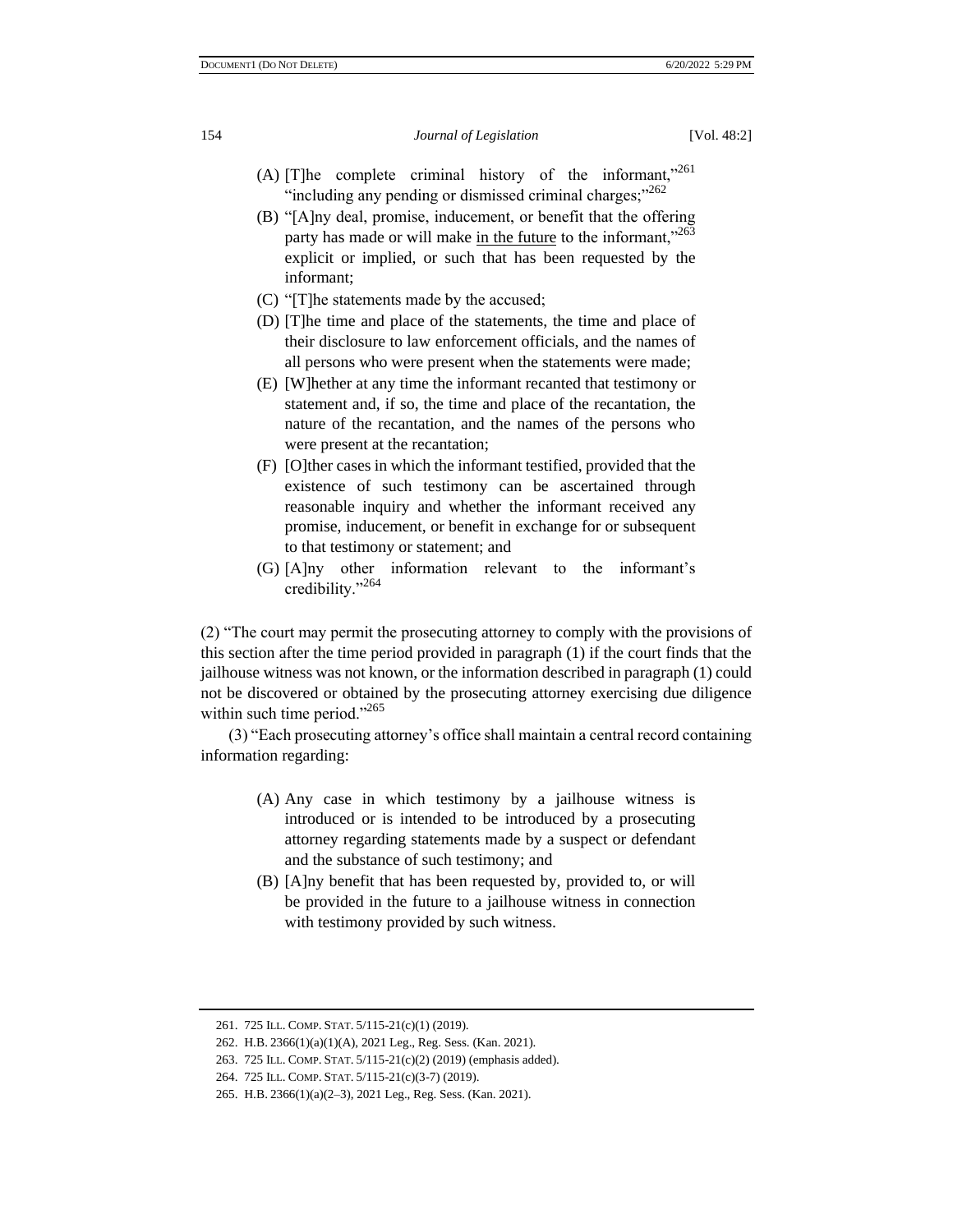(C) Each prosecuting attorney's office shall forward the information described in paragraph  $([2])^{266}$  to a single designated state bureau or department, which "shall maintain a statewide database containing the information forwarded pursuant to this section."<sup>267</sup>

(4) "If the court finds that disclosing the information described in paragraph (1) is likely to cause bodily harm to the jailhouse witness, the court may:

- (A) Order that such evidence be viewed only by the defense counsel and not by the defendant or others; or
- (B) [I]ssue a protective order."<sup>268</sup>

Sec. IV. (1) "If, at any time during the course of the proceedings, it is brought to the attention of the court that the prosecutor has failed to comply with Section [IV] of this act, or an order issued pursuant to this section, the court may:

- (A) Order the prosecutor to disclose materials not previously disclosed;
- (B) Grant a continuance;
- (C) Prohibit the prosecutor from calling a witness not disclosed or introducing in evidence the material not disclosed; or
- (D) Enter such other order as it deems just under the circumstances."<sup>269</sup>

Sec. V. (1) If the testimony of a jailhouse informant is admitted before a jury, the jury shall be instructed that "[a] witness who believes [he/she] may be able to obtain [his/her] freedom, or receive a lighter sentence by giving testimony favorable to the prosecution, has motive to testify falsely. Therefore, you must examine that testimony with caution and weigh it with great care. Whether the informer's testimony has been affected by interest or prejudice against the defendant is for you to determine. In making that determination, you should consider"<sup>270</sup> the following factors:

> (A) "[A]ny benefit that has been requested by, provided to, or will be provided in the future to the jailhouse witness in connection with providing such testimony."<sup>271</sup>

<sup>266</sup>*. Id.* H.B. 2366(c)(1–2).

<sup>267</sup>*. Id.*

<sup>268</sup>*. Id.* H.B. 2366(1)(a)(3).

<sup>269.</sup> NEB. REV. STAT. §29-1912(6)(1-4) (2019).

<sup>270.</sup> SUP. CT. ADVISORY COMM. ON THE MODEL UTAH JURY INSTRUCTIONS–CRIM., JAILHOUSE INFORMANT (Aug. 7, 2013).

<sup>271.</sup> H.B. 2366(1)(e), 2021 Leg., Reg. Sess. (Kan. 2021).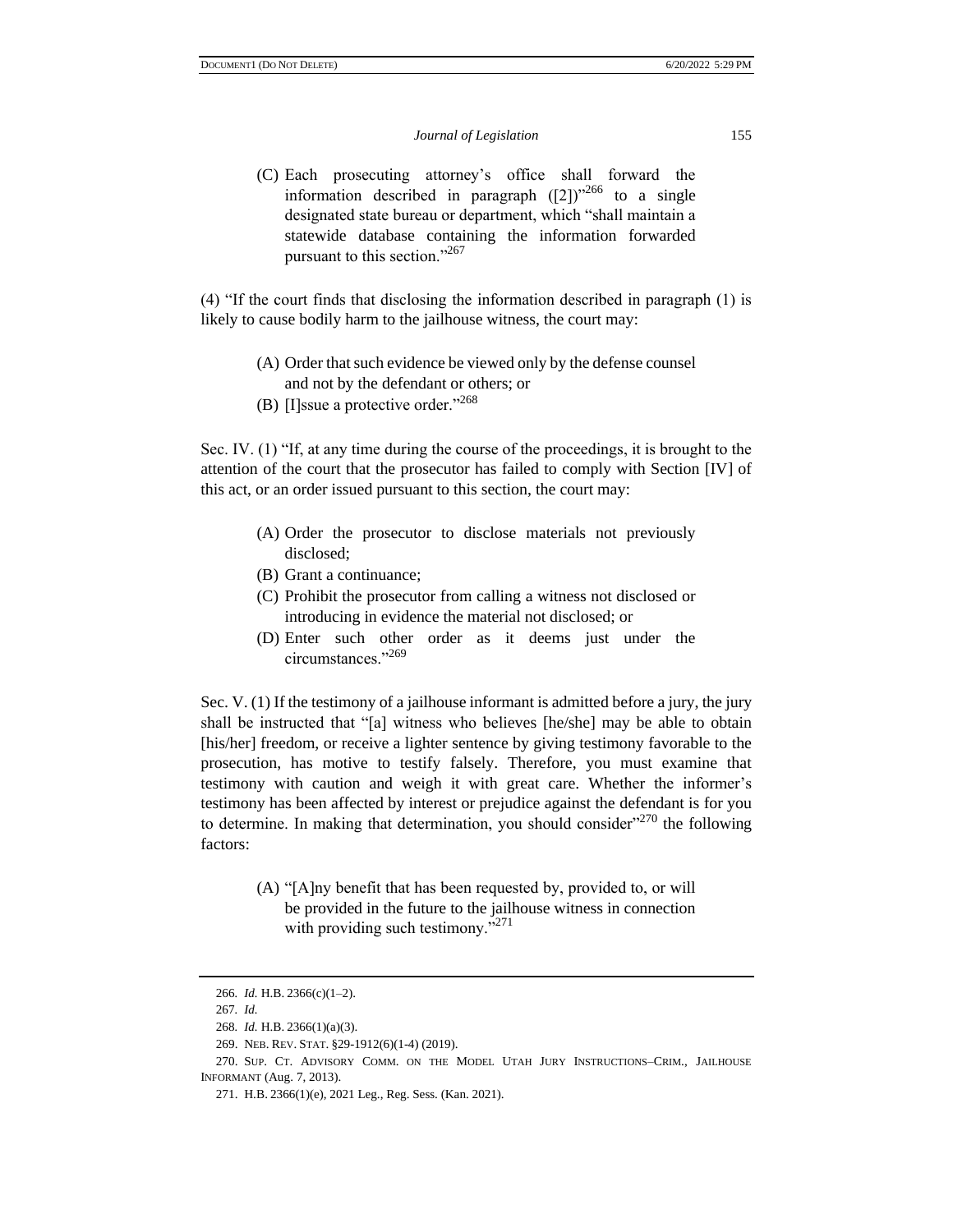- (B) "[O]ther cases, and the number of other cases, in which the informant testified or offered statement against another, whether those statements are being used, and whether the informer received any deal, promise, inducement, or benefit in exchange for that testimony or statement, or believed he was likely to receive some benefit for his cooperation;
- (C) [W]hether the informant has ever changed his or her testimony;
- (D) [T]he criminal history of the informant, not just limited to number of convictions, but also the level of sophistication gained through the informer's experience in the criminal justice system; and
- (E) [A]ny other evidence related to the informer's credibility." $272$

Sec. VI. (1) If "the defendant shows by newly discovered evidence that an informant's trial testimony included a false material statement that potentially affected the outcome of the trial; $^{3273}$  or that the prosecution failed to disclose all information set forth in Sec. 3 concerning deals made with jailhouse informants by the time of trial, or at any time in the future, either explicit or implied, "the court shall order a new trial."<sup>274</sup>

#### $-$  END  $-$

## IV. COUNTERARGUMENTS

Even knowing the role that jailhouse informants play in wrongful conviction statistics, members of the legal, political, and legislative communities may argue that additional protections against the admission of their testimony are either unnecessary or unwarranted. First, because prosecutors are obligated to disclose exculpatory material to defense teams under *Brady*, there is no need to additionally regulate these disclosures through state statutes. <sup>275</sup>

However, as addressed previously, prosecutors still violate these obligations in practice and are rarely punished.<sup>276</sup> One major issue is that *Brady* violations are difficult to identify by the defense and require the good faith and honor of the prosecutors. In *United States v. Olsen*, the Ninth Circuit noted in its dissent that *Brady* violations are a "systemic problem" and "[s]ome prosecutors don't care about *Brady* because courts don't *make* them."<sup>277</sup> When courts fail to punish prosecutors who in fact did not engage in good faith and did not disclose what they needed to, a

<sup>272.</sup> SUP. CT. ADVISORY COMM. ON THE MODEL UTAH JURY INSTRUCTIONS–CRIM., JAILHOUSE INFORMANT (Aug. 7, 2013).

<sup>273.</sup> H.B. 2654(4) 64th Leg., 2016 Reg. Sess. (Wash. 2016).

<sup>274</sup>*. Id.* (emphasis added).

<sup>275.</sup> Giannelli, *supra* note 122, at 599 (discussing how modern prosecutors apply *Brady* in disclosing information on jailhouse informants (citing Brady v. Maryland, 373 U.S. 83 (1963)).

<sup>276.</sup> Saavedra, *supra* note 142.

<sup>277.</sup> 737 F.3d 625, 631 (9th Cir. 2013).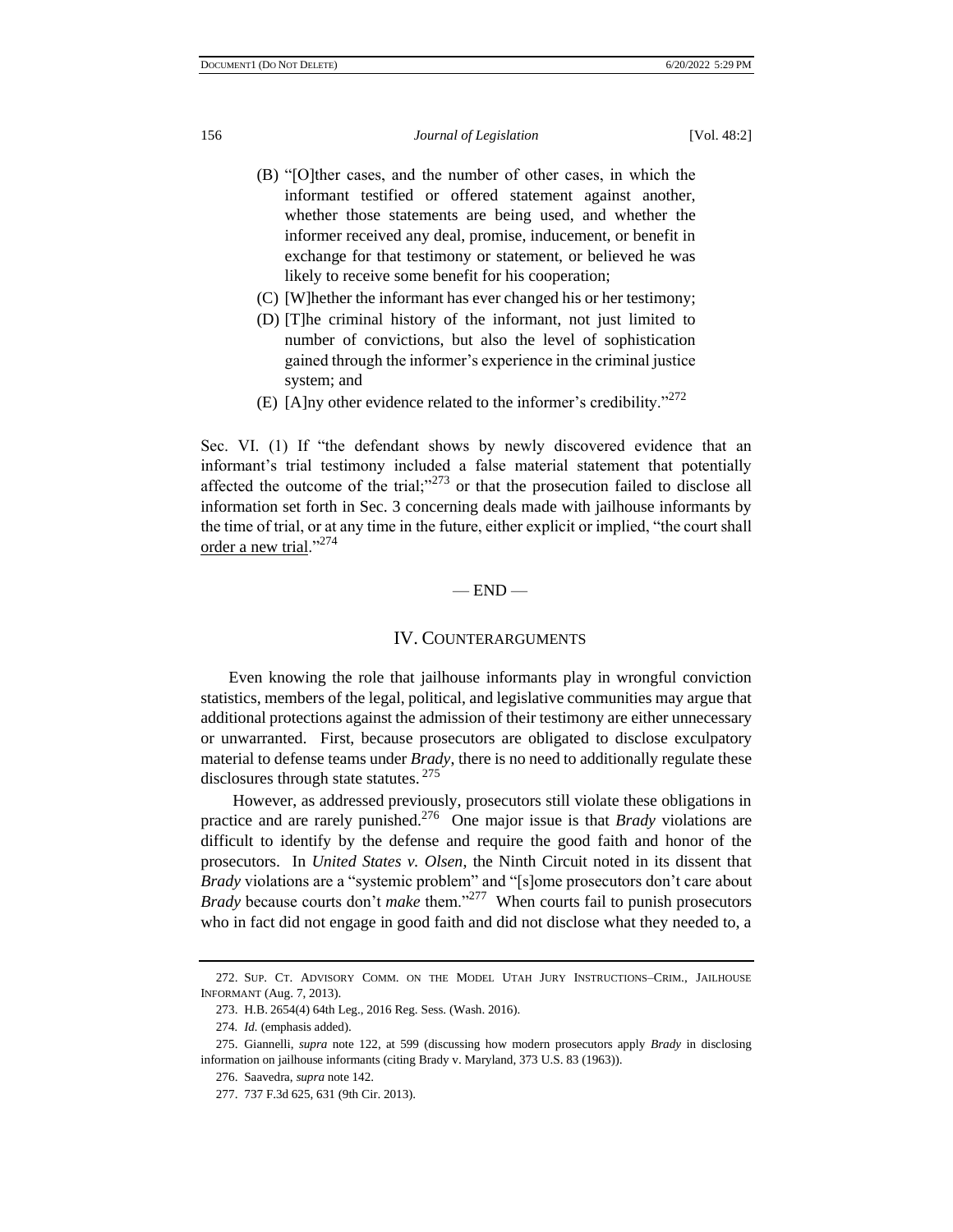dangerous precedent or norm is set. The dissent continued, stating that rather than being the rare exception, "*Brady* violations have reached epidemic proportions in recent years, and the federal and state reporters bear testament to this unsettling trend" and noted that "some prosecutors turn a blind eye to such misconduct because they're more interested in gaining a conviction than achieving a just result."<sup>278</sup> Even though disclosures are currently regulated under *Brady*, we cannot leave the system as is because it has proven itself to be ineffective. In the words of the Ninth Circuit, "[w]e must send prosecutors a clear message: Betray *Brady*, give a short shrift to Giglio, and you will lose your ill-gotten conviction."<sup>279</sup> Codifying required disclosures in state statutes is the first step to prosecutorial accountability. By detailing exactly what information needs to be disclosed, statute regulations ensure in theory that all important materials are handed over to the defense. More importantly, the recommended reforms add a weighty incentive for prosecutors to follow *Brady*. If any benefit information is not disclosed as required, the regulations provide mechanisms for punishment, namely, in throwing out the conviction and automatically granting the defendant a new trial.

Second, in recent years, some states have created "Conviction Integrity Units" in their prosecutorial offices, which conduct "extrajudicial fact-based review of secured convictions to investigate plausible allegations of actual innocence."<sup>280</sup> These units aim to check the reliability of prior convictions, as well as the methodology used by their counterparts, and to recommend overturning any incorrect conviction.<sup>281</sup> In this way, opponents could argue that CIUs eradicate the need for further legislative reform, as they would simply recommend overturning any conviction which used a suspect or seemingly unreliable jailhouse informant. However, although CIUs have overturned wrongful convictions, there are simply not enough in the country. As noted by the Equal Justice Initiative, "[o]nly 1.5% of the prosecutor's offices in the U.S. have conviction integrity units."<sup>282</sup> Further, in 2015, only half of the nation's established CIUs had been involved in any exoneration proceeding.<sup>283</sup> State-wide legislative reform on the admission of jailhouse informant testimony would not only become effective more quickly, but it would also have the significant benefit of being proactive, rather than reactive, in preventing wrongful convictions.

Third, reform is unnecessary because the defense can adequately show the unreliability of an informant's testimony through cross examination.<sup>284</sup> In fact, many would argue that the job of the fact-finder is to determine the "credibility and reliability" of witnesses.<sup>285</sup> Even the United States Supreme Court in *Daubert v*.

281*. Id.*

<sup>278</sup>*. Id.* at 631–32.

<sup>279</sup>*. Id.* at 633.

<sup>280</sup>*. Conviction Integrity Units*, INNOCENCE PROJECT, [https://leg.mt.gov/content/Committees/Interim/2015-2016/Law-and-Justice/Meetings/Jun-](https://leg.mt.gov/content/Committees/Interim/2015-2016/Law-and-Justice/Meetings/Jun-2016/Exhibits/innocence-project-conviction-integrity-doc-june-2016.pdf)

[<sup>2016/</sup>Exhibits/innocence-project-conviction-integrity-doc-june-2016.pdf](https://leg.mt.gov/content/Committees/Interim/2015-2016/Law-and-Justice/Meetings/Jun-2016/Exhibits/innocence-project-conviction-integrity-doc-june-2016.pdf) (last visited May 22, 2022).

<sup>282</sup>*. Wrongful Convictions*, EQUAL JUST. INITIATIVE, https://eji.org/issues/wrongful-convictions/ (last visited May 22, 2022).

<sup>283</sup>*. Exonerations in 2015*, NAT'L REGISTRY OF EXONERATIONS (Feb. 3, 2016) http://www.law.umich.edu/special/exoneration/Documents/Exonerations\_in\_2015.pdf.

<sup>284.</sup> Covey, *supra* note 36, at 1397–1400.

<sup>285</sup>*. Id.* at 1398.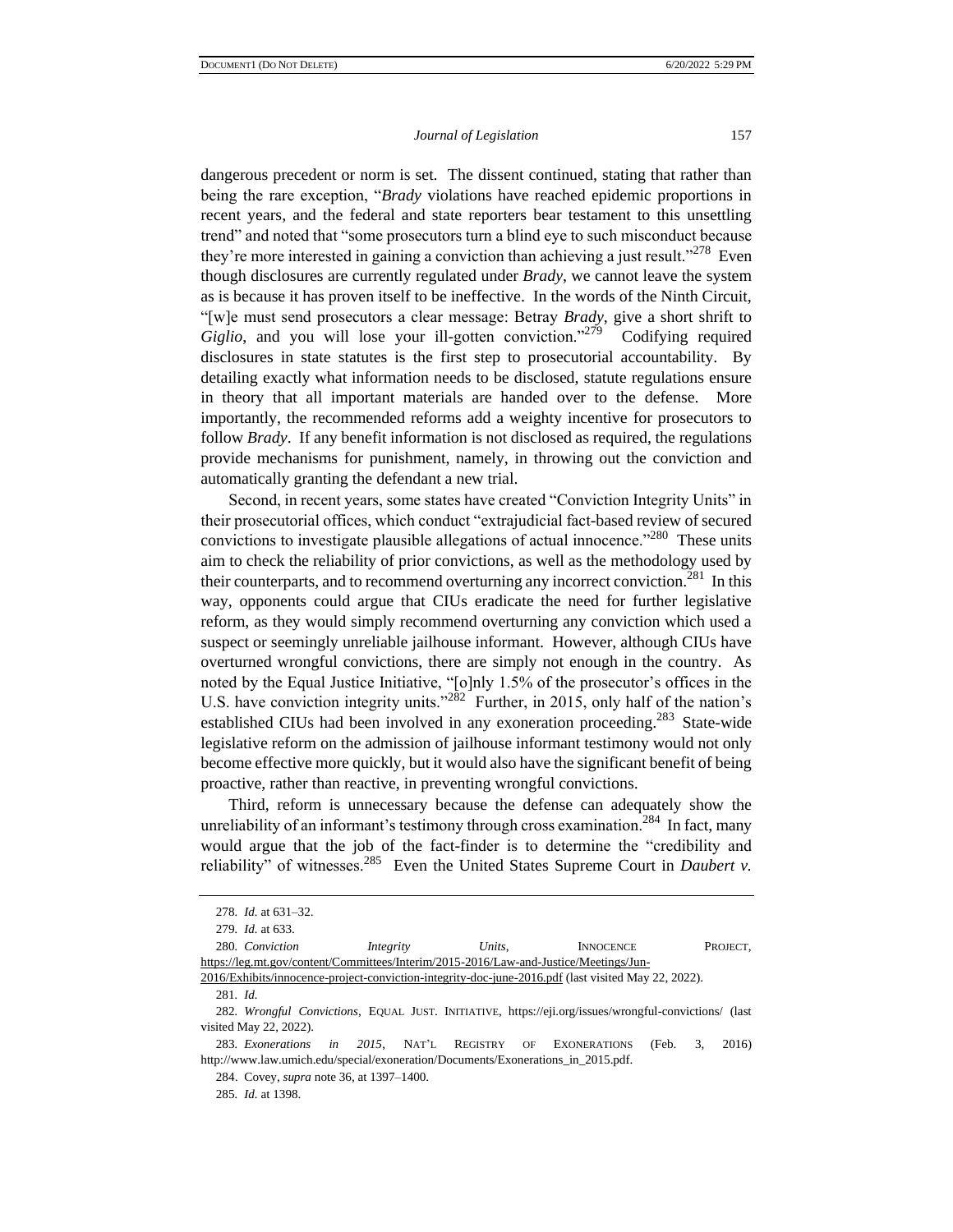*Merrell Dow Pharmaceuticals, Inc.* stated that "'[v]igorous cross examination, presentation of contrary evidence, and careful instruction on the burden of proof are the traditional and appropriate means of attacking shaky but admissible evidence."<sup>286</sup> However, while this standard may hold for regular witnesses, it does not prove accurate when applied to jailhouse informant testimony, and therefore should not be the standard. As noted by the Ohio State Supreme Court, "'traditional' methods of testing reliability–like cross-examination–can be ineffective at discrediting unreliable or inaccurate . . . evidence."<sup>287</sup> Specifically regarding the testimony of jailhouse informants, "[j]urors are almost certain to give extraordinary weight to evidence that a defendant has confessed."288 Simply denying the confession or attempting to poke holes in it on cross examination has not shown to be necessarily effective with jurors.<sup>289</sup>

Further, this counterargument presupposes effective defense representation, which is often not the case. As of 2019, 366 cases of exonerations involved a contributing factor of Inadequate Legal Defense.<sup>290</sup> Ineffective assistance of counsel is especially a concern for low-income individuals who cannot afford private defense attorneys. Instead, they are typically given public defenders who are often understaffed, overworked, and have minimal investigative resources. In 2017, for example, a group of low-income defendants facing prison time filed a petition for class certification in a suit against Louisiana officials and the Louisiana Public Defender office for "structural issues" and failure "to provide effective representation to the poor."<sup>291</sup> Although the class certification was ultimately denied, the petition brought forward unfavorable facts about the Louisiana public defender system, including that many defendants were not afforded "a confidential meeting with their attorney," others "met their attorneys only in passing," and none of the attorneys had substantive conversations about the case with their client, "identified and secured favorable witnesses and evidence, filed appropriate pretrial motions, or provided a voice for their clients in court."<sup>292</sup> Without effective representation, which cannot be presumed, cross-examination is not an effective protection against jailhouse informants.

One final argument against additional regulation by state governments is a popular complaint: the price tag. The proposed Kansas bill shares a fiscal note with the bill that failed in May 2021, which may have been, at least in part, due to its

291. Allen v. Edwards, 322 So. 3d 800, 804 (La. Ct. App. 2021).

<sup>286</sup>*. Id.* (citing Daubert v. Merrell Dow Pharmaceuticals, Inc*.*, 509 U.S. 579, 596 (1993)).

<sup>287</sup>*. Id.* at 1399 (citing State v. Lawson, 291 P.3d 673, 695 (Or. 2012)).

<sup>288</sup>*. Id.*

<sup>289</sup>*. Id.* In Arizona v. Fulminante, the Court emphasized the near-absolute power of an alleged confession against all warnings or attacks by stating that "a defendant's confession is 'probably the most probative and damaging evidence that can be admitted against him,' so damaging that a jury should not be expected to ignore it even if told to do so." 499 U.S. 279, 292 (1991) (citing Cruz v. New York, 481 U.S. 186, 195 (1987) (White, J., dissenting)).

<sup>290.</sup> Rosa Greenbaum, Investigating Innocence: Comprehensive Pre-trial Defense Investigation to Prevent Wrongful Convictions (2019) (Master of Arts Thesis, University of California, Irvine) (ProQuest).

<sup>292</sup>*. Id.*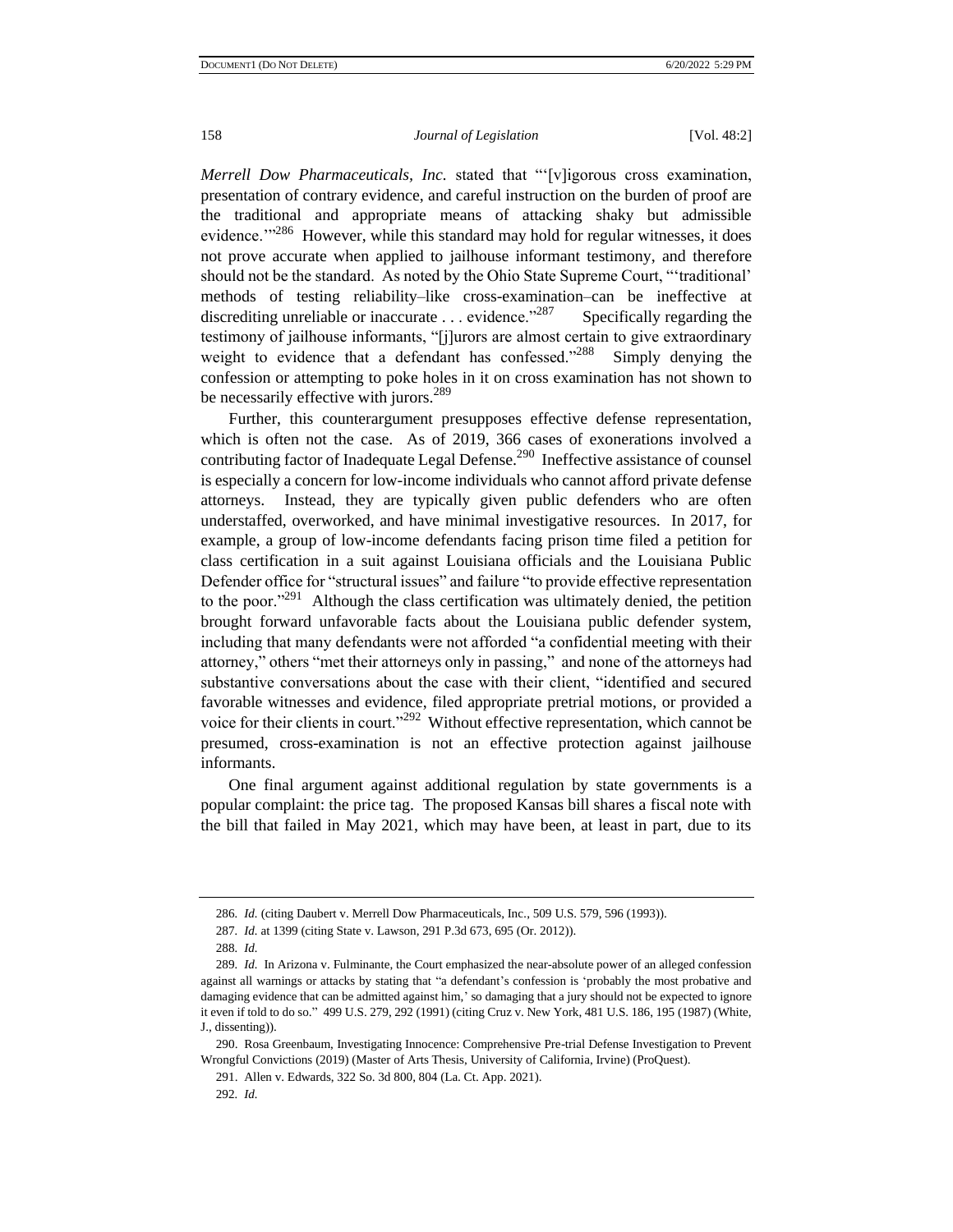estimated cost: \$182,180 per year.<sup>293</sup> Of that amount, the Kansas legislature stated that it could not provide an estimate for the pretrial hearings, but noted that "courts would have more motions to consider and would make additional rulings, which could increase the length of cases and increase the time spent by district court judicial personnel in researching and hearing cases."<sup>294</sup> Similarly, the Kansas Attorney General noted that the proposed change would lead to increased hours of travel and in attending hearings on cases, but could not provide an estimate of these costs.<sup>295</sup> The Department of Corrections and League of Kansas Municipalities stated that the proposed bill would not affect them fiscally.<sup>296</sup> Instead, the total costs arose from the Kansas Bureau of Investigation's estimation of costs associated with the bill's provisions on record retention.<sup>297</sup> The fiscal note states that "\$165,000 would be for concurrent user licensing, \$12,410 for training and installation, and \$4,770 for maintenance for the first year. For future fiscal years, the agency estimates on-going expenditures for system maintenance of  $$29,520.^{298}$ 

However, the cost of these legislative reforms varies state-to-state. The state of Connecticut, for example, passed a nearly identical bill in 2019 with recording and pretrial provisions,<sup>299</sup> and ordered its Office of Fiscal Analysis to conduct a study on the price tag prior to the legislation being passed.<sup>300</sup> There, the office published a one page report which stated that the bill "does not result in a fiscal impact."<sup>301</sup> For states which already have modern recording systems, infrastructure, and training in place, the costs to implement these reforms may be little to none. Certainly, these costs are significantly less than what a city may face in a civil lawsuit following a wrongful conviction based in part on unreliable jailhouse informant testimony.<sup>302</sup> The comprehensive national price tag on injustices stemming from jailhouse informants, as calculated by the Innocence Project, for "restitution through statutory compensation and civil settlements" totals a whopping \$295,598,794.<sup>303</sup>

More importantly, although these proposed costs for states like Kansas are not insignificant, they simply cannot compare to the alternative of allowing innocent human beings to waste away in prison for decades for crimes they did not commit.

294*. Id.*

296*. Id.*

297*. Id.*

298*. Id.*

300. S. 1098 FISCAL NOTE, OFF. OF FISCAL ANALYSIS, 2019 Leg., Gen. Assembly (Conn. 2019).

<sup>293.</sup> Letter from Adam Proffitt, Dir. of Budget, to Fred Patton, Chairperson on House Comm. on Judiciary, Kan. Div. of Budget, (Mar. 1, 2020), http://kslegislature.org/li/b2021\_22/measures/documents/fisc\_note\_hb2366\_00\_0000.pdf.

<sup>295</sup>*. Id.*

<sup>299.</sup> CONN. GEN. STAT. § 19-131 (2019).

<sup>301</sup>*. Id.*

<sup>302</sup>*. See* INNOCENCE PROJECT, *supra* note 35. In a case of arson in 1984, a man named James Kluppelberg was wrongfully convicted and imprisoned for 25 years in Chicago primarily due to the testimony of a jailhouse informant who testified that Kluppelberg confessed to him. *Id.* After the informant admitted to lying on the stand in exchange for a sentence reduction on his own charges, and a police report in which a woman admitted to committing the crime was unearthed, Kluppelberg was exonerated and filed a civil suit against the City of Chicago and its Police Department, which resulted in a nine point three million dollar settlement in 2018. *Id.*

<sup>303</sup>*. Id.* (citing Jeffrey S. Gutman, *An Empirical Reexamination of State Statutory Compensation for the Wrongfully Convicted*, 82 MO. L. REV. 369 (2017)).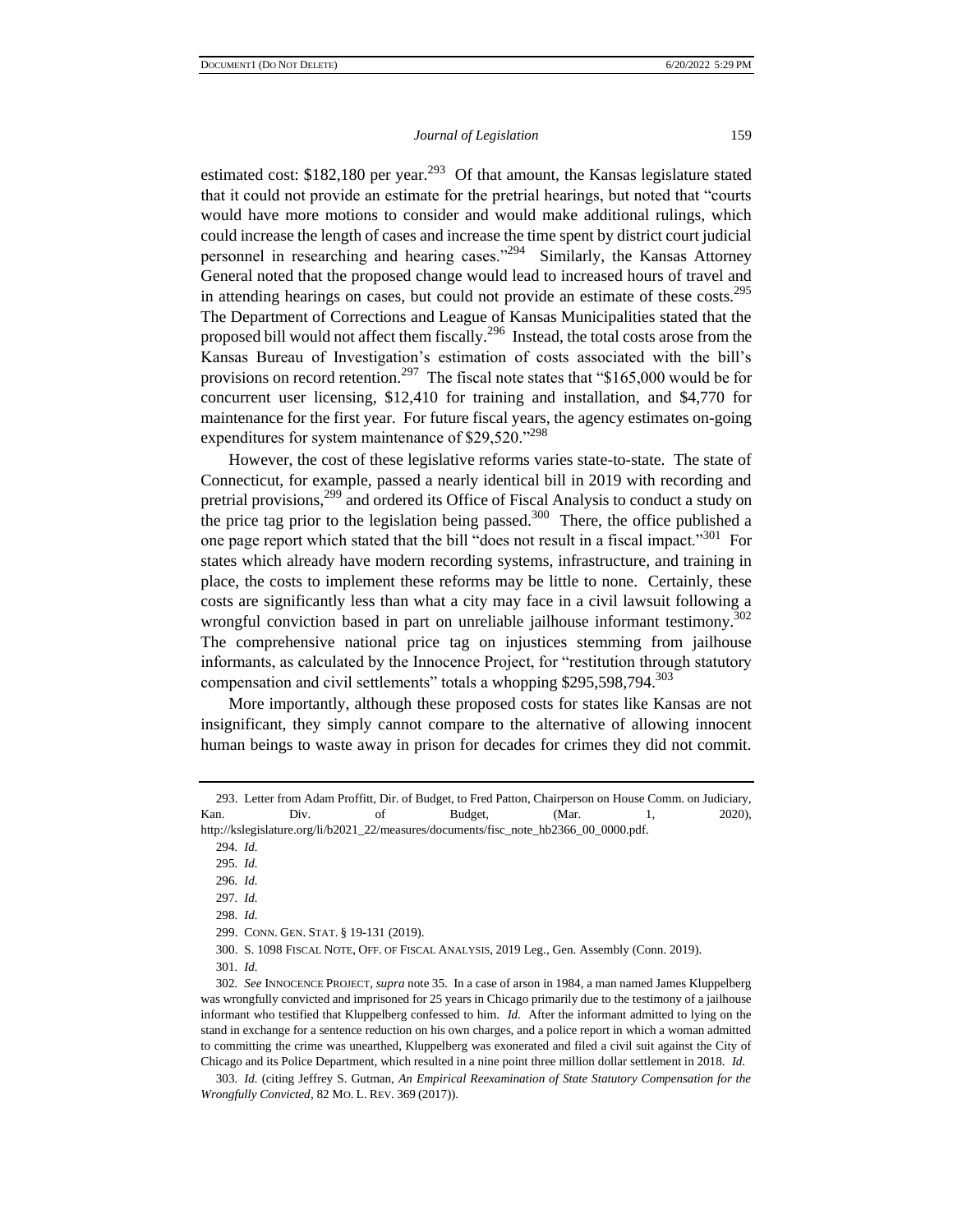These failures are not merely a lack of progressive reform, but a deprivation of constitutional due process rights explicitly mandated by the Fifth Amendment and incorporated to the states by the Fourteenth Amendment.<sup>304</sup> Criminal defendants further possess specific protections under *Brady* to access any exculpatory materials possessed by the state<sup>305</sup> and under *Giglio* to be informed of any promises made to informants testifying for the government.<sup>306</sup> Rather than creating new burdens, codifying these required disclosures simply increases state officials' awareness of their current responsibilities, establishes an avenue to pursue insubordinate officials who violated their affirmative legal obligations, and provides a mechanism to grant new trials to affected defendants. Moreover, although adding pretrial hearings may impose some burden on the state and court resources, the protections are far more effective than the specific disclosures alone. Unlike required disclosures, which are effectively an unsupervised honor system unless a prosecutor is caught, pretrial hearings put the question of the informant's reliability in the objective hands of the court, thereby lessening the risk of prosecutorial misconduct. Considering the risk of wrongful incarceration, the rights of criminal defendants should be given greater protections than the ambitions of prosecutors, self-interest of informants, and financial reservations of legislatures.

### V. CONCLUSION

## *"[B]etter that ten guilty persons escape, than that one innocent suffer."*<sup>307</sup>

Jailhouse informant testimony is inherently unreliable because the vast majority of informants are given considerable benefits connected to their freedom in exchange for testifying against criminal defendants.<sup>308</sup> This creates an enormous incentive to fabricate stories of confessions made inside prison cells, or to repeat information fed to them by state officials.<sup>309</sup> Prosecutors are not an effective measure of protection against this conflict of interest, as many disregard their *Brady* obligations in favor of obtaining easy convictions.<sup>310</sup>

The problem of wrongful convictions goes beyond politics, and legislative action is vital to creating proactive rather than reactive solutions. A handful of states have passed reforms to address the issues inherent to jailhouse informant testimony.<sup>311</sup> While these reforms are progress, more is needed to help protect against unreliable jailhouse informant testimony. Critical provisions to implement at a minimum include: (i) rights to a pretrial hearing in which the state must show reliability by clear

<sup>304.</sup> U.S. CONST. amends. V, XIV.

<sup>305</sup>*. See* Brady v. Maryland, 373 U.S. 83, 87–88 (1963).

<sup>306</sup>*. See* Giglio v. United States, 405 U.S. 150, 154 (1972).

<sup>307</sup>*. Blackstone's Ratio: Is it more important to protect innocence or punish guilt?* CATO INST., (quoting William Blackstone) https://www.cato.org/policing-in-america/chapter-4/blackstones-ratio (last visited May 22, 2022).

<sup>308.</sup> Natapoff, *supra* note 27.

<sup>309.</sup> Gross & Jackson, *supra* note 26.

<sup>310.</sup> Saavedra, *supra* note 142; Zoukis, *supra* note 147.

<sup>311</sup>*. See* INNOCENCE PROJECT, *supra* note 35.